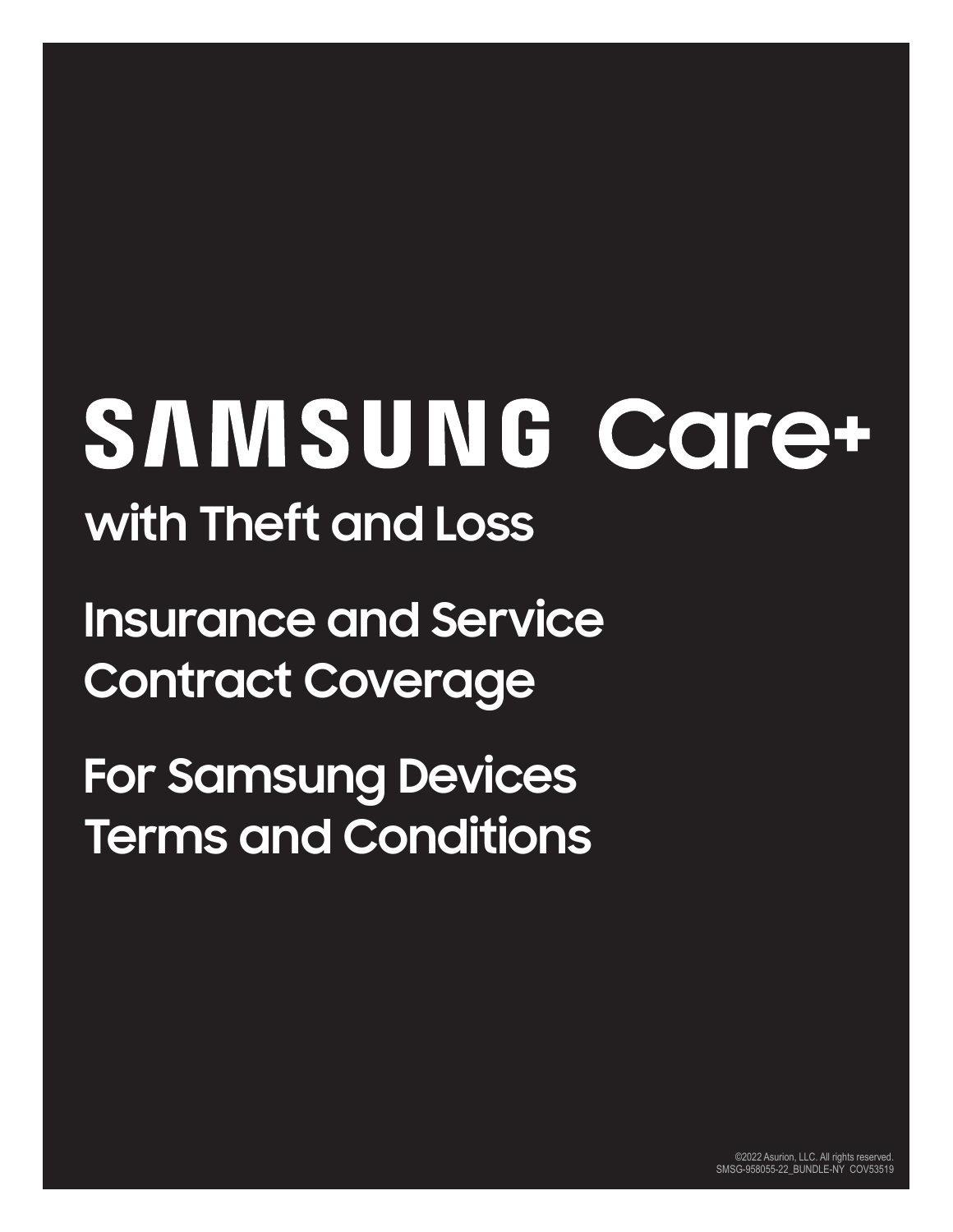# **Samsung Care+ with Theft and Loss**

# **Table of Contents**

| Program Overview               | 3 |
|--------------------------------|---|
| Insurance Coverage Certificate | 8 |
| Service Contract               |   |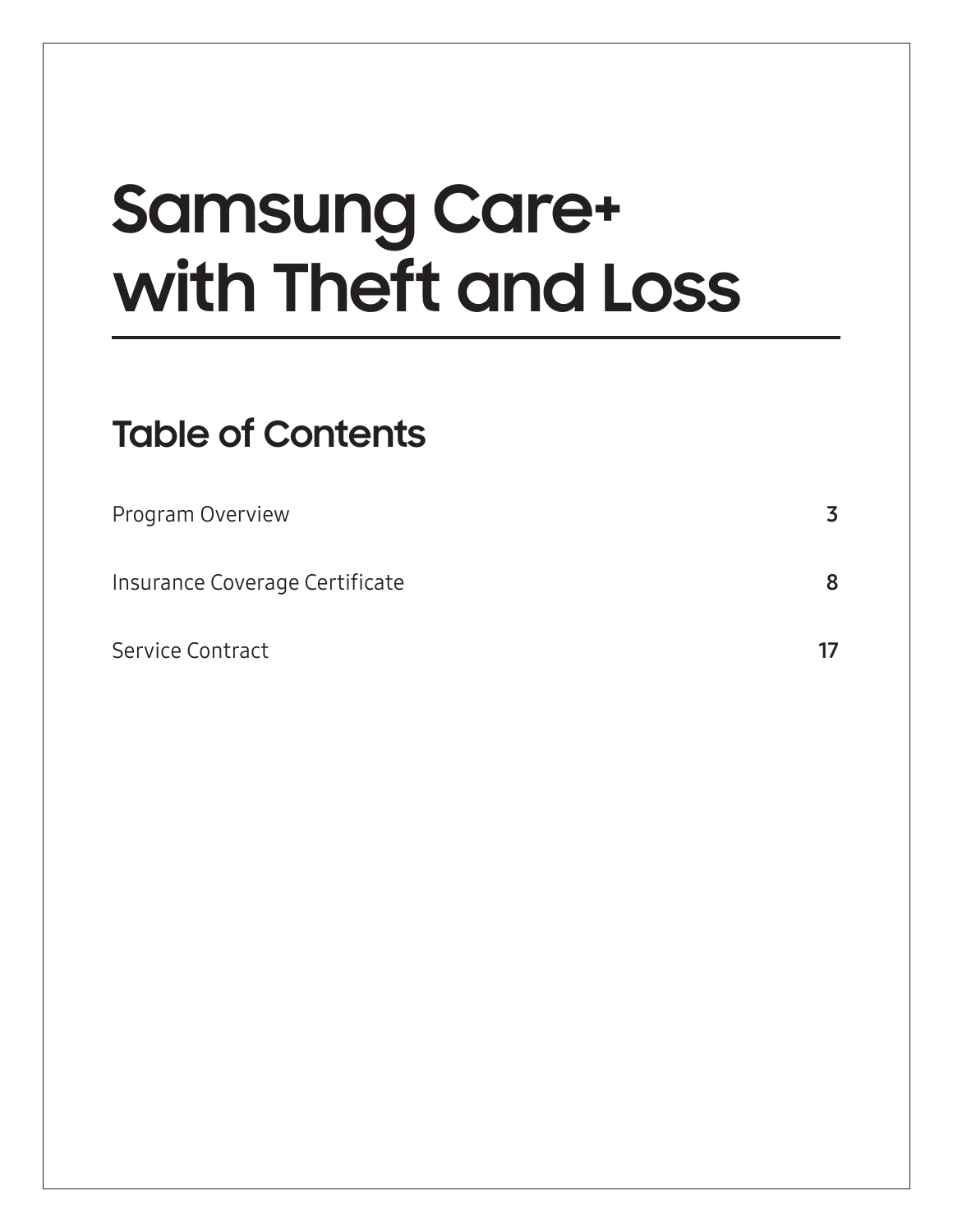<span id="page-2-0"></span>Please visit asurion.com/samsung and refer to your terms and conditions anytime your device changes. To file a claim, please visit asurion.com/samsung or call 1-866-371-9501, 24 hours a day, 7 days a week.

| Samsung Care+ with Theft and Loss <sup>1</sup> |                                                                                                                                                                                                                                                                                                                                                                                                                   |                                                            |                                                                                                                                                                                                                                                                                                                                                                                                                                                        |                                                                                             |  |
|------------------------------------------------|-------------------------------------------------------------------------------------------------------------------------------------------------------------------------------------------------------------------------------------------------------------------------------------------------------------------------------------------------------------------------------------------------------------------|------------------------------------------------------------|--------------------------------------------------------------------------------------------------------------------------------------------------------------------------------------------------------------------------------------------------------------------------------------------------------------------------------------------------------------------------------------------------------------------------------------------------------|---------------------------------------------------------------------------------------------|--|
| Monthly charge <sup>2</sup>                    | Tier1                                                                                                                                                                                                                                                                                                                                                                                                             | Tier <sub>2</sub>                                          | Tier 3                                                                                                                                                                                                                                                                                                                                                                                                                                                 | Tier4                                                                                       |  |
|                                                | \$7.99                                                                                                                                                                                                                                                                                                                                                                                                            | \$12.99                                                    | \$16.99                                                                                                                                                                                                                                                                                                                                                                                                                                                | \$17.99                                                                                     |  |
|                                                | Insurance: Lost, stolen, unrecoverable, and physical damage (excluding ADH).                                                                                                                                                                                                                                                                                                                                      |                                                            |                                                                                                                                                                                                                                                                                                                                                                                                                                                        |                                                                                             |  |
|                                                | Service Contract:                                                                                                                                                                                                                                                                                                                                                                                                 |                                                            |                                                                                                                                                                                                                                                                                                                                                                                                                                                        |                                                                                             |  |
| Covered<br>incidents                           | • Accidental Damage from Handling (ADH) - coverage begins on the date of enrollment.<br>• Mechanical and electrical breakdown due to defects in materials or workmanship or normal wear<br>and tear (malfunction) - coverage begins after the manufacturer's warranty expires.<br>• Tech support for the covered device(s) and virtually anything they connect to - coverage begins on<br>the date of enrollment. |                                                            |                                                                                                                                                                                                                                                                                                                                                                                                                                                        |                                                                                             |  |
| <b>Term</b>                                    | You will be billed monthly for 36 months unless the program is canceled or fulfilled pursuant to the<br>terms and conditions.                                                                                                                                                                                                                                                                                     |                                                            |                                                                                                                                                                                                                                                                                                                                                                                                                                                        |                                                                                             |  |
| <b>Cancellation</b><br><b>Policy</b>           | You may cancel your optional coverage at any time and receive a prorated refund/credit of unearned<br>premium/charges.                                                                                                                                                                                                                                                                                            |                                                            |                                                                                                                                                                                                                                                                                                                                                                                                                                                        |                                                                                             |  |
| <b>Insurance</b><br>claim limits               | Maximum of three (3) claims within any consecutive 12-month period. Replacement product value<br>maximum of \$2,500 per claim.                                                                                                                                                                                                                                                                                    |                                                            |                                                                                                                                                                                                                                                                                                                                                                                                                                                        |                                                                                             |  |
| Service contract<br>claim limits               | Maximum of three (3) ADH claims within a consecutive 12-month period. No limit on malfunctions.                                                                                                                                                                                                                                                                                                                   |                                                            |                                                                                                                                                                                                                                                                                                                                                                                                                                                        |                                                                                             |  |
| Service contract<br>screen repair              | As-soon-as same-day screen repair may be available for eligible devices in select areas. Same-day<br>repair option depends on claim approval time, parts availability, and technician availability. For full<br>device and location eligibility, go to asurion.com/samsung. All subject to change at any time.                                                                                                    |                                                            |                                                                                                                                                                                                                                                                                                                                                                                                                                                        |                                                                                             |  |
|                                                |                                                                                                                                                                                                                                                                                                                                                                                                                   | • Claims may be fulfilled with new or refurbished product. |                                                                                                                                                                                                                                                                                                                                                                                                                                                        |                                                                                             |  |
| Replacement<br>product                         |                                                                                                                                                                                                                                                                                                                                                                                                                   | features and accessory compatibility are not guaranteed.   | • If the same make and model is not available, a comparable model will be substituted. Color,                                                                                                                                                                                                                                                                                                                                                          |                                                                                             |  |
|                                                |                                                                                                                                                                                                                                                                                                                                                                                                                   |                                                            | • Accessories, including SIM cards, are not included with replacement products.                                                                                                                                                                                                                                                                                                                                                                        |                                                                                             |  |
| Arbitration                                    |                                                                                                                                                                                                                                                                                                                                                                                                                   |                                                            | Most of your concerns can be addressed by simply contacting us at 1-866-371-9501. In the unlikely<br>THROUGH BINDING ARBITRATION OR SMALL CLAIMS COURT INSTEAD OF THROUGH COURTS OF<br>GENERAL JURISDICTION. YOU AND WE AGREE TO WAIVE THE RIGHT TO A TRIAL BY JURY AND<br>WAIVE THE RIGHT TO PARTICIPATE IN CLASS ACTIONS OR OTHER REPRESENTATIVE PROCEEDINGS.<br>(EXPRESS STATE EXEMPTIONS MAY APPLY; PLEASE SEE YOUR PROGRAM TERMS AND CONDITIONS.) | event we cannot informally resolve any disputes, YOU AND WE AGREE TO RESOLVE THOSE DISPUTES |  |

Terms and conditions are subject to change and contain limitations and exclusions.

<sup>2</sup> The monthly charge for Samsung Care+ with Theft and Loss includes the cost of insurance provided in the program.

Our Privacy Policy is available at https://www.asurion.com/pdf/asurion-app-privacy/

<sup>&</sup>lt;sup>1</sup> Samsung Care+ with Theft and Loss is a combination of insurance and service contract. The insurance is underwritten by Continental Casualty Company, a CNA company (CNA), Chicago, IL, and administered by Asurion Protection Services, LLC, a licensed agent of CNA (in Iowa, Lic. # 1001002300). In California, Asurion Protection Services Insurance Agency, LLC (CA Lic. #OD63161). Includes insurance similar to other insurance sold separately for up to \$5.25. The service contract is provided by Asurion Warranty Protection Services, LLC or one of its affiliates. Coverage terms may vary by state and eligibility may vary by device. All applicable taxes and surcharges extra.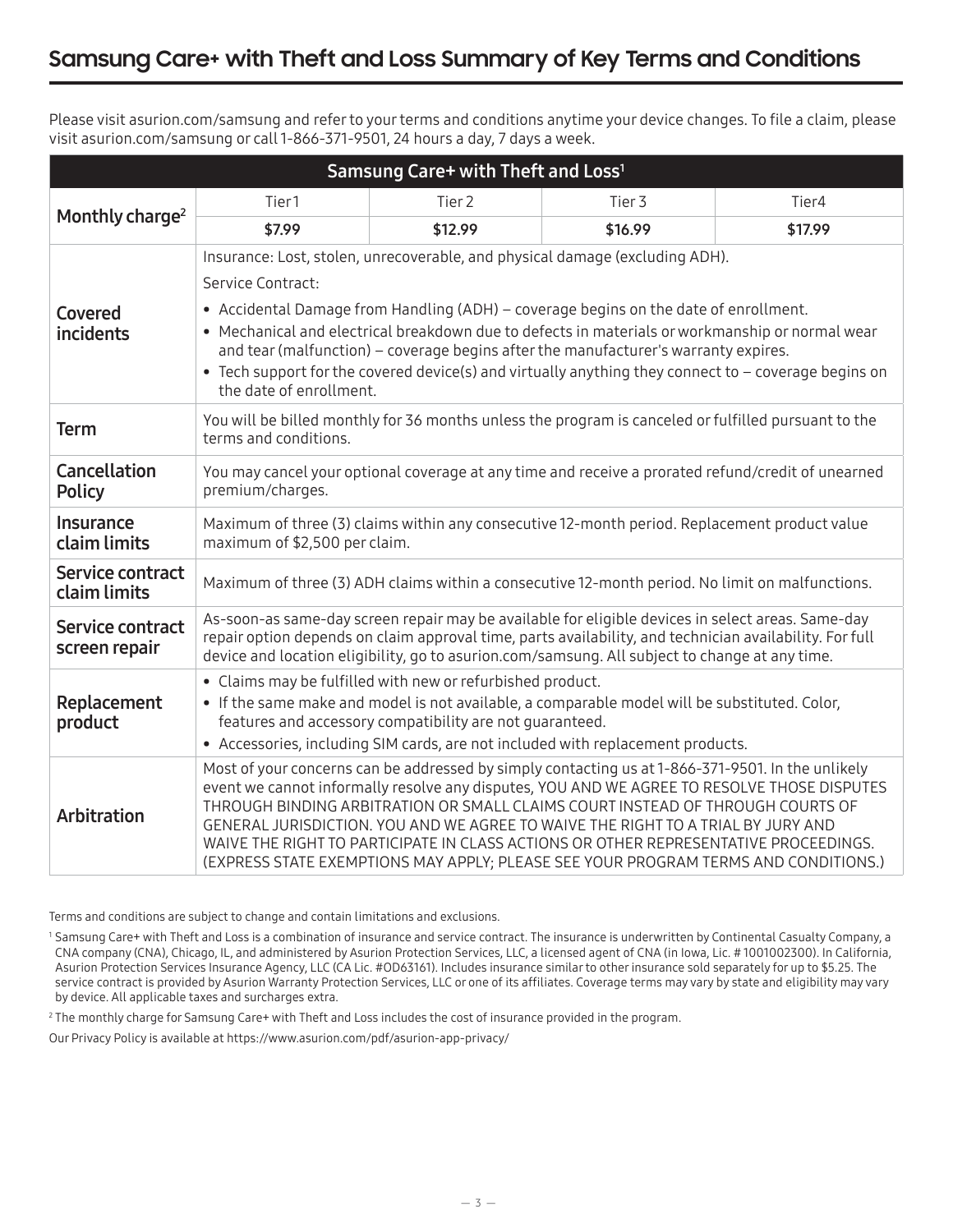# Deductibles & Service Fees

A nonrefundable deductible or service fee will be charged for each approved claim. Amounts are based on device tiers for each program. For eligible devices by tier, see the Device Schedule below, go to asurion.com/samsung or call Asurion at 1-866-371-9501. Please visit asurion.com/samsung and refer to your terms and conditions anytime your device changes.

| <b>Insurance Deductibles</b>       |       |       |       |       |  |
|------------------------------------|-------|-------|-------|-------|--|
| Tier 2<br>Tier1<br>Tier4<br>Tier 3 |       |       |       |       |  |
| Lost/stolen/<br>unrecoverable      | \$149 | \$229 | \$269 | \$499 |  |
| Damage excluding ADH               | \$99  | \$99  | \$99  | \$249 |  |

| <b>Service Contract Fees</b>                  |      |      |      |       |  |
|-----------------------------------------------|------|------|------|-------|--|
| Tier1<br>Tier <sub>2</sub><br>Tier4<br>Tier 3 |      |      |      |       |  |
| ADH Replacement<br>Claims                     | \$99 | \$99 | \$99 | \$249 |  |
| <b>ADH Repair Claims</b>                      | \$29 | \$29 | \$29 | \$249 |  |
| <b>All Malfunction Claims</b>                 | \$0  |      |      |       |  |

Important Information: For approved claims, a repair or replacement device will be provided at our discretion. For repairs, you will be required to bring or mail your device to an authorized repair center. Additional information on repairs is available at asurion.com/samsung, which includes a list of eligible devices, types of repairable damage and available select repair locations.

Repair eligibility is subject to change. If your device is ineligible for repair or not repairable, if there is no authorized repair location, parts, or technician available, or if we decide that a replacement is necessary, you will receive a replacement device and be charged the replacement service fee.

| <b>Device Tier</b> | Devices (For complete list of devices, please visit Asurion.com/Samsung)                                                                                                                         |
|--------------------|--------------------------------------------------------------------------------------------------------------------------------------------------------------------------------------------------|
| Tier1              | A51, A51 5G, A52 5G, A53, XCover Pro (all carriers including unlocked, 128GB)                                                                                                                    |
| Tier 2             | Note 9, Note 10, GS 9, GS 9+, S10, S10e, S10 Lite, S20 FE, S21, S21 FE 5G, S22, A71 5G<br>(all carriers including unlocked, 128GB, 256GB and 512GB)                                              |
| Tier 3             | S10 5G, S10+, S20 5G, S20+, S20 Ultra 5G, S21+ 5G, S21 Ultra 5G, S22+, S22 Ultra, Note 10+, Note<br>10+5G, Note 205G, Note 20 Ultra 5G (all carriers including unlocked, 128GB, 256GB and 512GB) |
| Tier 4             | Galaxy Fold, Galaxy Fold 2 5G, Galaxy Z Flip, Galaxy Z Flip 5G<br>(all carriers including unlocked, 128GB, 256GB and 512GB)                                                                      |

For a complete and current list of devices with associated service fee and deductible amounts, please visit asurion.com/samsung or call 1-866-371-9501. NOTE: This list is changed from time to time. Please check asurion.com/samsung anytime your device changes for your applicable service fees, deductibles, and monthly charge.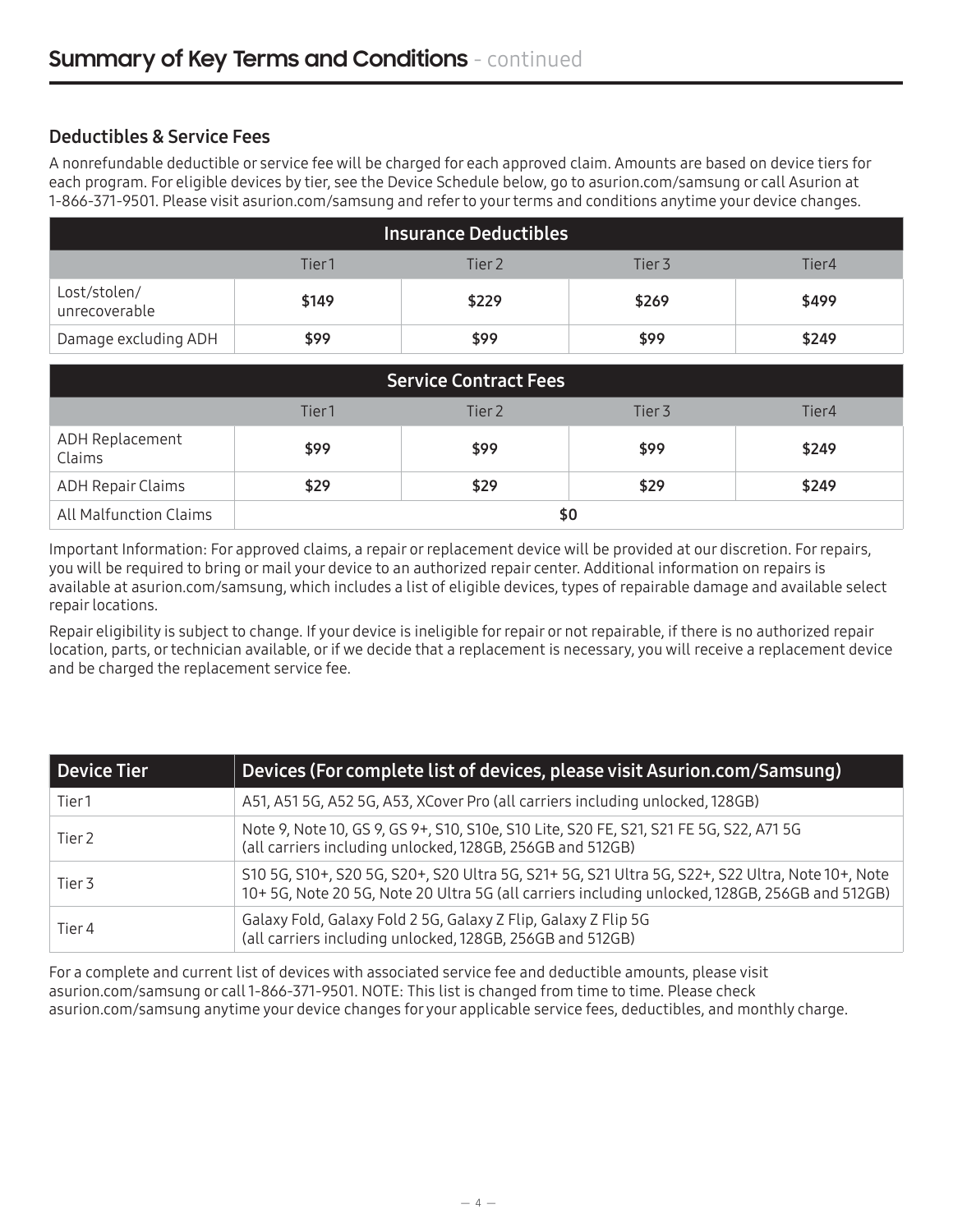# Filing a Claim

If your covered product is lost, stolen, damaged, or experiences a malfunction, you may go online to asurion.com/samsung or call 1-866-371-9501, 24 hours a day, 7 days a week. You must file the claim within 60 days of the incident.

# Plan Duration

You will be billed monthly for 36 months unless the program is canceled or fulfilled pursuant to the terms and conditions.

# Duplication of Coverage

The Coverage Certificate may provide a duplication of coverage already provided by your insurance (auto, renter, homeowner, personal liability) or other source of coverage. This insurance is primary over any other insurance you may have. Enrollment in Samsung Care+ with Theft and Loss is not required in order to purchase or lease portable electronics or services.

# Associate Qualifications

Unless otherwise licensed, Samsung sales reps are not qualified or authorized to evaluate the adequacy of your existing insurance coverages. Questions regarding this program should be directed to CNA's licensed agent, Asurion Protection Services, LLC at 1-866-371-9501.

# Coverage is Optional

Insurance and service contract coverage is optional and you are not required to enroll in these programs in order to purchase services or equipment. Insurance program enrollment or claim authorization shall be at the sole discretion of CNA or Asurion Protection Services, LLC or one of its affiliates in accordance with the Coverage Certificate and applicable law. Service contract program enrollment and claim authorization shall be provided by Asurion Warranty Protection Services, LLC or one of its affiliates in accordance with the terms and conditions of the Service Contract.

# Digital Communications

If you have or in the future provide your email or other electronic address to Samsung, we may communicate program information and legal notices with you through electronic means. If an email is not provided, the information will be mailed to you.

# Device Coverage

"Covered product" means the Samsung consumer item that you purchased and is covered by this Plan on your account with Samsung Electronics America, Inc. on the date the breakdown occurs as identified by Electronic Serial Number (ESN), Mobile Equipment Identification Number (MEID), or International Mobile Equipment Identity (IMEI) for CDMA devices.

# Covered Product

Phone: Includes wireless device and if part of the covered loss, one standard battery (if removable).

# Service Contract: Screen Repair for Eligible Devices

As soon as same-day screen repair may be available for eligible devices in select areas. Same-day repair option depends on claim approval time, parts availability, and technician availability. Repairs may use new or refurbished parts, and may contain original or non-original manufacturer parts, and may void the manufacturer warranty. For full device and location eligibility, go to asurion.com/samsung. All subject to change at any time.

# Non-Return Fee

If your device is damaged, malfunctioned, or if your lost device is later found, you can avoid non-Return fees of up to \$2,500 (the fee is based on the cost of the claim to the insurance company) by simply returning the device as directed by us in the return envelope that we provide to you.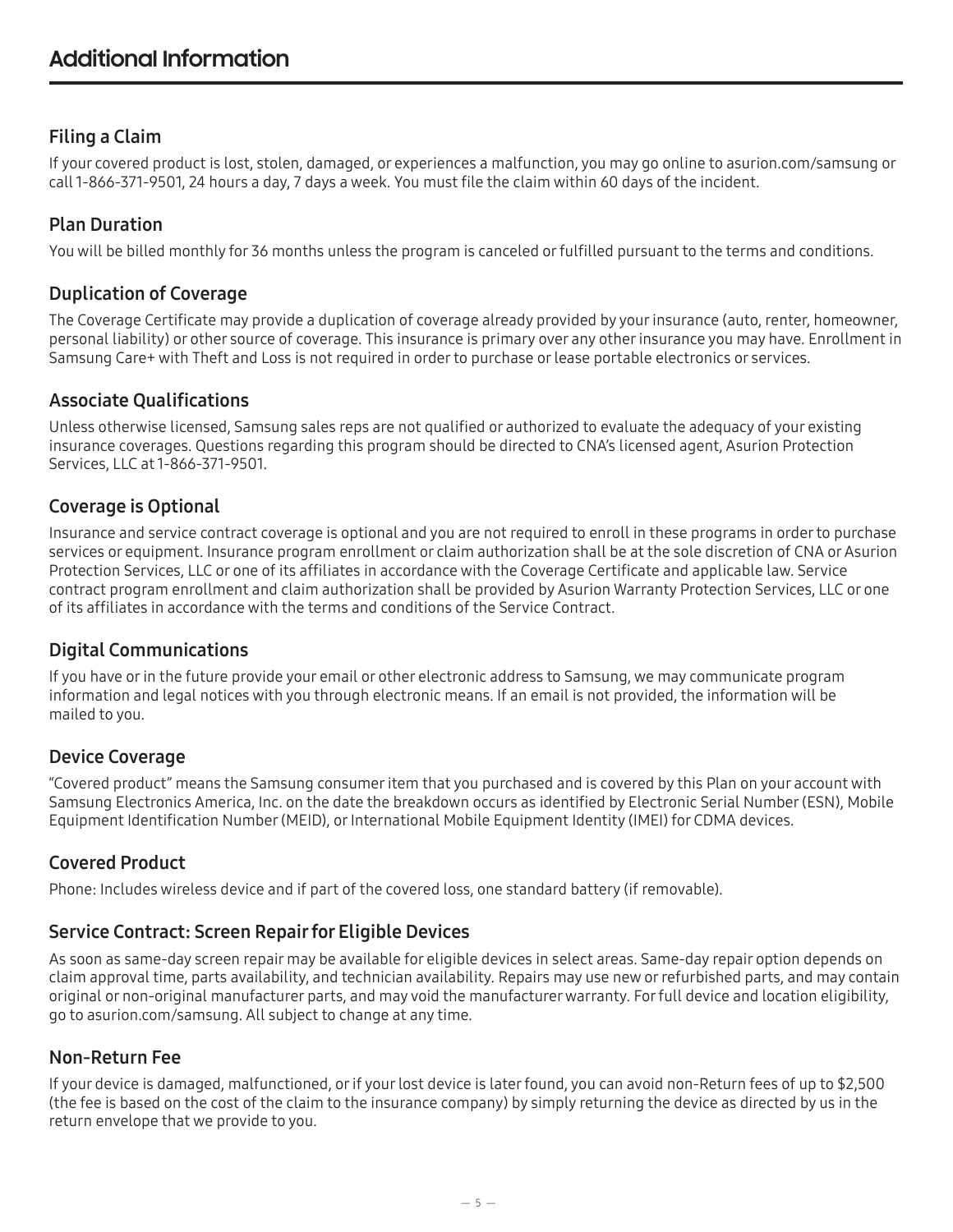# Cancellation Policy

You may cancel your optional coverage at any time and receive a pro rata refund of your unearned premium/charges.

# Insurance Exclusions and Limitations

This insurance coverage does contain limitations and exclusions. Loss due to indirect or consequential loss, intentional acts, abuse, contraband, any device with a unique identification number that has been altered, technological obsolescence or depreciation, cosmetic damage, unauthorized repair or replacement, pollutants, failure to follow the manufacturer's instructions, manufacturer recall, mechanical or electrical failure, batteries or included accessories unless it is part of the covered loss, malware, war, governmental action, damage to data, nonstandard external media, and nonstandard software, failure to reasonably protect the device from any further loss, accidental damage from handling, are excluded. All exclusions and limitations can be found in the full terms and conditions.

# Fraud

Any person who knowingly and with intent to injure, defraud or deceive any insurer, files a statement of claim or an application containing any false, incomplete or misleading information is guilty of insurance fraud. In Florida, such conduct is a felony of the third degree. In Oregon, this note does not apply.

# Coverage Certificate and Service Contract

The Coverage Certificate and Service Contract are the entire agreement between you and the insurer or obligor company, as applicable, and contain the complete terms and conditions of the coverage. Asurion will send you complete terms and conditions after your enrollment; however, if you would like to review the complete terms and conditions before you enroll, you may visit asurion.com/samsung or call 1-866-371-9501. The Coverage Certificate is the entire agreement between the insurer and you. Please refer to the Coverage Certificate for complete terms and conditions of the coverage provided. For questions, or to obtain a full-size copy of the insurance Coverage Certificate, please contact: Asurion Protection Services, LLC, Customer Care; P.O. Box 411605; Kansas City, MO; 64141-1605.

# Binding Arbitration

THE SERVICE CONTRACT AND INSURANCE COVERAGE CERTIFICATE EACH CONTAIN A BINDING ARBITRATION PROVISION THAT REQUIRES THE SUBMISSION OF ALL DISPUTES (EXCEPT WHERE EXPRESS STATE EXEMPTIONS ARE PROVIDED) TO FINAL AND BINDING ARBITRATION IN ACCORDANCE WITH THE PROVISIONS SET FORTH IN THE SERVICE CONTRACT AND IN SECTION VIII.G. OF THE INSURANCE COVERAGE CERTIFICATE.

# Agreement to Terms and Conditions

You agree to Terms and Conditions, including the Coverage Certificate/Policy and the Service Contract, when you enroll. You can review them at asurion.com/samsung by selecting Terms and Conditions at the bottom of the page.

# Customer Support

Asurion Protection Services, LLC and CNA strive to satisfy every customer and ask you to allow them the opportunity to resolve any questions, concerns or complaints you may have by calling 1-866-371-9501. The consumer hotline for the California Department of Insurance is 800-927-HELP (4357); the Maryland Insurance Administration is 800-492-6116; and the Indiana Department of Insurance is 800-622-4461. The Illinois Department of Insurance Consumer Division can be contacted by mail at 122 S. Michigan Ave., 19th Floor, Chicago, IL 60603 or at 320 W. Washington Street, Springfield, IL 62767-0001. You can also call 1-866-445-5364 for assistance. All applicable taxes and surcharges extra. Offers may be modified or discounted at any time.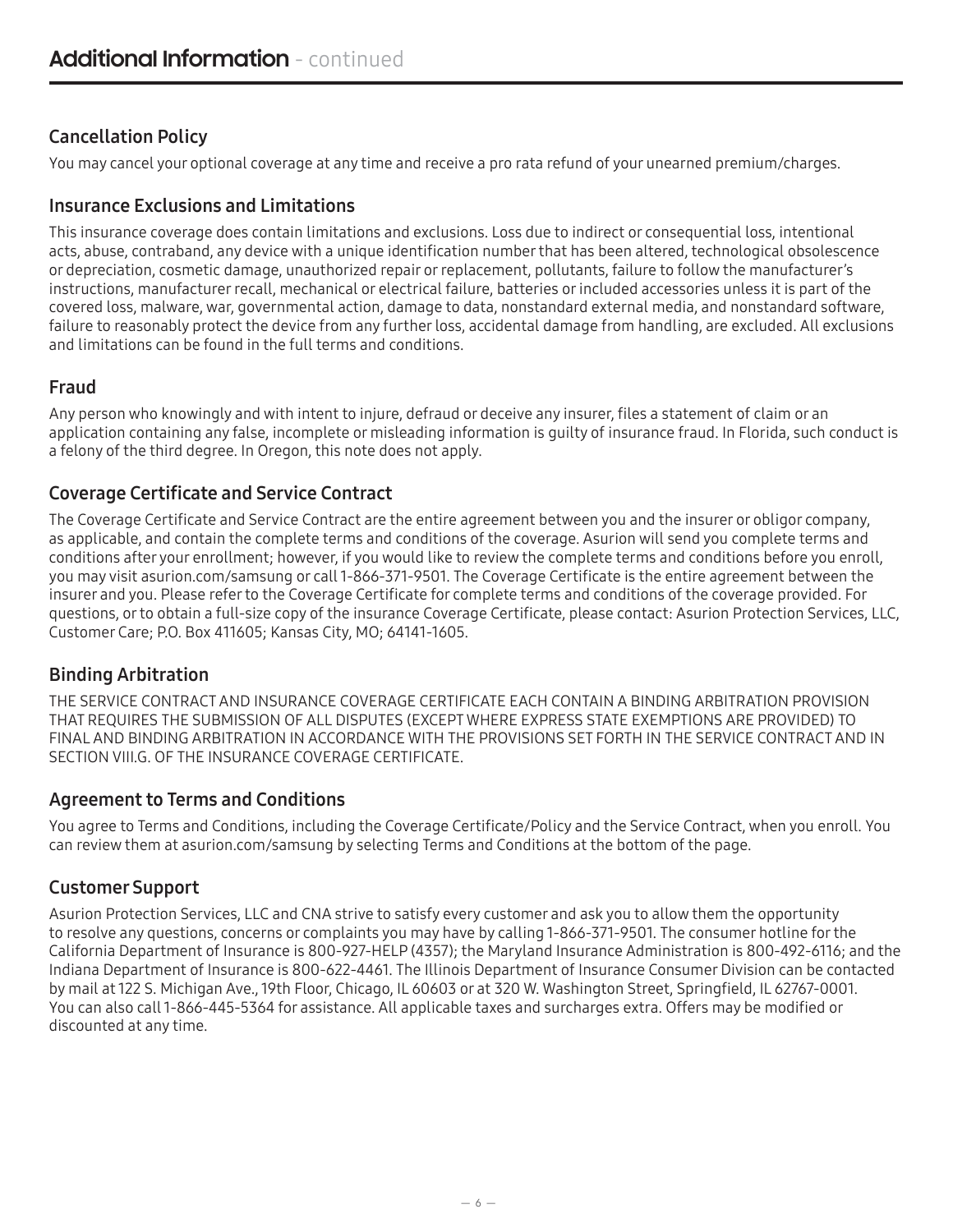# Notice for Washington Residents

For WA residents only, we may change the insurance terms and conditions with at least 30 days' notice and we may only cancel for the following reasons and notice: (i) 15 days for fraud or material misrepresentation in obtaining coverage or the presentation of a claim; (ii) 10 days for nonpayment; (iii) exhausting your aggregate claim limit; or (iv) 30 days based on a determination by Samsung or the Authorized Representative that the program should no longer be offered. We will not increase the premium or deductible or restrict coverage more than once in any 6 month period but will provide to each WA policyholder a 30 day advance written notice of any premium or deductible increase.

If you have questions or concerns about the actions of your insurance company or agent, or would like information on your rights to file an appeal, contact the Washington state Office of the Insurance Commissioner's consumer protection hotline at 1-800-562-6900 or visit www.insurance.wa.gov. The insurance commissioner protects and educates insurance consumers, advances the public interest, and provides fair and efficient regulation of the insurance industry.

# Notice for Arkansas Residents

# POLICYHOLDER NOTICE-ARKANSAS

Policyholders have the right to file a complaint with the Arkansas Insurance Department.

You may call the Arkansas Insurance Department to request a complaint form at (800) 852-5494 or (501) 371-2640 or write the Department at:

Arkansas Insurance Department 1 Commerce Way Suite 102 Little Rock, Arkansas 72202

# TEXAS IMPORTANT NOTICE

To obtain information or make a complaint:

You may contact the Texas Department of Insurance to obtain information on companies, coverages, rights or complaints at: 1-800-252-3439.

You may write the Texas Department of Insurance:

P.O. Box 149104 Austin, TX 78714-9104 Fax: (512) 490-1007 Web: www.tdi.texas.gov Email: ConsumerProtection@tdi.texas.gov

PREMIUM OR CLAIM DISPUTES: Should you have a dispute concerning your premium or about a claim, you should contact the agent or company first. If the dispute is not resolved, you may contact the Texas Department of Insurance.

This notice is for information only and does not become a part or condition of the attached document.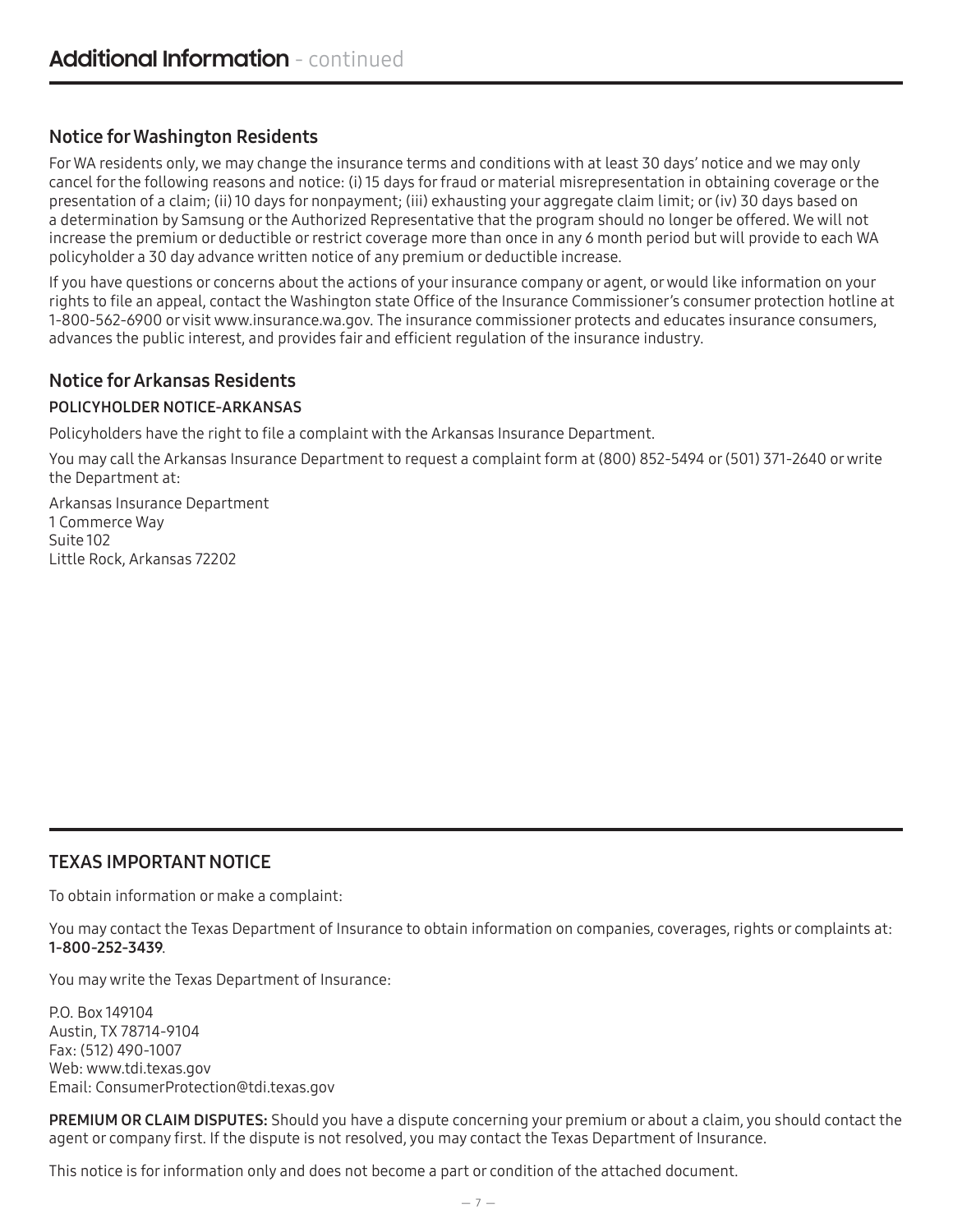<span id="page-7-0"></span>

# **Commercial Inland Marine Communications Equipment Coverage Certificate**

*Some provisions in this Coverage Certificate ("Certificate") restrict coverage. Read this entire Certificate carefully. It sets forth each party's rights and duties and what is and is not covered.*

*In this Certificate, the words "you" and "your" refer to the "Insured Subscribers." The words "we", "us" and "our" refer to Continental Casualty Company, a CNA Company ("CNA"), the Illinois stock insurance company providing this insurance.*

*In this Certificate, the words "Authorized Representative" and "Asurion" refers to Asurion Protection Services, LLC (In Iowa, Lic. #1001002300) except as follows: In California, Asurion Protection Services, LLC does business as Asurion Protection Services Insurance Agency, LLC (CA license #: OD63161). In Puerto Rico, "Asurion" refers to Asurion Protection Services of Puerto Rico, Inc.* 

*Other capitalized words and phrases have special meaning. Refer to Section IX. DEFINITIONS.*

A copy of the policy under which this Certificate is issued is available for your inspection.

#### **I. COVERAGE.**

Subject to all of the terms, conditions, exclusions, and limits of insurance contained in this Certificate, we agree to provide the insurance as stated in this Certificate on a month to month basis, provided that any Loss (as defined in Section IX. DEFINITIONS) to the Covered Property occurs while your coverage is in effect.

#### Information About Your Coverage

With regard to all enrollment requests, the coverage specified in this Certificate begins at 12:01 a.m. of the date of such request. The information pertaining to your communication equipment coverage included in your receipt, invoice, or other documentation from your Vendor is incorporated by reference in this Certificate and specifically includes the name and address of the Insured Subscriber and information to determine the effective date of coverage (See Section I.E).

A. WHAT WE INSURE.

We insure your Covered Property (as defined in Section IX. DEFINITIONS), for Loss as long as it remains eligible for coverage. In the event of a Loss, our obligation under this Certificate is to repair or replace, at our sole option, your Covered Property. This insurance is primary over any other insurance you may have.

B. COVERAGE PLAN

We cover your Covered Property for the following cause(s) of loss.

- i) Physical damage.
- ii) Theft, or loss by mysterious disappearance or other unintentional permanent loss of possession.

#### C. PROPERTY NOT COVERED.

The following are not covered:

- 1. Any property or equipment that is not Covered Property.
- 2. Contraband or property in the course of illegal transportation or trade.
- 3. Property in transit to you from a manufacturer or seller that is not the Authorized Service Facility.
- 4. Data, Nonstandard External Media, and Nonstandard Software.
- 5. Covered Accessories will only be covered when they are part of a Loss to Covered Property other than Covered Accessories.
- 6. Any wireless device whose unique identification number (IMEI or ESN, etc.) has been altered, defaced or removed.
- D. PAYMENT OF PREMIUMS.

You will be charged the monthly premium for your 3-year term corresponding to the equipment category of your Covered Property as shown in the schedule below.

| <b>Equipment Category</b> | Monthly Premium Per Enrolled Item of Equipment                                                |
|---------------------------|-----------------------------------------------------------------------------------------------|
| Equipment Tier 1          | Insurance Premium is included in the Samsung Care+ with Theft and Loss Program monthly charge |
| Equipment Tier 2          | Insurance Premium is included in the Samsung Care+ with Theft and Loss Program monthly charge |
| Equipment Tier 3          | Insurance Premium is included in the Samsung Care+ with Theft and Loss Program monthly charge |
| Equipment Tier 4          | Insurance Premium is included in the Samsung Care+ with Theft and Loss Program monthly charge |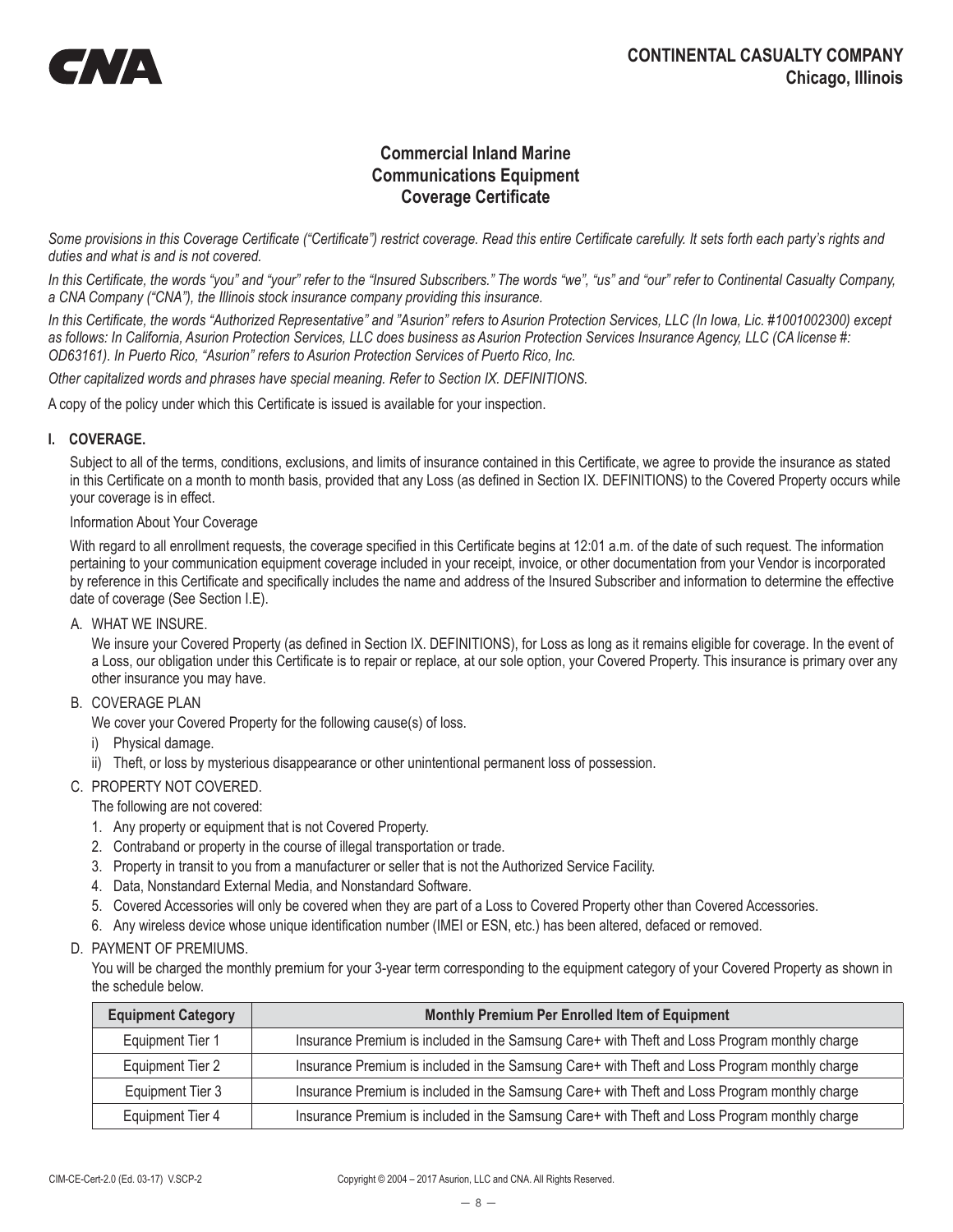# E. WHEN COVERAGE IS EFFECTIVE.

All coverage is effective at 12:01 A.M. on the effective date of coverage as stated herein.

Your coverage under this Certificate begins upon our approval. Upon our approval, coverage is retroactive to the date of the submission of your request for enrollment. We or our Authorized Representative will notify you within 30 days if your request is not approved.

Eligibility for enrollment after Initial Purchase may be subject to limitation.

#### **II. EXCLUSIONS.**

Losses and causes of loss excluded below are excluded regardless of any other cause or event that contributes concurrently or in any sequence to the loss. We will not pay for any losses, or for any losses directly or indirectly caused by or resulting from any of the events, conditions or causes of loss identified below:

- A. Indirect or consequential Loss, including loss of use; interruption of business, loss of market, loss of service, loss of profit, inconvenience or delay in repairing or replacing lost or damaged Covered Property.
- B. Loss due to the intentional parting with Covered Property by you or anyone entrusted with the Covered Property.
- C. Loss due to intentional, dishonest, fraudulent or criminal acts by you or your family members; any of your authorized representatives or anyone you entrust with the property and any of their family members; or anyone else with an interest in the property for any purpose, acting alone or in collusion with others.
- D. Loss due to obsolescence, including technological obsolescence or depreciation in the value of the Covered Property.
- E. Loss caused by or resulting from any cosmetic damage to Covered Property, however caused that does not affect the function of the Covered Property. Such excluded types of loss include, but are not limited to, scratches, marring, cracks, and changes or enhancement in color, texture, or finish that occur to Covered Property that do not affect the function of the Covered Property.
- F. Loss caused by or resulting from faulty repair, adjusting, installation, servicing or maintenance, unless fire or explosion ensues and then only for loss to the Covered Property resulting from ensuing fire or explosion.
- G. Loss caused by or resulting from unauthorized repair or replacement.
- H. Loss caused by or resulting from the discharge, dispersal, seepage, migration, release or escape of Pollutants.
- I. Loss caused by abuse of the Covered Property or resulting from use of the Covered Property in a manner for which it was not designed or intended by the manufacturer, or any act that voids the manufacturer's warranty.
- J. Loss caused by or resulting from failure to follow the manufacturer's installation, operation or maintenance instructions.
- K. Loss caused by or resulting from error or omission in design, programming, or system configuration of the Covered Property, or manufacturer's recall.
- L. Loss due to Mechanical or Electrical Failure.
- M. Loss or damage to or of batteries (unless otherwise covered as a Covered Accessory when part of a Loss to other Covered Property).
- N. Loss caused by or resulting from any Malware.
- O. Loss caused by or resulting from nuclear reaction or radiation, or radioactive contamination, however caused. However, if nuclear reaction or radiation, or radioactive contamination, results in fire, we will pay for the resulting Loss caused by such fire.
- P. Loss caused by or resulting from war, including undeclared or civil war; warlike action by a military force, including action hindering or defending against an actual or expected attack, by any government, sovereign or other authority using military personnel or other agents; or insurrection, rebellions, revolution, usurped power of action taken by government authority in hindering or defending against any of these.
- Q. Loss caused by or resulting from Governmental action, meaning seizure or destruction of property by order of governmental authority including economic and trade sanction as provided under applicable law and U.S. Treasury Department guidelines.
- R. Loss or damage to or of Data, Nonstandard External Media, and Nonstandard Software.
- S. Loss caused by or resulting from failure to do what is reasonably necessary to minimize the loss and to protect the Covered Property from any further loss.
- T. Loss caused by accidental damage from handling the Covered Property as a result of normal use.

### **III. LIMITS OF LIABILITY.**

A. PER OCCURRENCE LIMITS.

The most we will spend, in any one occurrence, to replace or repair Covered Property due to a Loss is \$2,500. For any one Loss, we will not pay for replacement equipment having retail value of, or for repair costs that are, more than the limit, less the applicable deductible set forth in Section IV.

B. AGGREGATE LIMITS.

A maximum of three (3) replacements or repairs of Covered Property will be allowed in any one twelve (12) month period, including Losses incurred under this Certificate or any prior consecutive certificate issued by us.

In any case, the twelve (12) month period is calculated based on the Date of Loss for each covered Loss.

#### **IV. DEDUCTIBLE.**

A non-refundable deductible, as set forth in the schedule below, is payable at the time a replacement or repair is approved by us for each replacement or repair based on the equipment category of the equipment being replaced or repaired.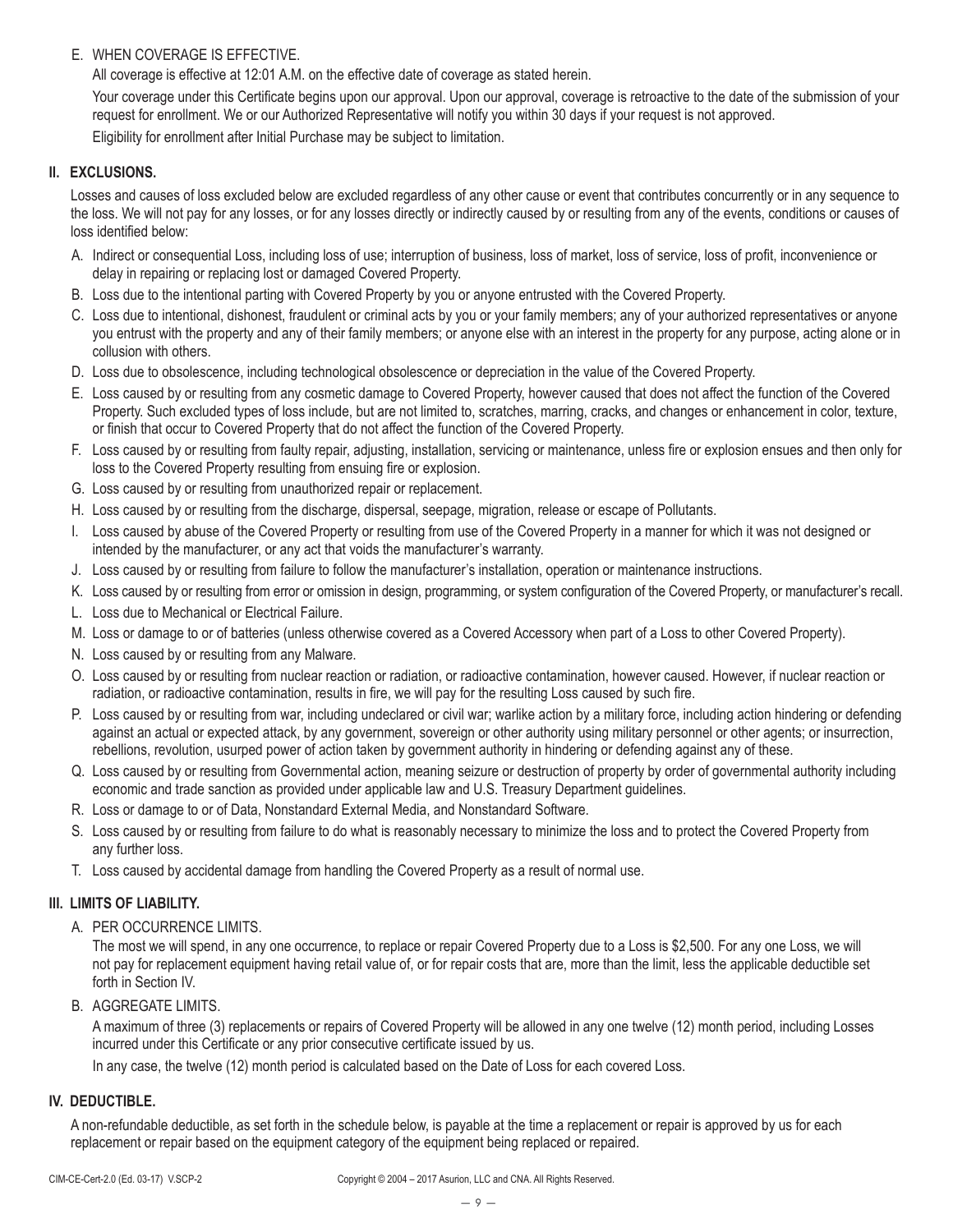The applicable deductibles are set forth in the deductible schedule below.

| <b>Equipment-Based Coverage</b>                                 |                                      |       |       |       |  |
|-----------------------------------------------------------------|--------------------------------------|-------|-------|-------|--|
| Deductibles Applicable to Each Replacement Due to Loss or Theft |                                      |       |       |       |  |
| Equipment                                                       | Tier 3<br>Tier 2<br>Tier 4<br>Tier 1 |       |       |       |  |
| Deductible                                                      | \$149                                | \$229 | \$269 | \$499 |  |
| Deductibles Applicable to All Other Replacements or Repairs     |                                      |       |       |       |  |
| Deductible                                                      | \$99                                 | \$99  | \$99  | \$249 |  |

**NOTE:** An additional non-returned equipment charge may apply (See Section VI.F) for causes other than loss or theft if you fail to return the Covered Property as directed at the time of Loss.

# **V. CONDITIONS IN THE EVENT OF LOSS.**

Subject to the terms and conditions set forth in this Certificate, we will make good any Loss covered under this Certificate.

- A. In the event of a Loss, we will arrange for the replacement, or at our sole option, the repair, of the Covered Property through the Authorized Service Facility.
- B. An Insured Subscriber will not be entitled to receive cash, though we may elect to provide a cash settlement of the cost to replace the Covered Property, in lieu of actual replacement or repair of the Covered Property.
- C. At our option, we may repair the Covered Property with substitute parts or provide substitute equipment that:
	- 1. Is of like kind and quality;
	- 2. Is either new or refurbished, and may contain original or non-original manufacturer parts; and
	- 3. May be a different brand, model or color.
- D. Replacement equipment will be in the same equipment category as the Covered Property at the time of Loss.
- E. Equipment failure evaluation performed by the Vendor and/or our Authorized Representative and/or the manufacturer may be required at our option prior to approval of your request for repair or replacement of the Covered Property.

### **VI. DUTIES IN THE EVENT OF A LOSS.**

- A. In the event that your Covered Property is lost or stolen, you must notify your wireless network provider as soon as possible to suspend service.
- B. If a claim involves a violation of law or any loss of possession, you agree to promptly notify the law enforcement agency with jurisdiction and obtain confirmation of this notification.
- C. You must report the Loss promptly to our Authorized Representative not later than 60 days from the Date of Loss. If you do not report the Loss within 60 days, you will have forfeited your claim. You must submit all claims through our Authorized Representative for our approval prior to repair or the delivery of replacement equipment. Any claims that are not submitted through our Authorized Representative for our approval will not be honored and fulfilled.
- D. You will do what is reasonably necessary to minimize the Loss and to protect the Covered Property from any further Loss.
- E. You may be required to provide us with a detailed written proof of Loss statement, a police report case number, and/or a copy of the police report within 30 days of the date the Loss is reported and prior to repair or receipt of replacement equipment. In the event of a Loss, you may be required to provide a copy of the original bill of sale. You may also be required to present, or provide a photocopy of, a government issued photo I.D.
- F. If the cause of Loss is not loss or theft, you must keep the Covered Property until your claim is completed. If the cause of Loss is loss or theft and the Covered Property is later recovered, you must notify our Authorized Representative, even if your claim has already been completed. If we replace the Covered Property, we may require you to return it to us at our expense. If we so direct, you must return the Covered Property to us in the return mailer we provide within ten (10) days or pay the non-returned equipment charge applicable to the model of Covered Property that suffered the Loss. YOU CAN AVOID THIS CHARGE BY SIMPLY RETURNING THE COVERED PROPERTY AS DIRECTED.
- G. In the event of a Loss, you must permit us to inspect the property and records proving the Loss. You must cooperate in the investigation of such claim. If requested, you must permit us to question you under oath at such times as may be reasonably required about any matter relating to this insurance or your claim, including your books and records. Your answers must be signed and may be recorded.
- H. You must provide our Authorized Representative with all of the necessary information required to approve your claim for replacement or repair of the Covered Property within 30 days of the date that you report your Loss to us. Your failure to take delivery of repaired or replacement equipment within 60 days of our claim approval will result in forfeiture of the repaired or replacement equipment and your claim under this Certificate.
- I. In the event of a Loss, you must satisfy the nonrefundable deductible, plus any applicable taxes.
- J. In the event we arrange for the repair of your Covered Property, you may be required to mail or deliver your Covered Property for repair as directed by us.

### **VII.ELIGIBILITY AND CANCELLATION.**

- A. Cancellation Provisions.
	- 1. You may cancel coverage under this Certificate by mailing or delivering to us advance written notice stating when such cancellation is effective. You may send your written notice to our Authorized Representative as follows: Asurion Customer Care Center, P.O. Box 411605, Kansas City, MO 64141-1605.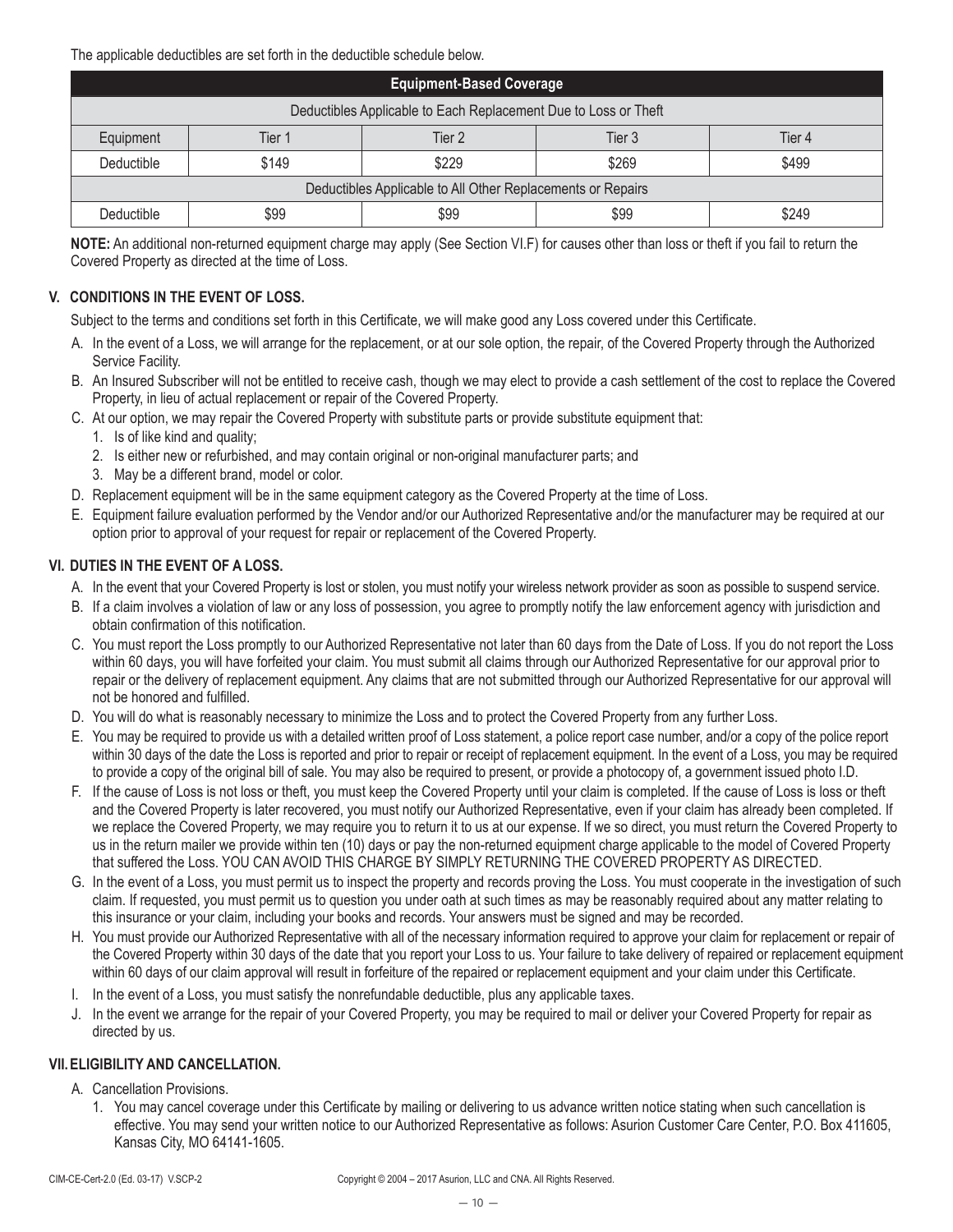- 2. The Vendor may cancel coverage under this Certificate by mailing or delivering to us advance written notice stating when such cancellation is effective. We, or the Vendor on our behalf, will mail or deliver written notice to you advising you of the cancellation of this Certificate. The written notice may be mailed or delivered to you at least thirty (30) days prior to the cancellation, or other longer period as required by law.
- 3. We may cancel this Certificate or change the terms and conditions only upon providing you with at least thirty (30) days' notice, or other longer period as required by law, unless we cancel for the following reasons:
	- a. We will cancel your coverage under this Certificate upon fifteen (15) days' notice, or other longer period as required by law, for discovery of fraud or material misrepresentation in obtaining coverage or in the presentation of a claim thereunder.
	- b. We will cancel your coverage under this Certificate immediately, or by providing additional notification time as required by law, for nonpayment of premium.
	- c. We will cancel your coverage under this Certificate immediately, or by providing additional notification time as required by law, if you exhaust the aggregate limit of liability, if any, under the terms of this Certificate and we send notice of cancellation to you within thirty (30) calendar days after exhaustion of the limit. However, if notice is not timely sent, enrollment shall continue notwithstanding the aggregate limit of liability until we send notice of cancellation to you.

**NOTE:** If you are cancelled under Section VII.A.3.(c) you will remain ineligible for a period of twelve (12) months from the date of cancellation.

- B. How Notice of Cancellation is Provided.
	- 1. Notices made pursuant to Sections A.2 or 3 shall be in writing and include the actual reason for cancellation and the effective date of cancellation. The coverage will end on that date.
	- 2. Notices may be mailed or delivered to the Vendor at its last known mailing address. Notices may be mailed or delivered to you at your last known mailing or electronic addresses on file with us.
	- 3. We or the Vendor shall maintain proof of mailing in a form authorized or accepted by the United States Postal Service or other commercial mail delivery service. We or the Vendor may comply with Sections A.2 or 3 by providing such notice or correspondence by electronic means. If accomplished through electronic means, we or the Vendor shall maintain proof that the notice or correspondence was sent.
	- 4. If coverage under this Certificate is cancelled, you will be refunded any unearned premium due on a pro rata basis.
- C. To be and remain eligible for coverage:
	- 1. The Covered Property must be designated by us and eligible for coverage under this Certificate. Eligibility may be limited to new equipment that has not been previously activated for service.
	- 2. You must not have engaged in fraud or abuse with respect to this or a similar communications equipment insurance program.
	- 3. You must not have exhausted the benefits available under a CNA coverage certificate issued through your Vendor by exhausting the Aggregate Limit. (See Section III.B).
	- 4. You must not be in breach of any material term of this Certificate, including, but not limited to: Failure to return damaged Covered Property when requested in conjunction with a Loss; or, failure to satisfy the required deductible on a Loss.
- D. You are responsible for the payment of all premiums, per the terms of this Certificate.
- E. The insurance provided under this Certificate is provided on a month-to-month term basis unless: you or your Covered Property cease to be eligible for coverage.

### **VIII. ADDITIONAL CONDITIONS.**

- A. All claims for Loss under this Certificate will be made good within thirty (30) days after presentation and acceptance of satisfactory proof of interest and Loss to our Authorized Representative and satisfaction by you of your Duties in the Event of a Loss.
- B. If we and you disagree on the value of the Covered Property or the amount or satisfaction of Loss, either may elect arbitration pursuant to Section VIII.G. below.
- C. Any recovery or salvage on a Loss will accrue entirely to our benefit until the expense incurred by us has been made up. Upon our request, you will return to us any damaged equipment. All Covered Property which we replace is the property of CNA and may be disabled, destroyed, or reused. We will not provide replacement equipment if you are in breach of the terms of this Certificate due to: failure to return damaged Covered Property when requested in conjunction with a prior Loss; or, due to your failure to satisfy the non-returned equipment charge or deductible on a prior Loss.
- D. You may not assign this Certificate without our written consent.
- E. If any Insured Subscriber to or for whom we honor a claim under this Certificate has rights to recover damages from another, those rights are transferred to us. That Insured Subscriber must do everything necessary to secure our rights and must do nothing after a Loss to impair them; but you may waive your rights against another party in writing:
	- 1. Prior to a Loss.
	- 2. After a Loss, only if, at time of Loss, that party is one of the following:
		- a. Someone covered under this Certificate;
		- b. A business firm;
			- i. Owned or controlled by the Insured Subscriber; or
			- ii. That owns or controls the Insured Subscriber; or
			- iii. The Insured Subscriber's tenant.

This will not restrict the Insured Subscriber's coverage.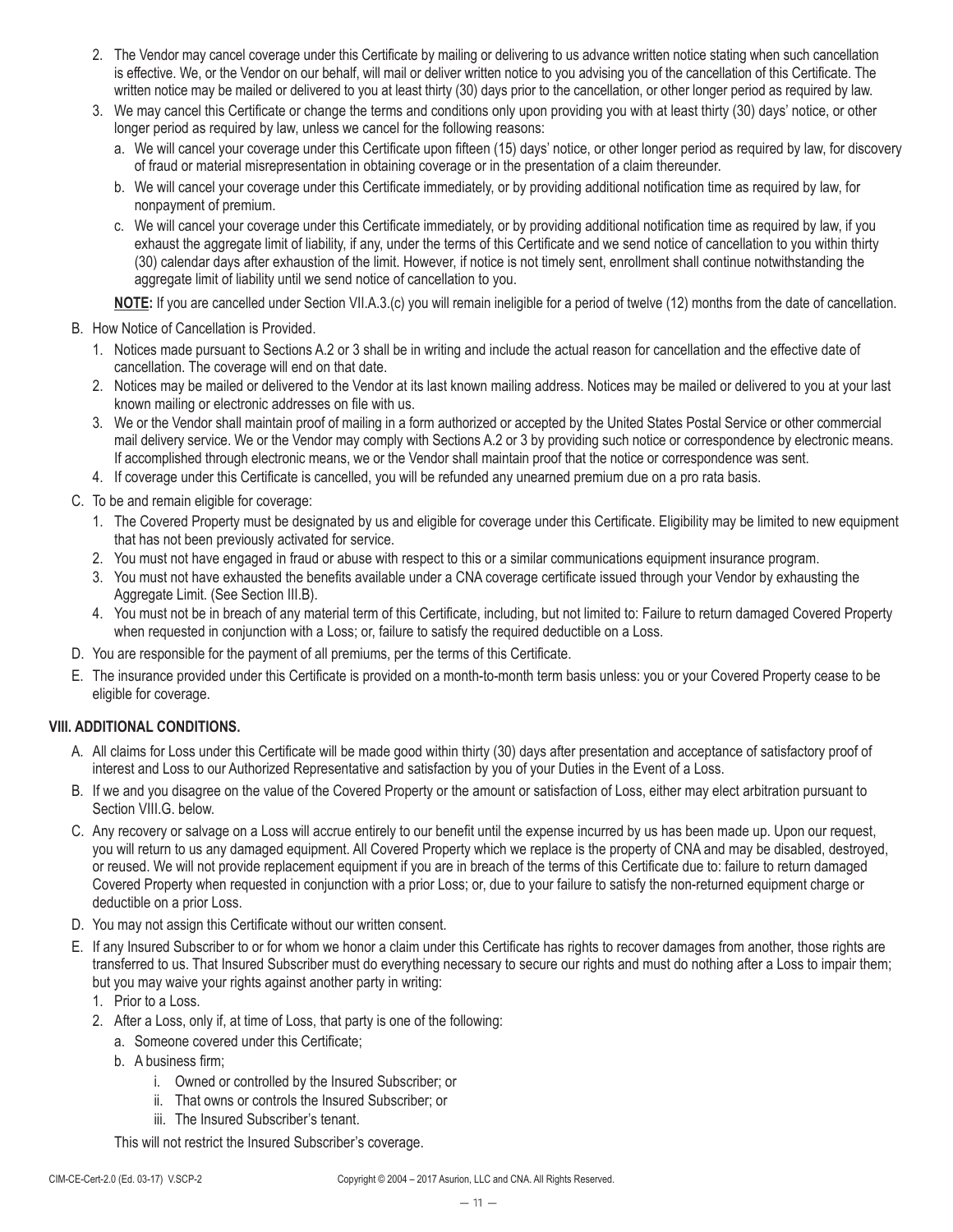F. Concealment, Misrepresentation or Fraud

Your coverage will be cancelled and any claim may be denied in the event of fraud, intentional concealment or misrepresentation of a material fact, at any time, concerning:

- 1. This coverage;
- 2. The Covered Property;
- 3. Your interest in the Covered Property; or
- 4. A claim under this Certificate.

G. **ARBITRATION AGREEMENT. Please read this Arbitration Agreement provision of this Certificate (Arbitration Agreement) carefully. It affects your rights.** Most of your concerns about this Certificate can be addressed simply by contacting our Authorized Representative at 1-866-371-9501. In the unlikely event we cannot resolve any disputes, including any claims under this Certificate, that you or we may have, **YOU AND WE AGREE TO RESOLVE THOSE DISPUTES THROUGH BINDING ARBITRATION OR SMALL CLAIMS COURT INSTEAD OF THROUGH COURTS OF GENERAL JURISDICTION. YOU AND WE AGREE THAT ANY ARBITRATION WILL TAKE PLACE ON AN INDIVIDUAL BASIS ONLY. YOU AND WE AGREE: (1) TO WAIVE OUR RIGHTS TO A TRIAL BY JURY, AND (2) NOT TO PARTICIPATE IN ANY CLASS ARBITRATIONS AND CLASS ACTIONS.** Arbitration is more informal than a lawsuit in court. Arbitration uses a neutral arbitrator instead of a judge or jury. It has more limited discovery than in court and is subject to limited review by courts. Arbitrators can award the same damages and relief that a court can award.

For the purpose of this Arbitration Agreement, references to "we" and "us" include our Authorized Representative, Continental Casualty Company, Vendor and their respective parents, subsidiaries, affiliates, agents, employees, successors and assigns. This Certificate evidences a transaction in interstate commerce; accordingly, the Federal Arbitration Act governs the interpretation and enforcement of this Arbitration Agreement. This Arbitration Agreement shall survive the termination of this Certificate.

This Arbitration Agreement is intended to be interpreted broadly, and it includes any dispute: (1) arising out of or relating in any way to this contract or program or to the relationship between you and us, whether based in contract, tort, statute, fraud, misrepresentation or otherwise; (2) that arose either before this Arbitration Agreement or Certificate was entered into by you and us or that arises after this Arbitration Agreement or Certificate is terminated; and (3) that currently is the subject of a purported class action litigation in which you are not a member of a certified class. Notwithstanding the foregoing, this Arbitration Agreement does not preclude you from bringing an individual action in small claims court or from informing any federal, state or local agencies or entities of your dispute. Such agencies or entities may be able to seek relief on your behalf.

If you or we intend to seek arbitration you and we must first send to the other a written Notice of Claim ("Notice") by certified mail. Your Notice to us should be addressed to: Legal Department, P.O. Box 110656, Nashville, TN 37222-0656. The Notice must describe the dispute and state the specific relief sought. If you and we do not resolve the dispute within thirty (30) days of receipt of the Notice, you or we may initiate an arbitration proceeding with the American Arbitration Association ("AAA"). You can obtain the forms necessary to initiate an arbitration proceeding by visiting www.adr.org or by calling 1-800-778-7879. After we receive notice that you have commenced arbitration, we will reimburse you for payment of any filing fee to the AAA. If you are unable to pay a required filing fee, we will pay it if you send a written request by certified mail to: Legal Department, P.O. Box 110656, Nashville, TN 37222-0656. The arbitration shall be administered by the AAA in accordance with the Commercial Arbitration Rules and the Supplementary Procedures for Consumer Related Disputes (the "Arbitration Rules") in effect at the time the arbitration is initiated and as modified by this Arbitration Agreement. You can obtain a copy of the Arbitration Rules by visiting www.adr.org or by calling 1-800-778-7879.

The arbitrator appointed by the AAA to decide the dispute is bound by the terms of this Arbitration Agreement. All issues are for the arbitrator to decide, including the scope of this Arbitration Agreement, with the exception that issues relating to the enforceability of this Arbitration Agreement may be decided by a court. Unless you and we agree otherwise, any arbitration proceeding will take place in the county or parish of your billing address. If your dispute is for \$10,000 or less, you may choose to conduct the arbitration proceeding either by submitting documents to the arbitrator or by appearing before the arbitrator in person or by telephone. If your dispute is for more than \$10,000, the right to arbitration proceeding will be determined by the Arbitration Rules. We will pay all filing, administration and arbitrator fees for any arbitration initiated pursuant to this Arbitration Agreement, unless your dispute is found by the arbitrator to have been frivolous or brought for an improper purpose under Federal Rule of Civil Procedure 11(b). In that case, the payment of such fees shall be governed by the Arbitration Rules.

At the conclusion of the arbitration proceeding, the arbitrator shall issue a written decision which includes an explanation of the facts and law upon which the decision is based. If the arbitrator finds in your favor and issues a damages award that is greater than the value of the last settlement offer made by us or if we made no settlement offer and the arbitrator awards you any damages, we will: (1) pay you the amount of the damages award or \$7,500, whichever is greater; and (2) pay your attorney, if any, twice the amount of the attorney's fees and the actual amount of any expenses reasonably incurred when pursuing your dispute in arbitration. You and we agree not to disclose any settlement offers to the arbitrator until after the arbitrator has issued the written decision. The arbitrator may resolve any disputes regarding attorney's fees and expenses either during the arbitration proceedings or, upon request, within 14 days of the arbitrator's written decision. While the right to the attorney's fees and expenses discussed above is in addition to any right you may have under applicable law, neither you nor your attorney may recover duplicate awards of attorney's fees and expenses. Although we may have the right under applicable law to recover attorney's fees and expenses from you if we prevail in the arbitration, we hereby waive the right to do so.

To the extent either declaratory or injunctive relief is sought in the arbitration, such relief can be awarded only to the extent necessary to provide the relief warranted by a party's individual claim. **YOU AND WE AGREE THAT EACH MAY BRING CLAIMS AGAINST THE OTHER ONLY IN AN INDIVIDUAL CAPACITY AND NOT AS A PLAINTIFF OR CLASS MEMBER IN ANY PURPORTED CLASS OR REPRESENTATIVE PROCEEDING.** Unless you and we agree otherwise, the arbitrator may not consolidate the dispute of another person with your or our dispute and may not preside over any form of a representative or class proceeding. If this specific provision of this Arbitration Agreement is found to be unenforceable, then the entirety of this Arbitration Agreement shall be null and void.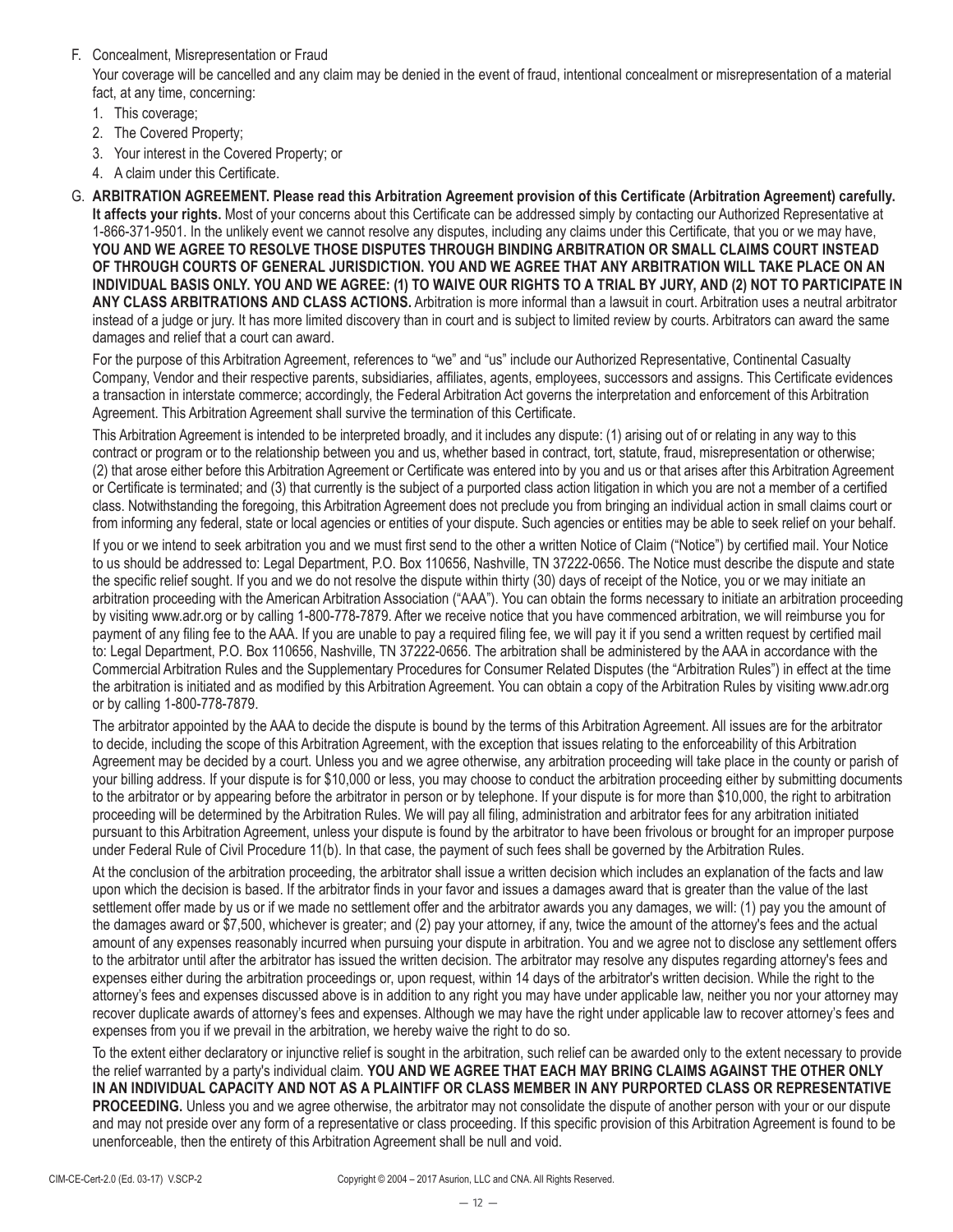- H. No one may bring legal action, including arbitration, against us under this Certificate unless:
	- 1. There has been full compliance with all terms of this Certificate; and
	- 2. The action is brought within two (2) years or any longer period as stated in the policy or any endorsement thereto after you first have knowledge of the Loss or other events that are the basis of the action.
- I. The coverage territory is worldwide but the cost of replacement or repair will be valued in U.S. currency at the time of replacement or repair. We will ship approved replacement equipment or repaired equipment directly to you within the United States and its territories or require you to pick it up at an Authorized Service Facility.
- J. If you have a Loss to Covered Property that is part of a pair or set, we will only cover a reasonable and fair proportion of the total value of the pair or set.
- K. We may make available to you other limited benefits or services related to your Covered Property where available. These may include: property location or recovery services; data management or recovery services; equipment service and maintenance; technical support; reduced cost upgrade or purchase benefits or other services provided through your Vendor or any Authorized Service Facilities.
- L. We agree that any terms of this Certificate not in conformity with applicable law are conformed to comply with such law. If any portion of this Certificate is deemed invalid or unenforceable, it shall not invalidate the remaining portion of this Certificate.
- M. This Certificate contains the entire agreement between you and us concerning the insurance afforded. This Certificate's terms can be amended or waived only by issuance of a new Certificate, or endorsement issued by us and made a part of this Certificate.
- N. We retain the right to revise this Certificate at any time and adjust the coverage terms, including the premium and the deductible. In the event of any material change in the coverage terms, you will be provided advance written notice of such changes. You may cancel coverage at any time without penalty, but if you continue to pay premiums after a change in coverage terms, you will be bound by such change.
- O. If we adopt any revisions to the policy which would broaden the coverage under this Certificate without additional premium while this coverage is in effect, the broadened coverage will immediately apply to this Certificate.
- P. It is important that you back up all Data and software files because this Certificate does not cover Loss or damage to your Data or Nonstandard Software and repairs to your Covered Property may result in the deletion of such Data or software. **IT IS YOUR SOLE RESPONSIBILITY TO BACK UP ALL SOFTWARE AND DATA ON COVERED PROPERTY WITH HARD DRIVE(S) OR ANY OTHER STORAGE MECHANISM. WE SHALL NOT BE RESPONSIBLE AT ANY TIME FOR ANY LOSS, ALTERATION, OR CORRUPTION OF ANY SOFTWARE, DATA, OR FILES.**

### **IX. DEFINITIONS.**

- A. "Authorized Service Facility" means: The location or locations that serve as a replacement or repair facility for the program and supply replacements for or undertake repairs of Covered Property. Selection of the Authorized Service Facility will be at the sole discretion of us or our Authorized Representative.
- B. "Coverage Certificate", "Certificate", or "Certificates" means: This Commercial Inland Marine Communications Equipment Coverage Certificate.
- C. "Covered Accessories" as used in this Certificate means: if part of the covered Loss, one standard battery.
- D. "Covered Property" as used in this Certificate means one eligible wireless device owned by You. Covered Property is limited to one eligible wireless device and applicable Covered Accessories per replacement. The International Manufacturer's Equipment Identification (IMEI), Electronic Serial Number (ESN), Unique Device Identifier (UDiD) or other unique identification number of the wireless device associated with your account in the records of the Vendor at the time your coverage initially becomes effective indicates the wireless device to be considered Covered Property.
- E. "Data" means information input to, stored on, or processed by the Covered Property. This includes documents, databases, messages, licenses, contact information, passwords, books, games, magazines, photos, videos, ringtones, music, and maps.
- F. "Date of Loss" is the date on which a Loss to the Covered Property occurs.
- G. "Initial Purchase" means: the time of initial purchase of the Covered Property from the Vendor.
- H. "Insured Subscriber" or "Insured Subscribers" means: The account holder(s) of the Vendor meeting the following conditions:
	- 1. Who have been enrolled in and accepted for coverage under this Certificate.
	- 2. Who have a complete description of their Covered Property on file with us or our Authorized Representative.
	- 3. Who have paid all premiums payable with respect to their Covered Property before any claimed Date of Loss.
- I. "Loss" and "Losses" means: a covered loss as provided in Section I.B. Coverage Plans.
- J. "Malware" means malicious software that damages, destroys, accesses your Data without your authorization or otherwise interferes with the performance of any data, media, software, or system on or connected to the Covered Property.
- K. Mechanical or Electrical Failure" means: Failure of "Covered Property" to operate due to a faulty part or workmanship or normal wear and tear when operated according to the manufacturer's instructions. "Non-Covered Accessories" as used in this Certificate means: All accessories not included in the definition of Covered Accessories.
- L. "Nonstandard External Media" means physical objects on which data can be stored but which are not integrated components of the Covered Property required for it to function. This includes data cards, memory cards, external hard drives, and flash drives. Nonstandard External Media does not include Standard External Media.
- M. "Nonstandard Software" means software, other than Standard Software.
- N. "Pollutants" means: Any solid, liquid, gaseous, or thermal irritant or contaminant including smoke, vapor, soot, fumes, acid, alkalis, chemicals, artificially produced electric fields, magnetic field, electromagnetic field, electromagnetic pulse, sound waves, microwaves, and all artificially produced ionizing or non- ionizing radiation and waste. Waste includes materials to be recycled, reconditioned or reclaimed.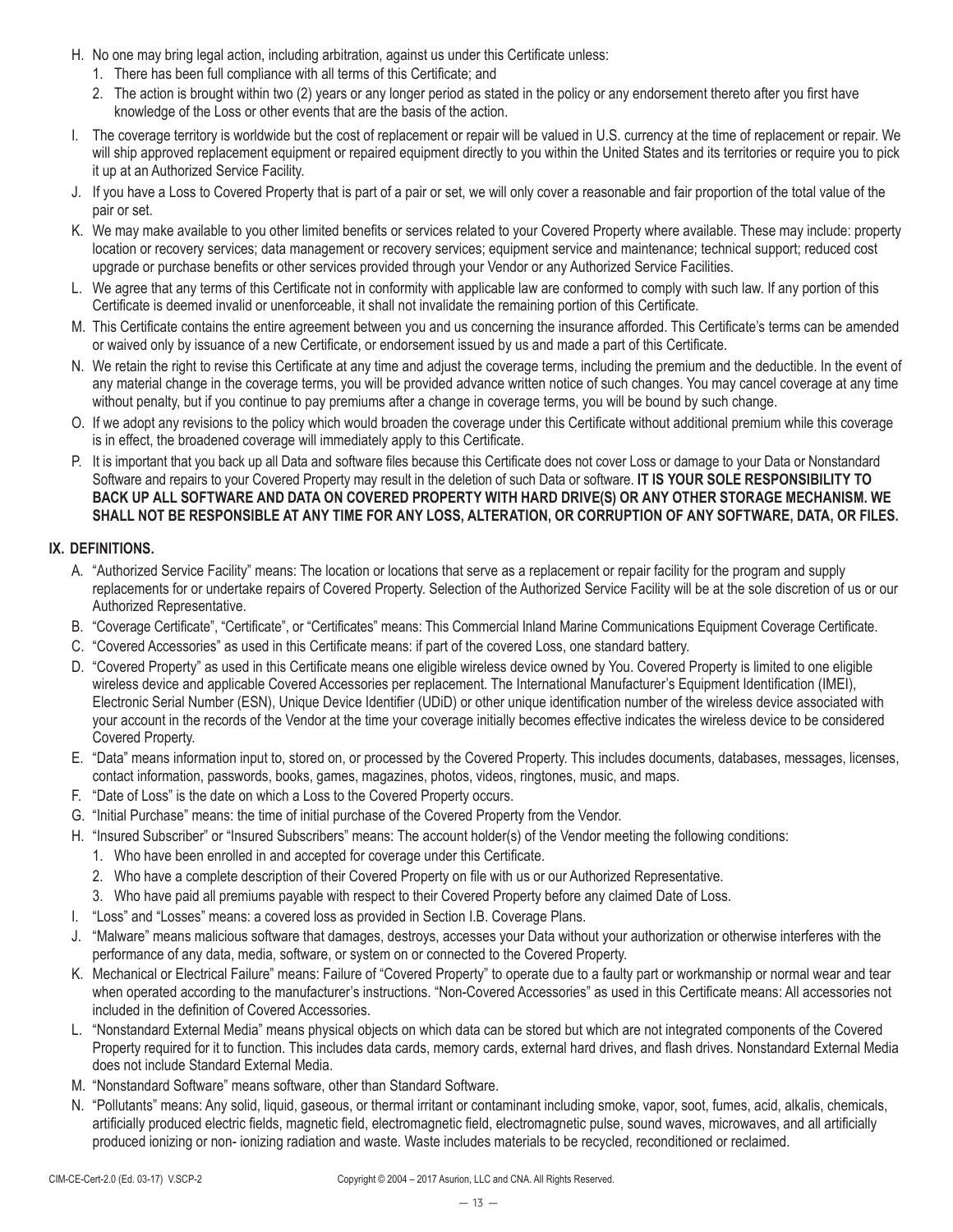- O. "Standard External Media" means physical objects on which data can be stored and that came standard in the original packaging with the Covered Property from the manufacturer but which are not integrated components of the Covered Property required for it to function.
- P. "Standard Software" means the operating system pre-loaded on or included as standard with the Covered Property from the manufacturer.
- Q. "Vendor" means: Samsung Electronics America, Inc.

## **X. STATE CHANGES.**

Terms and conditions vary for Certificates issued and Insured Subscribers residing in select jurisdictions as set forth below.

#### **A. STATE CHANGES – Section VIII. G. ARBITRATION AGREEMENT is amended as follows:**

**If you are a resident of Arkansas, District of Columbia, Kentucky, Louisiana, Maine, Oklahoma, Vermont, Washington, West Virginia or Wyoming; or if the above arbitration provisions are determined to be invalid or unenforceable with respect to you, the following applies: any award rendered in accordance with the arbitration provisions herein shall constitute a nonbinding award on you**, provided that within forty-five (45) days of the arbitrator's award you file a legal proceeding in the appropriate federal, state or local court, based on the same issue and facts as raised by you in the arbitration proceeding. Under no circumstances shall an issue be raised in a federal, state or local court until such time as both you and we first address our disagreement in an arbitration proceeding and obtain an arbitration award pursuant to the arbitration provision set forth above.

The Arbitration Agreement does not apply **if you are a resident of Georgia, Missouri, Nevada or South Dakota.**

### **B. STATE CHANGES - MISCELLANEOUS**

Alaska: (i) A Loss may be caused by a chain of causes. If a covered Loss is the dominant cause of such a loss, we will not deny coverage on the basis that a secondary cause in that chain is not a covered Loss. (ii) The following is added to Section VI. C.: If you do not report the Loss as required or as soon as reasonably possible, your claim will be forfeited if our rights are prejudiced. (iii) The following is added to Sections VI.G and VIII.G.: You may elect to have an attorney present during questioning. (iv) The following is added to Section VIII.B: Alternatively, you or we may make a written demand upon the other to submit the dispute for appraisal. Within ten (10) days of the written demand, you and we must notify the other of the competent appraiser each has selected, and who will promptly choose a competent and impartial umpire. Not later than fifteen (15) days after the umpire has been chosen, unless the time period is extended by the umpire, each appraiser will separately state in writing their appraisal. If the appraisers agree, their agreement will be binding upon you and us. If the appraisers fail to agree, they will promptly submit their differences to the umpire. A decision agreed to by one of the appraisers and the umpire will be binding upon you and us. All appraisal expenses and fees, not including counsel or adjuster fees, shall be paid as determined by the umpire. Except as specifically provided, nothing in this section is intended to or shall limit or restrict the rights of you or us under AS § 21.96.035. (v) Section VIII.H.2 is amended as follows: The action is brought within three (3) years from the date the cause of action accrues.

Arizona: Section VII.A.1. is amended to add the following: If you cancel coverage under this Certificate, you will receive a pro rata refund within sixty (60) days from our receipt of your notice.

Colorado: Section VII.A.3.(b) is amended as follows: We may cancel your coverage under this Certificate for nonpayment of premium by providing you with at least fifteen (15) days' notice of cancellation.

Connecticut: Section VII.A.3.(b) is amended as follows: We may cancel your coverage under this Certificate for nonpayment of premium by providing you with at least fifteen (15) days' notice of cancellation.

Georgia: Section VII.A.3. is amended to provide at least sixty (60) days' notice if we cancel this Certificate or change the terms and conditions unless we cancel for other reasons set forth in this Certificate.

Hawaii: Section VII.A.3. is amended to provide at least sixty (60) days' notice if we cancel this Certificate or change the terms and conditions unless we cancel for other reasons set forth in this Certificate.

Idaho: Section VII.A.1. is amended to add the following: If you cancel coverage or reject changes under this Certificate, you will receive a pro rata refund within sixty (60) days from our receipt of your notice.

Illinois: Section VII.A.3. is amended to provide at least sixty (60) days' notice if we cancel this Certificate or change the terms and conditions unless we cancel for other reasons set forth in this Certificate.

Indiana: Section VIII.G. Arbitration Agreement is amended to add the following: If you are a resident of Indiana, the resolution of any disputes pursuant to this Section VIII.G shall be governed by the laws of the State of Indiana and relevant applicable federal law.

lowa: The second sentence in Section VII.A.3.(c) is amended as follows: However, if notice is not timely sent, enrollment shall continue notwithstanding the aggregate limit of liability until thirty (30) days from the date notice of cancellation is sent to you.

Kansas: (i) Section VII.A.3.(b) is amended as follows: We may cancel your coverage under this Certificate for nonpayment of premium by providing you with at least fifteen (15) days' notice of cancellation. (ii) The first sentence of Section VIII.F. is amended as follows: Your coverage will be cancelled and any claim may be denied in the event you knowingly and with the intent to defraud, conceal or misrepresent any material fact in a statement or written statement, at any time, concerning:. (iii) NOTE "B" below is amended to include a statement or written statement of claim or an application. (iv) The fourth sentence of Section VIII. G. is amended as follows: In the unlikely event we cannot resolve any disputes, including any claims under this Certificate, that you or we may have, **YOU AND WE MAY VOLUNTARILY AGREE AFTER THE DISPUTE ARISES TO RESOLVE THOSE DISPUTES THROUGH BINDING ARBITRATION OR SMALL CLAIMS COURT INSTEAD OF THROUGH COURTS OF GENERAL JURISDICTION.** 

Kentucky: The last sentence of the first paragraph under Section X. A. is deleted in its entirety.

Maryland: (i) Section VII.A.2. "thirty (30) days" is amended to "forty-five (45) days". (ii) Section VII.A.3. is amended to provide at least sixty (60) days' notice if we cancel this Certificate or change the terms and conditions unless we cancel for other reasons set forth in this Certificate.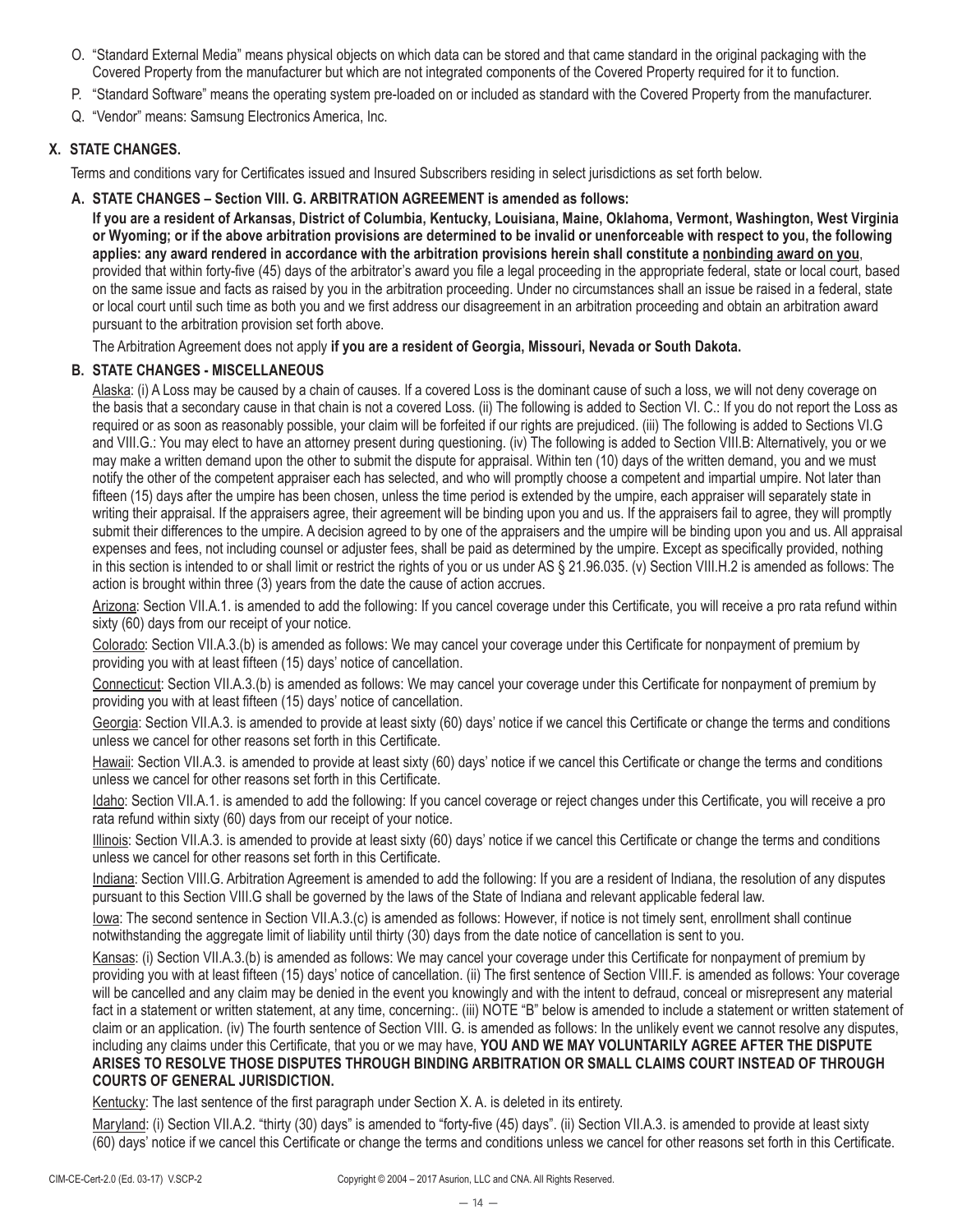(iii) Section VII.A.3.(a) "fifteen (15) days'" is amended to "forty-five (45) days'". (iv) Section VII.A.3.(b) is amended as follows: We may cancel your coverage under this Certificate for nonpayment of premium by providing you with at least ten (10) days' notice of cancellation. (v) Section VII.A.3.(c) "thirty (30) days'" is amended to "fifteen (15) days'". (vi) The following is added to Section VII.A.3: We may cancel this Certificate without notice if you obtain substantially similar coverage from another insurer without any lapse of coverage. (vii) Section VIII. H. 2. is amended as follows: "two (2) years" is amended to "three (3) years from the date it accrues."

Massachusetts: In the fourth sentence of Section VIII. G., the following language is deleted in its entirety: **INSTEAD OF THROUGH COURTS OF GENERAL JURISDICTION.**

Michigan: This Certificate is exempt from the filing requirements of section 2236 of the insurance code of 1956, 1956 PA 218, MCL 500.2236.

Mississippi: Section VII.A.3.(b) is amended as follows: We may cancel your coverage under this Certificate for nonpayment of premium by providing you with at least fifteen (15) days' notice of cancellation.

Montana: (i) Section VII.A.3.(b) is amended as follows: We may cancel your coverage under this Certificate for nonpayment of premium by providing you with at least ten (10) days' notice of cancellation. (ii) Section VIII. G. is deleted and replaced with the following: Most of your concerns about this Certificate can be addressed simply by contacting our Authorized Representative at 1-866-371-9501. In the unlikely event we cannot resolve any disputes, including any claims under this Certificate, that you or we may have, **YOU AND WE AGREE THAT EACH** 

**MAY BRING CLAIMS AGAINST THE OTHER ONLY IN AN INDIVIDUAL CAPACITY AND NOT AS A CLASS REPRESENTATIVE OR CLASS MEMBER IN ANY PURPORTED CLASS ACTION, CLASS ARBITRATION OR OTHER SIMILAR PROCEEDING**. (iii) The following is added to Section VIII.L: The provisions of this Certificate conform to the minimum requirements of Montana law and control, for Montana Insureds, over any conflicting statutes of another state on or after the effective date of coverage. (iv) Section IX.B. is amended to provide that the selection of the Authorized Service Facility will be at the discretion of us or our Authorized Representative.

Nebraska: (i) Section VII.A.3. is amended to provide at least sixty (60) days' notice if we cancel this Certificate or change the terms and conditions unless we cancel for other reasons set forth in this Certificate. (ii) Section VII.A.3.(b) is amended as follows: We may cancel your coverage under this Certificate for nonpayment of premium by providing you with at least fifteen (15) days' notice of cancellation.

Nevada: Section VII.A.3.(a) "fifteen (15) days'" is amended to "ten (10) days'".

New York: (i) Section VII.A.3. is amended to provide at least sixty (60) days' notice if we cancel this Certificate or change the terms and conditions unless we cancel for other reasons set forth in this Certificate. (ii) Section VII.A.3.(b) is amended as follows: We may cancel your coverage under this Certificate for nonpayment of premium by providing you with at least fifteen (15) days' notice of cancellation. (iii) Section VII.A.3.(c) "thirty (30) days'" is amended to "fifteen (15) days'". (iv) The following is added to Section VII.A.3: We may cancel this Certificate without notice if you obtain substantially similar coverage from another insurer without any lapse of coverage.

North Dakota: (i) The first paragraph of Section VII.A.3. is replaced by the following: we may change the terms and conditions of this Certificate only upon providing you with at least thirty (30) days' notice, or other longer period as required by law. (ii) Subsections 3(a)-(b) of Section VII A. are deleted and replaced by the following: (a) If this Certificate has been in effect for less than ninety (90) days, we may cancel your coverage for any reason by mailing or delivering written notice to you at least ten (10) days before the effective date of cancellation or thirty (30) days' notice for fraud or misrepresentation. (b) If this Certificate has been in effect for ninety (90) days or more, we may cancel for one or more of the following reasons: **1.** Nonpayment of premiums with ten (10) days' notice of cancellation; **2.** Misrepresentation or fraud made by you or with your knowledge in obtaining coverage or in pursuing a claim; **3.** Your actions that have substantially increased or changed the risk insured; **4.**  Your refusal to eliminate known conditions that increase the potential for loss after notification; **5.** Substantial change in the risk assumed unless reasonably foreseen; **6.** Loss of reinsurance which provided us with coverage for a significant amount of the underlying risk insured; or **7.** A determination by the insurance commissioner that the continuation of the policy is in violation of the law. For reasons 2.-7., we will provide thirty (30) days' notice of cancellation. (iii) The following paragraph is added to Section VIII. ADDITIONAL CONDITIONS: Q. We will mail or deliver a notice of nonrenewal to you at least sixty (60) days prior to the expiration of coverage. The notice will state our reason for nonrenewal. We will mail or deliver our notice to your last known mailing or electronic address. We will not mail or deliver notice if you have obtained substantially similar coverage or accepted replacement coverage from another insurer.

Ohio: Section VII.A.3. is amended to provide at least sixty (60) days' notice if we cancel this Certificate or change the terms and conditions unless we cancel for other reasons set forth in this Certificate.

Oklahoma: VIII.G. Arbitration Agreement is amended to include the following additional language: If an arbitration decision is not issued within three months of the demand for arbitration, the Insured Subscriber, provided they are not the cause of the delay, may elect to proceed in court. WARNING: Any person who knowingly, and with intent to injure, defraud or deceive any insurer, makes any claim for the proceeds of an insurance policy containing any false incomplete or misleading information is guilty of a felony.

Oregon: (i) NOTE "B" below does not apply. (ii) Section VII.A.3. is amended to provide at least sixty (60) days' notice if we cancel this Certificate or change the terms and conditions unless we cancel for other reasons set forth in this Certificate. (iii) Section VII.A.3.(b) is amended as follows: We may cancel your coverage under this Certificate for nonpayment of premium by providing you with at least fifteen (15) days' notice of cancellation. (iv) The following is added to Section VIII. G. Arbitration Agreement: **Any award rendered in accordance with the arbitration provisions herein shall constitute a nonbinding award on you**, provided that you reject the arbitration decision in writing to us within forty-five (45) days of the arbitrator's award. Under no circumstances shall a legal proceeding be filed in a federal, state or local court until such time as both you and we first obtain an arbitration award pursuant to this arbitration provision. Any arbitration occurring under this Certificate shall be administered in accordance with the Arbitration Rules unless any procedural requirement of the Arbitration Rules is inconsistent with the Oregon Uniform Arbitration Act in which case the Oregon Uniform Arbitration Act shall control as to such procedural requirement.

Pennsylvania: (i) Section VII.A.3. is amended to provide at least sixty (60) days' notice if we cancel this Certificate or change the terms and conditions unless we cancel for other reasons set forth in this Certificate. (ii) Section VII.A.3.(b) is amended as follows: We may cancel your coverage under this Certificate for nonpayment of premium by providing you with at least thirty (30) days' notice of cancellation.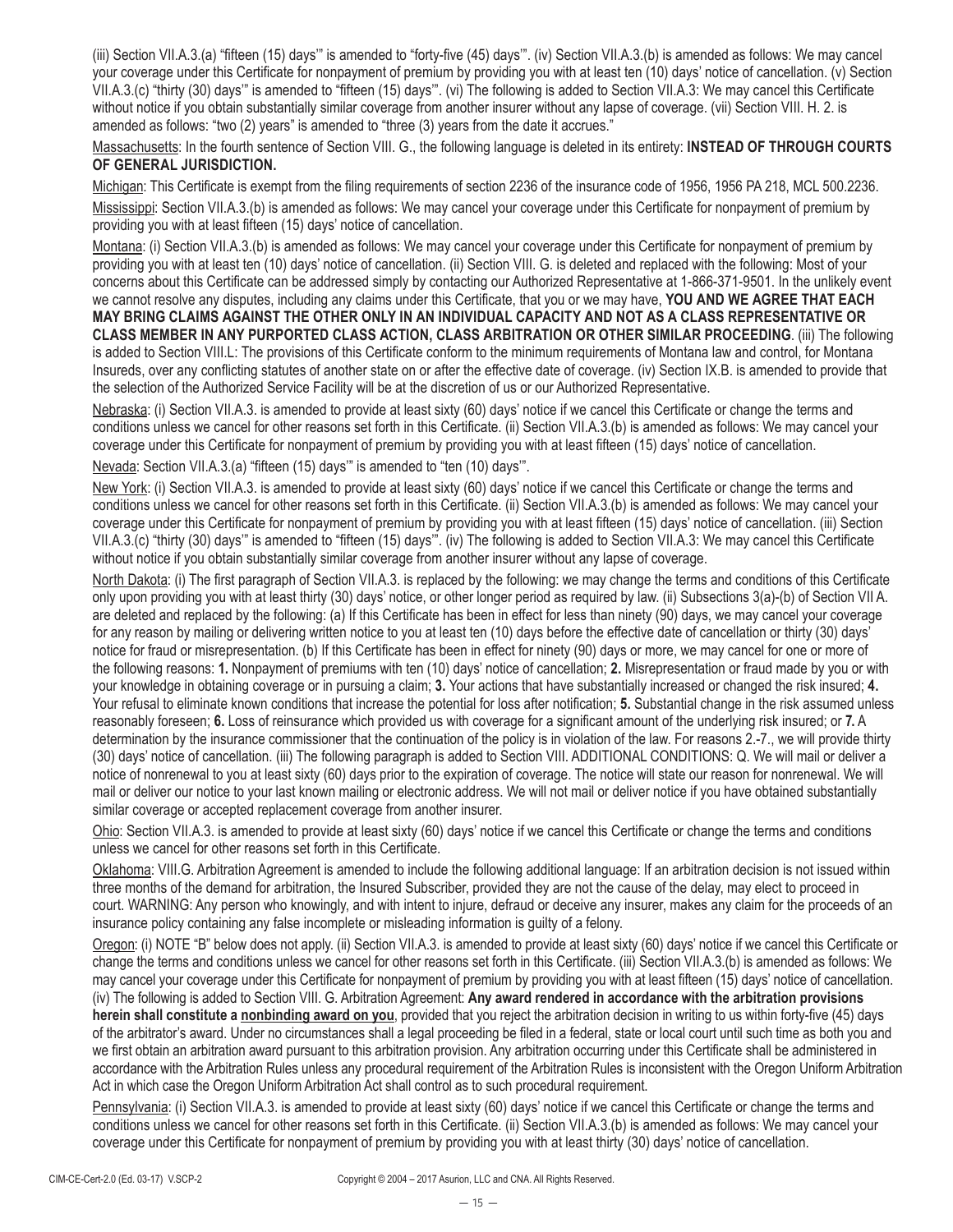Puerto Rico: (i) Section VII.A.3. is amended to provide at least sixty (60) days' notice if we cancel this Certificate or change the terms and conditions unless we cancel for other reasons set forth in this Certificate. (ii) Section VII.A.3.(b) is amended as follows: We may cancel your coverage under this Certificate for nonpayment of premium by providing you with at least fifteen (15) days' notice of cancellation. (iii) Section VII.A.3.(c) "thirty (30) days'" is amended to "fifteen (15) days'". (iv) Provided you have not presented a claim, you may, within thirty (30) days of enrollment, cancel coverage as of your original effective date of coverage and receive a refund or credit on your bill for the full premium paid by writing to: Post Office Box 411605, Kansas City, MO 64141-1605.

South Dakota: (i) Section VII.A.3. is amended to provide at least twenty (20) days' notice if we cancel this Certificate or change the terms and conditions unless we cancel for other reasons set forth in this Certificate. (ii) Section VII.A.3.(a) "fifteen (15) days'" is amended to "twenty (20) days'". (iii) Section VII.A.3.(b) is amended as follows: We may cancel your coverage under this Certificate for nonpayment of premium by providing you with at least twenty (20) days' notice of cancellation.

United States Virgin Islands: (i) The second sentence of Section VII. A.2 is amended by removing the phrase "on our behalf". (ii) The fourth sentence of Section VIII. G. is amended as follows: In the unlikely event we cannot resolve any disputes, including any claims under this Certificate, that you or we may have, **YOU AND WE AGREE TO RESOLVE THOSE DISPUTES THROUGH NONBINDING ARBITRATION OR AN INDIVIDUAL ACTION IN A COURT OF LAW THAT HAS JURISDICTION OVER THE DISPUTE.** (iii) The second sentence in the third paragraph of Section VIII. G. is amended as follows: Notwithstanding the foregoing, this Arbitration Agreement does not preclude you from bringing an individual action in a court of law that has jurisdiction over the dispute or from informing any federal, state or local agencies or entities of your dispute. (iv) The following sentence is deleted from Section VIII.G. Arbitration Agreement: "This Certificate evidences a transaction in interstate commerce; accordingly, the Federal Arbitration Act governs the interpretation and enforcement of this Arbitration Agreement." (v) Section VIII. H. 2. is deleted and replaced with the following: The action is brought within one (1) year after you first have knowledge of the Loss or other events that are the basis of the action.

Utah: Section VII.A.3.(a) "fifteen (15) days" is amended to "thirty (30) days".

Vermont: (i) Section VIII.A. is amended as follows: "thirty (30) days'" is replaced with "ten (10) days'." (ii) Note "B." below is deleted and replaced with the following: Any person who knowingly presents a false statement in an application for insurance or when filing a claim may be guilty of a criminal offense and subject to penalties under state law.

Washington: (i) The first paragraph of Section II. EXCLUSIONS, is deleted and replaced in its entirety by the following: We will not pay for Loss caused directly or indirectly by any of the above excluded causes of Loss, and such Loss is excluded regardless of any other cause or event that contributes concurrently to the Loss if the excluded event initiates the sequence of events that result in a Loss. (ii) The first sentence of Section VII.A.1. is amended as follows: You may cancel coverage under this Certificate by mailing or delivering to us advance notice stating when such cancellation is effective. (iii) Section VII.A.3. is amended to provide at least thirty (30) days' notice if we cancel or nonrenew this Certificate or change the terms and conditions unless we cancel for other reasons set forth in this Certificate. (iv) Section VII.A.3.(b) is amended as follows: We may cancel your coverage under this Certificate for nonpayment of premium by providing you with at least ten (10) days' notice of cancellation. (v) The following is added to Section VII.A.3: We retain the right to revise this Certificate at any time, provided that we will not increase the premium or the deductible or restrict coverage more than once in any six (6) month period. (vi) Section VII.B.1. is amended as follows: Notices made pursuant to Sections A. 2 or 3 shall be in writing and include the actual reason and effective date of cancellation or nonrenewal. The coverage will end on that date. (vii) The first sentence of Section X. A. is amended as follows: **any award rendered in**  accordance with the arbitration provisions herein shall constitute a nonbinding award on you, provided that you reject the arbitration decision in writing to us within forty-five (45) days of the arbitrator's award. (viii) The following sentence is deleted from Section VIII.G. Arbitration Agreement: This Certificate evidences a transaction in interstate commerce; accordingly, the Federal Arbitration Act governs the interpretation and enforcement of this Arbitration Agreement.

West Virginia: Section VIII. G. is deleted and replaced with the following: Most of your concerns about this Certificate can be addressed simply by contacting our Authorized Representative at 1-866-371-9501. In the unlikely event we cannot resolve any disputes, including any claims under this Certificate, that you or we may have, YOU AND WE AGREE THAT EACH MAY BRING CLAIMS AGAINST THE OTHER ONLY IN AN INDIVIDUAL CAPACITY AND NOT AS A CLASS REPRESENTATIVE OR CLASS MEMBER IN ANY PURPORTED CLASS ACTION, CLASS ARBITRATION OR OTHER SIMILAR PROCEEDING.

Wyoming: (i) Section VII.A.3.(a) is amended as follows: We may cancel your coverage under this Certificate immediately for discovery of fraud or material misrepresentation. (ii) Section VII.A.3.(b) is amended as follows: We may cancel your coverage under this Certificate for nonpayment of premium by providing you with at least ten (10) days' notice of cancellation.

#### **NOTE: A. THIS CERTIFICATE MAY PROVIDE A DUPLICATION OF COVERAGE ALREADY PROVIDED BY YOUR PERSONAL AUTO INSURANCE POLICY, HOMEOWNER'S INSURANCE POLICY, OR OTHER SOURCE OF COVERAGE.**

#### **B. ANY PERSON WHO KNOWINGLY AND WITH INTENT TO INJURE, DEFRAUD, OR DECEIVE ANY INSURER FILES A STATEMENT OF CLAIM OR AN APPLICATION CONTAINING ANY FALSE, INCOMPLETE, OR MISLEADING INFORMATION IS GUILTY OF INSURANCE FRAUD. IN FLORIDA, SUCH CONDUCT IS A FELONY OF THE THIRD DEGREE.**

Any questions regarding the coverage provided under this Certificate should be directed to our Authorized Representative as follows:

Asurion Customer Care Center P.O. Box 411605 Kansas City, MO 64141-1605 1-866-371-9501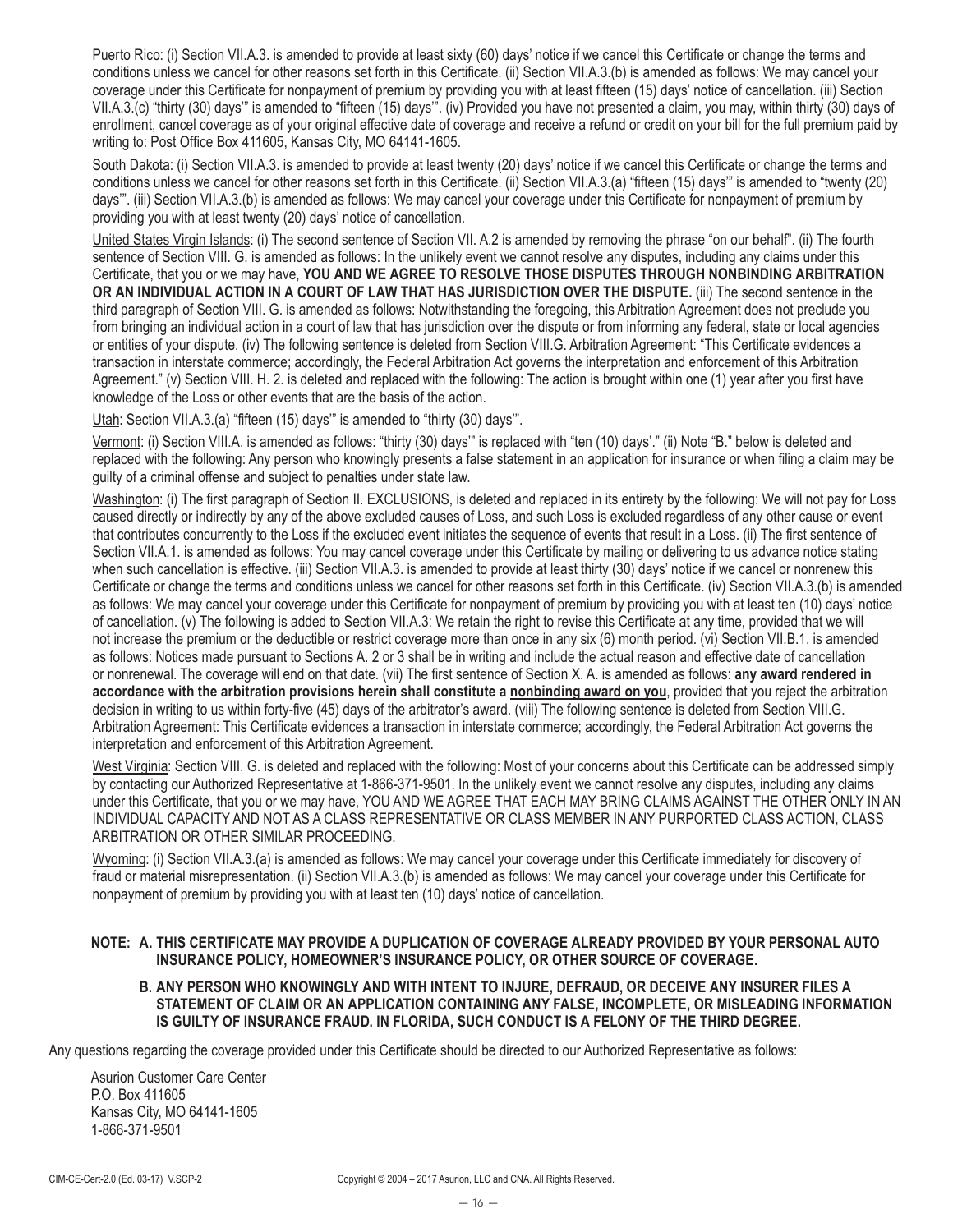<span id="page-16-0"></span>**We, the administrator or the seller from whom you purchased the covered product and this Plan, may make available additional products and services at a discount from time to time, for your consideration.**

#### **Samsung Care+**

**THESE SERVICE CONTRACT TERMS AND CONDITIONS (THE "PLAN") ARE A LEGAL CONTRACT BETWEEN YOU, US, AND THE ADMINISTRATOR (AS DEFINED BELOW). THIS PLAN REQUIRES YOU TO RESOLVE ANY DISPUTES WITH US OR THE ADMINISTRATOR THROUGH BINDING AND INDIVIDUAL ARBITRATION OR THROUGH SMALL CLAIMS COURT AND LIMITS OUR LIABILITY TO YOU. PLEASE READ THIS PLAN CAREFULLY AND COMPLETELY. IF YOU DO NOT AGREE WITH ANY OF ITS PROVISIONS, YOU MAY CANCEL THIS PLAN ACCORDING TO THE CANCELLATION PROVISIONS BELOW. For more information on how to file a claim, please refer to the "To Make a Claim / How it works" provision below.**

**OBLIGOR:** The company obligated under this Plan in the District of Columbia and all states, except Florida, is Asurion Warranty Protection Services, LLC, who can be contacted at P.O. Box 061078, Chicago, IL 60606-1078, telephone 1-866-856-3882. In Florida, the company obligated under this Plan is Asurion Warranty Protection Services of Florida, LLC.

**AGREEMENT:** You agree to all the provisions of this Plan when You order and/or pay for it. We may change the monthly charge for the Plan, the administration of the Plan, or these terms and conditions from time to time upon at least thirty (30) days written notice to you. Such notice may be provided in a bill insert, as a message printed on your bill, in a separate mailing, or by any other reasonable method, at our discretion. By providing your electronic address to us or Samsung, you are authorizing us to communicate with you electronically. Your continued use of the Plan and payment of the charges, after such notice, constitutes your acceptance of the changes.

**DEFINITIONS:** Throughout this Plan, the following words have the following meanings:

- **1. "we," "us"** and **"our"** mean the company obligated under this Plan, as referenced in the Obligor section above;
- **2. "administrator"** means (i) Asurion Warranty Protection Services, LLC in the District of Columbia and all states, except Florida; and (ii) Asurion Warranty Protection Services of Florida, LLC in Florida. The administrator can be contacted at: P.O. Box 061078, Chicago, IL 60606-1078, telephone 866-371-9501;
- **3. "seller"** means Samsung Electronics America, Inc. ("Samsung"), the seller of the product and this Plan;
- **4. "covered product"** means the Samsung consumer item that you purchased and is covered by this Plan on your account with Samsung Electronics America, Inc. on the date the breakdown occurs as identified by Electronic Serial Number (ESN), Mobile Equipment Identification Number (MEID), or International Mobile Equipment Identity (IMEI) for CDMA devices;
- **5. "you"** and **"your"** mean the individual who purchased the covered product and purchased this Plan;
- **6. "breakdown"** means the mechanical or electrical failure of the covered product caused by: (i) defects in materials and/or workmanship; (ii) power surge; (iii) dust, heat or humidity; (iv) normal wear and tear; or (v) unintentional and accidental damage from handling as a result of normal use ("ADH"); and
- **7. "replacement product"** means a **NEW, REFURBISHED OR REMANUFACTURED SAMSUNG PRODUCT OF EQUAL OR SIMILAR FEATURES AND FUNCTIONALITY THAT PERFORMS TO THE FACTORY SPECIFICATIONS OF THE ORIGINAL COVERED PRODUCT.**  Technological advances may result in a replacement product with a lower selling price than the original covered product.

**INSTRUCTIONS:** This Plan, including the terms, conditions, limitations and exclusions, and your sales receipt or order confirmation email for the covered product and this Plan, constitute the entire agreement between you and us. Please keep this Plan and your sales receipt or order confirmation email for future reference; you may need them to obtain service. You must follow the manufacturer's instructions for proper use, care and maintenance of the covered product. Failure to follow the manufacturer's maintenance and service guidelines may result in the denial of coverage under this Plan. We strongly recommend (but do not require as a condition of this Plan) the regular back up of data and software. If applicable, it is important that you back up all data files on your covered product prior to obtaining service; repairs to your covered product may result in the deletion of such data files.

**WHAT IS COVERED:** This Plan covers replacement or parts and labor costs to repair your covered product in the event it experiences a breakdown that is not covered under any insurance policy, warranty or other service contract. If we determine that we cannot service your covered product as specified in this Plan, we may, at our discretion: (i) replace it with a replacement product; (ii) reimburse you for authorized repairs to, or replacement of, the covered product; or (iii) at our discretion, issue you a gift card or check, for the original purchase price you paid for the covered product, excluding sales tax, as indicated on your sales receipt or order confirmation email. Non-original parts may be used for repair of the covered product. If breakdown occurs in the standard battery in conjunction with the breakdown of the covered product, we will also repair, or, at our sole option, replace one standard battery as applicable. THERE IS NO ASSURANCE, REPRESENTATION, OR GUARANTEE THAT ANY REPLACEMENT PRODUCT WILL BE IDENTICAL OR OFFER THE SAME FUNCTIONALITIES AS THE ITEM BEING REPLACED. **Replacement products will be NEW OR REFURBISHED, in our sole discretion.** The wireless device provided as the replacement product immediately becomes the covered product. You hereby assign to us all rights and benefits of any manufacturer's warranty or other ancillary coverage relating to any covered product that we replace. You hereby assign to us all rights and benefits of any manufacturer's warranty or other ancillary coverage relating to any covered product that we replace. **NOTE: For Mobile Phones:** You are responsible for backing up all computer software and data prior to commencement of any repairs. We are not responsible for any lost data, including documents, databases, messages, licenses, contacts, passwords, books/magazines, games, photos, videos, ringtones, music or other nonstandard software or data on your covered product. Coverage under this Plan also includes access to technical assistance and support for your covered product(s) through Samsung Care+ Support during the term of this Plan. Samsung Care+ Support terms of service can be accessed at www.asurion.com/samsung. Go to www.asurion.com/samsung or call 866-371-9501.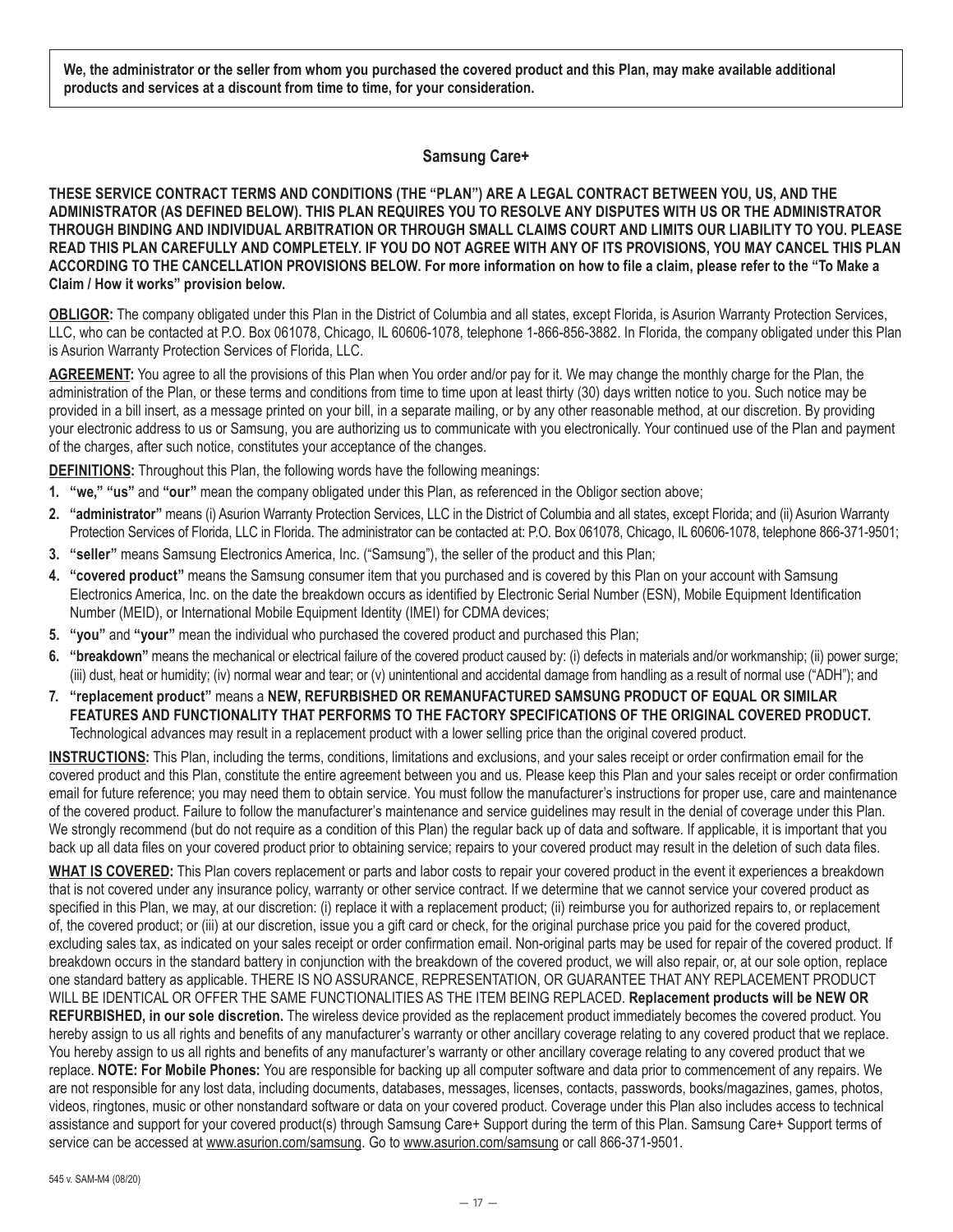### **COVERAGE BENEFITS BEGINNING ON THE DATE OF ENROLLMENT:**

**1.** Power surge protection.

- **2.** Access to technical assistance and support for your covered product(s) through Samsung Care+ Support during the term of this Plan. Samsung Care+ Support terms of service can be accessed at www.asurion.com/samsung. Go to www.asurion.com/Samsung or call 866-371-9501.
- **3.** Breakdowns caused by ADH.
- **4.** Shipping to the manufacturer for repair or replacement.

**TERM OF COVERAGE:** Your coverage begins on the date you enrolled in the Plan and continues month to month for up to 36 months. This Plan is inclusive of the manufacturer's warranty; it does not replace the manufacturer's warranty. After the manufacturer's warranty expires, the Plan continues to provide some of the manufacturer's benefits as well as certain additional benefits listed within the Plan's terms and conditions. Except for the coverage benefits outlined above, which begin on your date of enrollment, all other Plan coverage becomes effective immediately following the expiration of the manufacturer's warranty. Plan coverage remains in effect throughout the duration of your term, unless cancelled or fulfilled pursuant to the provisions below. In the event your covered product is being serviced by an authorized service center when this Plan expires, the term of this Plan will be extended until the covered repair has been completed.

**HOW TO MAKE A CLAIM:** If your covered product experiences a breakdown, you may go online to www.asurion.com/samsung twenty-four (24) hours a day, seven (7) days a week, or you may call customer service twenty-four (24) hours a day, seven (7) days a week at 866-371-9501 to speak to an agent. **All claims must be authorized in advance. Unauthorized repairs or replacements may not be covered.** Depot, carry-in, or remote technician service may be available; the customer service agent will inform you of the type of service your covered product qualifies for during the filing of the claim. We will pay for the cost of shipping your covered product to and from the authorized service center if depot service is required. We may require you to fill out a claim facilitation form prior to receiving service or a replacement or reimbursement under this Plan. You may also be required to produce a State or Federal issued photo I.D., other than a student or professional license or I.D., as a condition to receiving service or replacement or reimbursement under this Plan. You must file your claim within thirty (30) days of a breakdown. If you fail to file your claim within thirty (30) days, we may deny you coverage. All claims must be reported within thirty (30) days after expiration of this Plan.

**CHARGES FOR THIS PLAN:** The cost of this Plan will be billed to you in thirty-six (36) monthly increments for the duration of the Plan term, unless this Plan is cancelled or fulfilled as described below, in which case billing will cease. Each month during the term of this Plan, you will be charged for the cost of this Plan on the credit or debit card provided at the time of purchase. The monthly cost of this Plan is indicated on your sales receipt or order confirmation email. Applicable sales taxes, and regulatory surcharges and assessments, if any, may be added to your monthly charges. Non-payment by you will result in cancellation of the Plan as set forth below. It is your responsibility to maintain a valid credit card or bank account information with the seller to process payments, failure to do so may cause your Plan to be cancelled. If we do not receive full payment of the monthly charge, a late payment fee according to the laws of the state of residence may be incurred. Applicable service fees, non-return charges, non-covered claim charges, shipping and restocking charges, taxes, and regulatory surcharges and assessments, if any, may be added to your bill or, at our discretion, collected from you prior to providing a replacement product.

**NO LEMON POLICY:** After three (3) service repairs for the same defect have been completed on a covered product under this Plan, and that covered product requires a fourth (4th) repair, as determined by us, we will provide you with a replacement product, not to exceed the purchase price you paid for the covered product excluding sales tax, as indicated on your sales receipt or order confirmation email, or, at our discretion, provide you with a gift card or check for the cost of a replacement product not to exceed the purchase price you paid for the covered product, excluding sales tax, as indicated on your sales receipt or order confirmation email. Preventative maintenance checks, cleanings, covered product diagnosis and customer education are not considered repairs for the purposes of the No Lemon Policy. NOTE: The No Lemon Policy does not apply to: (i) repairs performed while the covered product is under the manufacturer's warranty; or (ii) breakdowns caused by ADH.

**CLAIM LIMIT:** Beginning on the date you enrolled, this Plan will cover up to, but no more than, three (3) covered ADH breakdowns in any one (1) year period. If the Claim Limit for ADH breakdowns is exhausted before the end of the Plan term, our obligations under this Plan will be satisfied and your coverage will terminate. The one (1) year period is calculated based on the date of loss for each covered ADH breakdown. There is no limit for claims due to all other breakdowns. For any single claim, the maximum amount we will spend to replace or repair the covered product is \$2,500.00.

**SERVICE FEE:** A non-refundable service fee, plus applicable taxes, is due for each repair or replacement provided under this Plan, as set forth in the schedule below. You agree to pay the service fee, plus applicable sales taxes, to us prior to the repair or replacement of the mobile phone. The service fee must be paid and received in advance of the service being provided and may be paid through a valid credit card or branded debit card. The following service fee(s) apply:

| <b>Covered Product Tier</b> | ADH Replacement Service Fee: | ADH Repair Service Fee | All Other Breakdowns |
|-----------------------------|------------------------------|------------------------|----------------------|
| Tier 1                      | \$99.00                      | \$29.00                | \$0.00               |
| Tier 2                      | \$99.00                      | \$29.00                | \$0.00               |
| Tier 3                      | \$99.00                      | \$29.00                | \$0.00               |
| Tier 4                      | \$249.00                     | \$249.00               | \$0.00               |

**NON-RETURN FEE:** Covered products approved for replacement must be returned to us at our expense in the return mailer that was shipped to you within ten (10) days of delivery of the replacement product. You must return the replaced covered product as directed by us and according to the instructions included in the return mailer, including unlocking the device, or you will be charged a non-return fee of up to manufacturer's suggested retail price. YOU CAN AVOID THIS CHARGE BY SIMPLY RETURNING THE COVERED PRODUCT AS DIRECTED.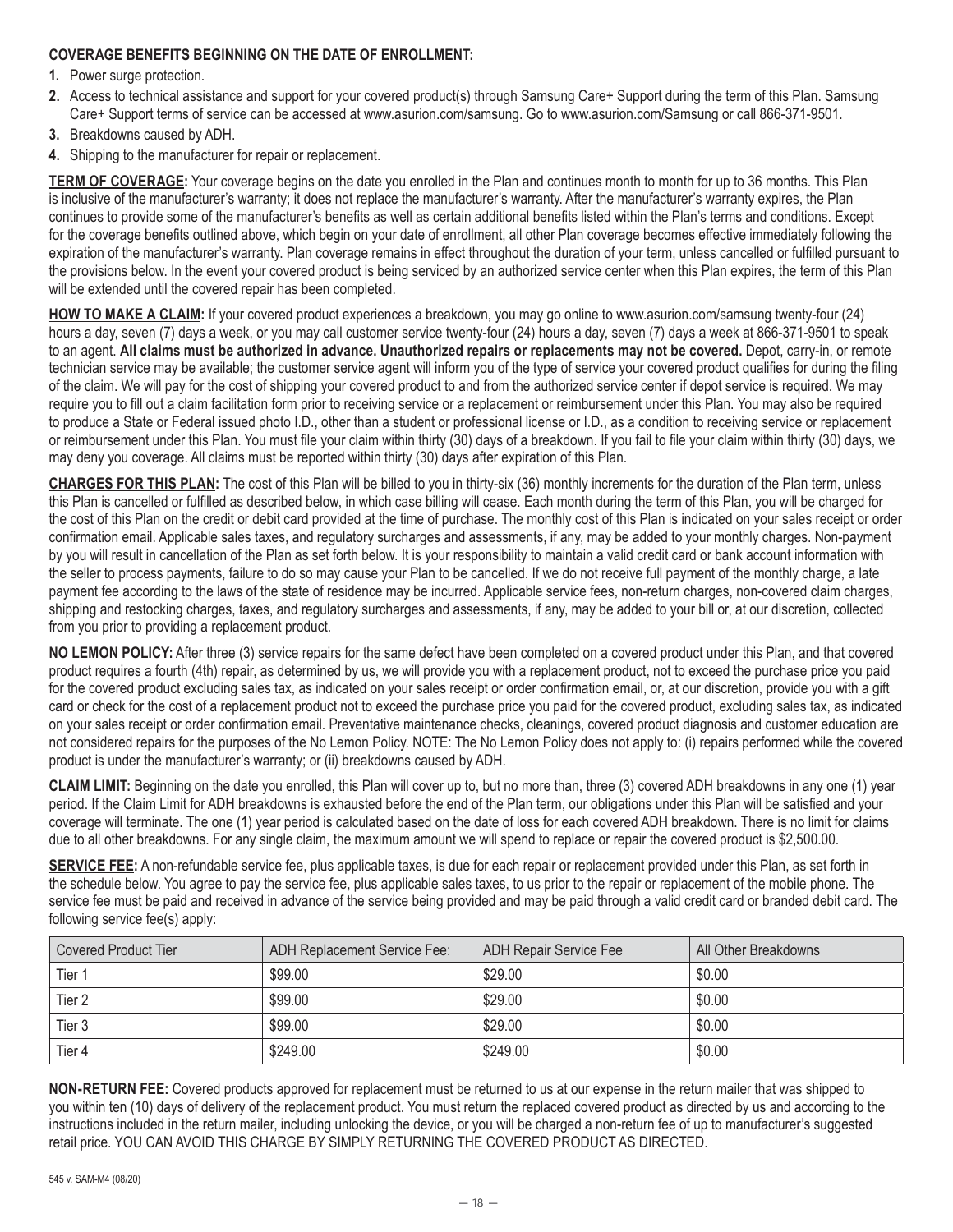**CHARGE FOR NON-COVERED CLAIMS:** If we ship you a replacement product, we will notify you in writing within thirty (30) days of the return of the replaced covered product if we determine the returned covered product did not suffer a breakdown covered by the Plan. You will be charged a non-covered claim charge up to \$2,500.00, unless you return the replacement product, in good working order, at your cost of shipping within fifteen (15) days of our notification. If you return the replacement product as required by this Plan, we will return to you your original covered product.

**TRANSFERABILITY:** This Plan is not transferrable by you and may not be assigned by you.

**MANUFACTURER'S RESPONSIBILITIES:** Parts and services covered during the manufacturer's warranty period are the responsibility of the manufacturer.

# **WHAT IS NOT COVERED:**

#### **The Plan does not cover:**

**1> Incidental or consequential damages; 2> failures caused by acts of God, fire, flood, explosion, war, terrorism, strike, embargo, acts of the government, military authority, or the elements; 3> loss, theft, abuse, misuse, intentional damage, improper installation, or customer negligence; 4> pre-existing conditions occurring before the time it was established as the covered product; and 5> changes or enhancements in color, texture, finish, expansion, contraction, or any cosmetic damage to the covered product however caused, including, but not limited to: scratches and marring, that do not affect the mechanical or electrical function of the covered product.**

**Further, Covered Product does not include, and the Plan does not cover:**

**1> Contraband or property in the course of illegal transportation or trade; 2> Property in transit to you from anyone other than us; 3> Battery chargers; 4> Any accessories, (except as otherwise provided with respect to standard batteries), including but not limited to: color face plates, personalized data, or customized software, such as personal information managers (PIMs), ring tones, games, or screen savers; 5> Unauthorized modifications, alterations, or repairs, including the use of third-party parts not provided or certified by the manufacturer; and 6> Covered Product that is missing any part or parts.**

### **RENEWAL:** This Plan may be renewed at our discretion.

**CANCELLATION:** This Plan is provided on a month-to-month basis and may be cancelled by you at any time for any reason by notifying Samsung. You can cancel this Plan at any time for any reason at any time by emailing DepartmentC@asurion.com or login into your Samsung.com account on Samsung.com, click on "My Account," and then "My Subscriptions." You will then see your active Samsung Care+ subscription and an option to cancel. In the event you cancel this Plan within thirty (30) days of receipt of this Plan, you will receive a full refund of any payments made by you under this Plan, including sales tax, less the cost of any claims that have been paid or repairs that have been made. In the event you cancel this Plan after thirty (30) days of receipt of this Plan, you will receive a refund equal to one hundred percent (100%) of the pro-rata unearned portion of the price paid for the Plan, less the cost of any claims that have been paid or repairs that have been made. This Plan may be cancelled by us or the administrator for any reason by notifying you in writing at least thirty (30) days prior to the effective date of cancellation, which notice will state the effective date and reason for cancellation. If you fail to pay any monthly charge due under this Plan, this Plan will be cancelled immediately without notice. If we or the administrator cancel this Plan, you will receive a refund of one hundred percent (100%) of the pro-rata unearned portion of the Plan price, less the cost of any claims which have been paid or repairs that have been made. For residents of AL, AR, CA, CO, DC, HI, MA, MD, ME, MN, MO, NJ, NM, NV, NY, SC, TX, WA, WI and WY and any other jurisdictions(s) required by law, any refund owed and not paid or credited within thirty (30) days of the cancellation effective date will include a ten percent (10%) penalty per month. Any termination, cancellation, suspension, interruption, or discontinuation of your account with Samsung, or any Samsung feature including Samsung Care+ with Theft and Loss that you purchase in combination with this Plan, for any reason constitutes cancellation of the Samsung Care+ program by you, subject to the terms and conditions of this Plan.

**INSURANCE SECURING THIS PLAN:** This Plan is not an insurance policy, however, our obligations under this Plan are insured under an insurance policy issued by Continental Casualty Company, 151 N. Franklin St., Chicago, IL 60606 in the following jurisdictions: Alabama, Arkansas, California, Colorado, Connecticut, District of Columbia, Florida, Georgia, Hawaii, Illinois, Indiana, Kentucky, Maine, Massachusetts, Minnesota, Missouri, Montana, Nevada, New Hampshire, New Jersey, New York, North Carolina, Ohio, Oklahoma, Oregon, South Carolina, Texas, Utah, Vermont, Virginia, Washington, Wisconsin, or Wyoming. If you have filed a claim under this Plan and we fail to pay, provide service or provide you with a refund owed within sixty (60) days, or if we become insolvent or otherwise financially impaired, you may contact Continental Casualty Company directly at 1-800-831-4262 to report your claim.

**Limitation of Liability:** In the event of any error, omission or failure by us, the administrator or Samsung with respect to the Plan or the services provided by us, the administrator or Samsung hereunder, ours, the administrator's and Samsung's RESPONSIBILITY AND LIABILITY WILL BE LIMITED TO THE CHARGES ACTUALLY PAID BY YOU FOR THE PLAN (BUT NO MORE THAN THE LAST TWENTY-FOUR (24) MONTHLY CHARGES YOU PAID FOR THE PLAN). THIS IS YOUR SOLE REMEDY FOR ANY ERRORS, OMISSIONS OR FAILURE OF OUR, THE ADMINISTRATOR OR SAMSUNG'S PERFORMANCE. FURTHER, UNDER NO CIRCUMSTANCES WILL WE, THE ADMINISTRATOR OR SAMSUNG BE LIABLE FOR INDIRECT, INCIDENTAL, CONSEQUENTIAL, SPECIAL, EXEMPLARY OR PUNITIVE DAMAGES (EVEN IF WE, THE ADMINISTRATOR OR SAMSUNG HAVE BEEN ADVISED OF OR HAVE FORESEEN THE POSSIBILITY OF SUCH DAMAGES), ARISING FROM THE PLAN OR US OR THE ADMINISTRATOR OR SAMSUNG'S PERFORMANCE UNDER THE PLAN, OR UNDER ANY PROVISION OF THIS PLAN, SUCH AS, BUT NOT LIMITED TO, LOSS OF REVENUE OR ANTICIPATED PROFITS OR LOST BUSINESS. EXCEPT AS OTHERWISE EXPRESSLY STATED IN THIS PLAN, WE HEREBY SPECIFICALLY DISCLAIM ANY AND ALL REPRESENTATIONS OR WARRANTIES, EXPRESS OR IMPLIED, REGARDING THE PLAN AND SERVICES TO BE PROVIDED HEREUNDER BY ASURION AND SAMSUNG, INCLUDING ANY IMPLIED WARRANTY OF TITLE, MERCHANTABILITY OR FITNESS FOR A PARTICULAR PURPOSE AND IMPLIED WARRANTIES ARISING FROM COURSE OF DEALING OR COURSE OF PERFORMANCE.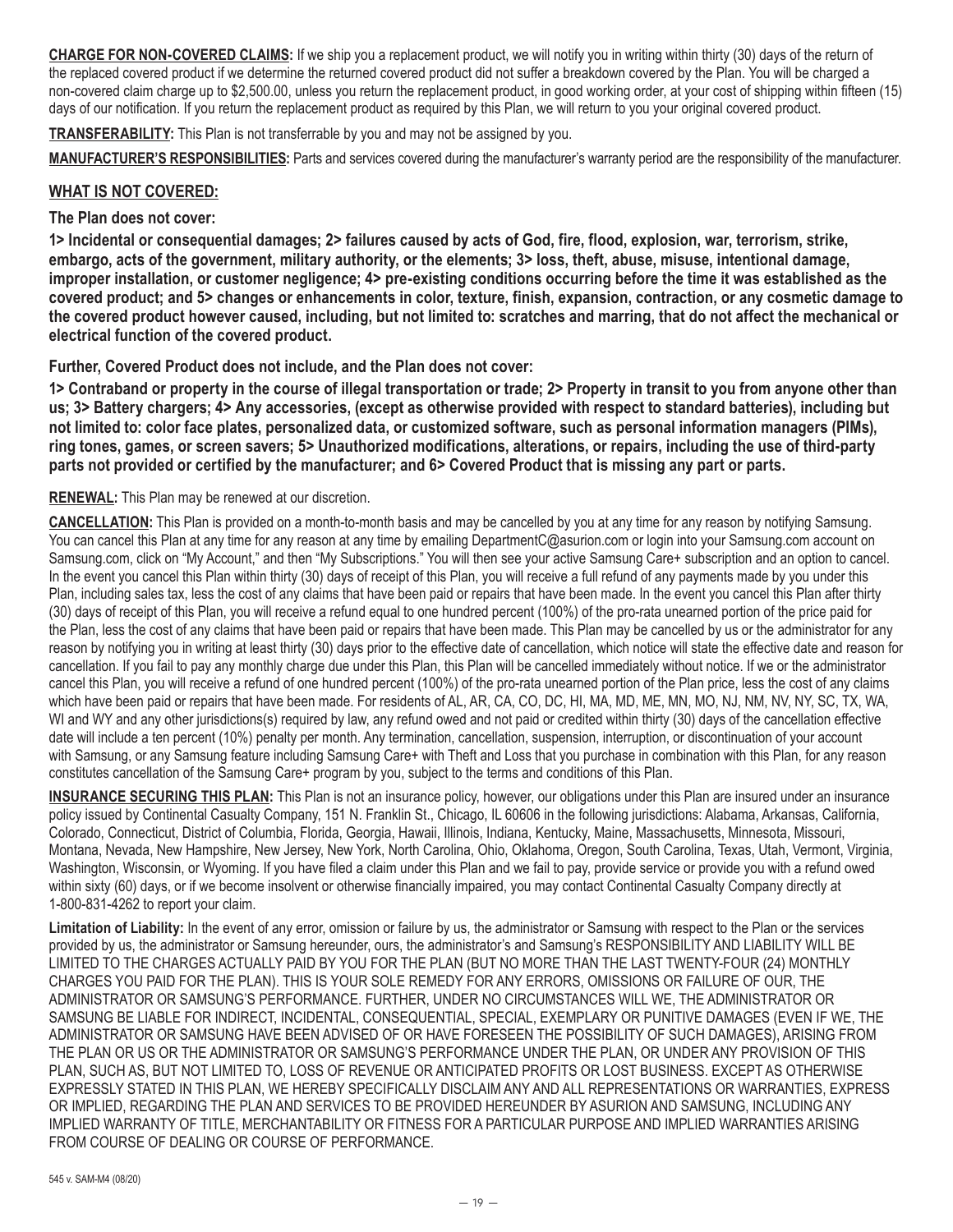Waiver: No waiver in whole or in part of any term or condition of this Plan will be construed as a continuing waiver of that term or condition or a waiver in whole or in part of any other term or condition. We may reduce or waive the claim service fee for the covered product. We will post the current claim service fee schedule at www.asurion.com/samsung, or by calling 866-371-9501.

**Force Majeure:** We have no responsibility for delays or failures due to acts of God, fire, flood, explosion, war, strike, embargo, acts of the government, military authority, or the elements, or other causes beyond our control, and in such event, we may cancel this Plan immediately.

**ARBITRATION OR SMALL CLAIMS COURT AGREEMENT: Please read this section carefully. It affects your rights.** For the purposes of this arbitration or small claims court agreement (referred to as the "A.A") only, references to "we" and "us" also include (1) the respective parents, subsidiaries, affiliates, agents, employees, successors and assigns of the Obligor and administrator of this Plan (as defined above), and (2) the seller (as defined above) and its wholly owned subsidiaries, agents, employees, successors and assigns. Most of your concerns about this Plan can be addressed simply by contacting us at 866-371-9501. In the event we cannot resolve any dispute with you, **YOU AND WE AGREE TO RESOLVE THOSE DISPUTES THROUGH BINDING ARBITRATION OR SMALL CLAIMS COURT INSTEAD OF THROUGH COURTS OF GENERAL JURISDICTION. YOU AND WE AGREE TO WAIVE THE RIGHT TO A TRIAL BY JURY AND WAIVE THE RIGHT TO PARTICIPATE IN CLASS ACTIONS OR OTHER REPRESENTATIVE PROCEEDINGS.**

#### **1. THIS A.A.:**

- **a.** Survives termination of this Plan.
- **b.** Is governed by the Federal Arbitration Act.
- **c.** Covers any dispute you have with us concerning or related, directly or indirectly, to this Plan.
- **d.** Does not prevent you from bringing an individual action against us in small claims court instead of pursuing arbitration.
- **e.** Does not prevent you from informing any government agency of your dispute. They may be able to seek relief on your behalf.

### **2. ARBITRATION PROCESS:**

- **a.** How to start arbitration.
	- Send a written Notice of Claim by certified mail to Legal Department, P.O. Box 110656, Nashville, TN 37222-0656.
	- Describe the dispute and relief sought in the Notice.
	- If the dispute is not resolved within 30 days of receipt of the Notice, you may start an arbitration with the American Arbitration Association ("AAA"). You can contact the AAA and obtain a free copy of their rules and forms at www.adr.org or 1-800-778-7879.
- **b.** Arbitration will be conducted by the AAA following the Consumer Arbitration Rules ("Rules"). A court may decide the enforceability of this A.A. The arbitrator will decide all other issues. The arbitrator is bound by this A.A.
- **c.** Any hearing will take place in the county or parish of your mailing address unless you and we agree to a different location.

#### **3. FEES:**

- **a.** In most cases we will pay all filing, administration and arbitrator fees. If the arbitrator finds that your dispute was filed to harass or is frivolous, the Rules govern payment of the fees.
- **b.** We will reimburse you for a filing fee paid to the AAA. If you are unable to pay a filing fee, we will pay it if you send us a written request.

#### **4. ARBITRATION DECISION:**

- **a.** You and we agree not to disclose any settlement offers to the arbitrator before the arbitrator issues a decision.
- **b.** If the arbitrator finds in your favor and the damages awarded are greater than the last settlement we offered, we will do the following.
	- We will pay you the greater of the damages or \$7,500.
	- We will also pay your reasonable attorney's fees and arbitration expenses. You may not recover duplicate awards of fees and expenses.
- **c.** We waive any right we have to recover attorney's fees and expenses from you if we win the arbitration.
- **d.** If you seek declaratory or injunctive relief, it can only be awarded as necessary to provide you relief.

**YOU AND WE AGREE THAT EACH PARTY MAY BRING CLAIMS AGAINST THE OTHER ONLY IN AN INDIVIDUAL CAPACITY AND NOT IN A PURPORTED CLASS ACTION, CLASS ARBITRATION OR REPRESENTATIVE PROCEEDING.** Unless you and we agree otherwise, the arbitrator may not consolidate your dispute with any other person's dispute and may not preside over any form of representative proceeding. If this specific provision is found to be unenforceable, then the entirety of this A. A. is null and void.

#### **STATE VARIATIONS:** The following state variations control if inconsistent with any other terms and conditions:

**ARIZONA RESIDENTS:** If your written notice of cancellation is received prior to the expiration of the monthly term, we will not deduct the cost of any claims that have been paid or repairs that have been made from your refund. The pre-existing condition exclusion does not apply to conditions occurring prior to the sale of the consumer product by the dealer, its assignees, subcontractors and/or representatives. The Arbitration Agreement of this Plan does not preclude you from contacting the Consumer Protection Division of the Arizona Department of Insurance. The fourth sentence of the Cancellation section is deleted and replaced with the following: "In the event you cancel this Plan after thirty (30) days of receipt of this Plan, you will receive a refund equal to one hundred percent (100%) of the pro-rata unearned portion of the price paid for the Plan,." Item 5> of the second paragraph of the WHAT IS NOT COVERED section is deleted and replaced with the following: 5> Unauthorized modifications, alterations, or repairs, including the use of third-party parts not provided or certified by the manufacturer while owned by you;"

**CALIFORNIA RESIDENTS:** For all products other than home appliances and home electronic products, the Cancellation section is amended as follows: If the Plan is cancelled by you: (a) within sixty (60) days of the receipt of this Plan, you will receive a full refund of the price paid for the Plan, including sales tax, less the cost of any claims that have been paid or repairs that have been made, or (b) after sixty (60) days, you will receive a pro rata refund, less the cost of any claims that have been made or repairs that have been made.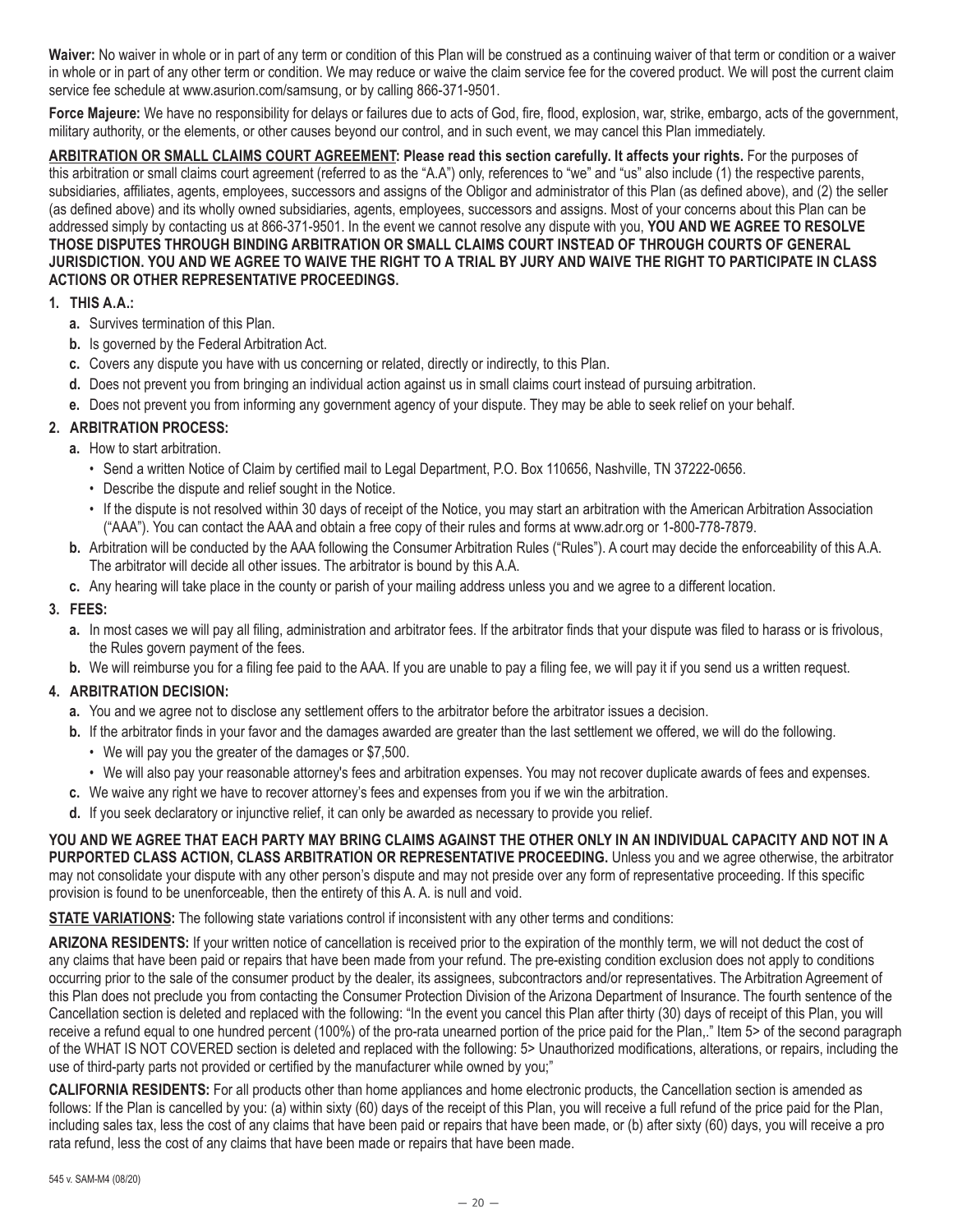**CONNECTICUT RESIDENTS:** In the event of a dispute with us or the administrator that cannot be resolved, you may contact The State of Connecticut, Insurance Department, P.O. Box 816, Hartford, CT 06142-0816, Attn: Consumer Affairs. The complaint must contain a description of the dispute, the purchase price of the product, the cost of repair of the product and a copy of the Plan.

**FLORIDA RESIDENTS:** The rate charged for this Plan is not subject to regulation by the Florida Office of Insurance Regulation.

**GEORGIA RESIDENTS:** We may only cancel this Plan before the end of its monthly term on the grounds of fraud, material misrepresentation, or nonpayment. The cancellation will be in writing and will conform to the requirements of Official Code of Georgia Annotated ("O.C.G.A.") 33-24-44. If this Plan is cancelled prior to the expiration of its monthly term, we will not deduct the cost of any claims that have been paid or repairs that have been made from your refund. The fourth sentence in the Cancellation section is deleted and replaced with the following: "In the event you cancel this Plan after thirty (30) days of receipt of this Plan, you will receive a refund equal to one hundred percent (100%) of the pro-rata unearned portion of the price paid for the Plan. This Plan excludes coverage for incidental and consequential damages and pre-existing conditions only to the extent such damages or conditions are known to you or reasonably should have been known to you. As stated in the Arbitration Agreement provision of this Plan, either party may bring an individual action in small claims court. The Arbitration Agreement provision of this Plan does not preclude you from bringing issues to the attention of federal, state, or local agencies or entities of your dispute. Such agencies or entities may be able to seek relief on your behalf. You and we agree to waive the right to a trial by jury and waive the right to participate in class actions, class arbitrations or other similar proceedings. Nothing contained in the Arbitration provision will affect your right to file a direct claim under the terms of this Plan against Continental Casualty Company pursuant to O.C.G.A. 33-7-6.

**NEVADA RESIDENTS:** If the Plan is cancelled, we will not deduct the cost of any claims that have been paid or repairs that have been made from your refund. If this Plan has been in force for a period of seventy (70) days, we may only cancel before the expiration of the Plan term due to the following reasons: 1) You engage in fraud or material misrepresentation in obtaining this Plan or in filing a claim for service under this Plan; 2) You commit any act, omission, or violation of any terms of this Plan after the effective date of this Plan which substantially and materially increases the service required under this Plan; or 3) any material change in the nature or extent of the required service or repair, including unauthorized service or repair, which occurs after the effective date of this Plan and causes the required service or repair to be substantially and materially increased beyond that contemplated at the time this Plan was purchased or last renewed. If we fail to pay the cancellation refund as stated in the Cancellation provision, the penalty will be ten percent (10%) of the purchase price for each thirty (30) day period or portion thereof that the refund and any accrued penalties remain unpaid. Contact us at 866-371-9501 with questions, concerns or complaints about this Plan. In the event you do not receive satisfaction under this Plan, complaints or questions about this Plan may be directed to the Nevada Department of Insurance, telephone (888) 872-3234. The following language is added to item 5> of the second paragraph of the What Is Not Covered section: "If the product is modified or altered without our authorization, we will only provide applicable coverage that is not related to the unauthorized modification or altercation or any breakdowns arising therefrom, unless such coverage is otherwise excluded by this Plan."

**NEW HAMPSHIRE RESIDENTS:** Contact us at 866-371-9501 with, questions, concerns, or complaints about the Plan. In the event you do not receive satisfaction under this Plan, you may contact the State of New Hampshire Insurance Department, 21 South Fruit Street, Suite 14, Concord, NH 03301, telephone number: 1-603-271-2261. The Arbitration Agreement provision of this Plan is subject to Revised Statutes Annotated 542.

**NEW MEXICO RESIDENTS:** If this Plan has been in force for a period of seventy (70) days, we may not cancel before the expiration of the Plan term or one (1) year, whichever occurs first, unless: (1) you fail to pay any amount due; (2) you are convicted of a crime which results in an increase in the service required under the Plan; (3) you engage in fraud or material misrepresentation in obtaining this Plan; (4) you commit any act, omission, or violation of any terms of this Plan after the effective date of this Plan which substantially and materially increase the service required under this Plan; or (5) any material change in the nature or extent of the required service or repair occurs after the effective date of this Plan and causes the required service or repair to be substantially and materially increased beyond that contemplated at the time you purchased this Plan.

**NORTH CAROLINA RESIDENTS:** The purchase of this Plan is not required either to purchase or to obtain financing for the product. We may nonrenew, but may not cancel this Plan prior to the expiration of the monthly term except for non-payment by you or for violation of any of the terms and conditions of this Plan. The fourth sentence in the Cancellation section is deleted and replaced with the following: "In the event you cancel this Plan after thirty (30) days of receipt of this Plan, you will receive a refund equal to one hundred percent (100%) of the pro-rata unearned portion of the price paid for the Plan, and less the cost of any claims that have been paid or repairs that have been made."

**OKLAHOMA RESIDENTS:** Coverage afforded under this Plan is not guaranteed by the Oklahoma Insurance Guaranty Association. Oklahoma service warranty statutes do not apply to commercial use references in this Plan. Oklahoma license number: 44198043.

**OREGON RESIDENTS:** The Arbitration Agreement provision of this Plan is replaced with the following: "For the purpose of this Arbitration Agreement, references to "we" and "us" also include the respective parents, subsidiaries, affiliates, service contract insurers, agents, employees, successors and assigns of the Plan Obligor and administrator, as defined above; and the seller and its wholly owned subsidiaries, affiliates, agents, employees, successors and assigns. Most of your concerns about the Plan can be addressed simply by contacting us at 866-371-9501. In the event we cannot resolve any dispute, you and we may, in a separate agreement, consent to arbitration. **YOU AND WE AGREE THAT EACH PARTY MAY BRING CLAIMS AGAINST THE OTHER ONLY IN AN INDIVIDUAL CAPACITY AND NOT AS A CLASS REPRESENTATIVE OR CLASS MEMBER IN ANY PURPORTED CLASS ACTION, CLASS ARBITRATION OR OTHER SIMILAR PROCEEDING.** Any arbitration proceedings will be conducted within the state of Oregon."

**SOUTH CAROLINA RESIDENTS:** Contact us at 866-371-9501 with questions, concerns or complaints about this Plan. In the event you do not receive satisfaction under this Plan, complaints or questions about this Plan may be directed to the South Carolina Department of Insurance, Capitol Center, 1201 Main Street, Ste. 1000, Columbia, SC 29201 or 1-800-768-3467.

**TEXAS RESIDENTS:** If you purchased this Plan in Texas, unresolved complaints concerning us or questions concerning our registration may be addressed to the Texas Department of Licensing and Regulation, P.O. Box 12157, Austin, TX 78711, telephone number (512) 463-6599 or (800) 803-9202. You may apply for reimbursement directly to the insurer if a refund or credit is not paid before the forty-sixth (46th) day after the date on which the Plan is returned to us. Texas license number: 344.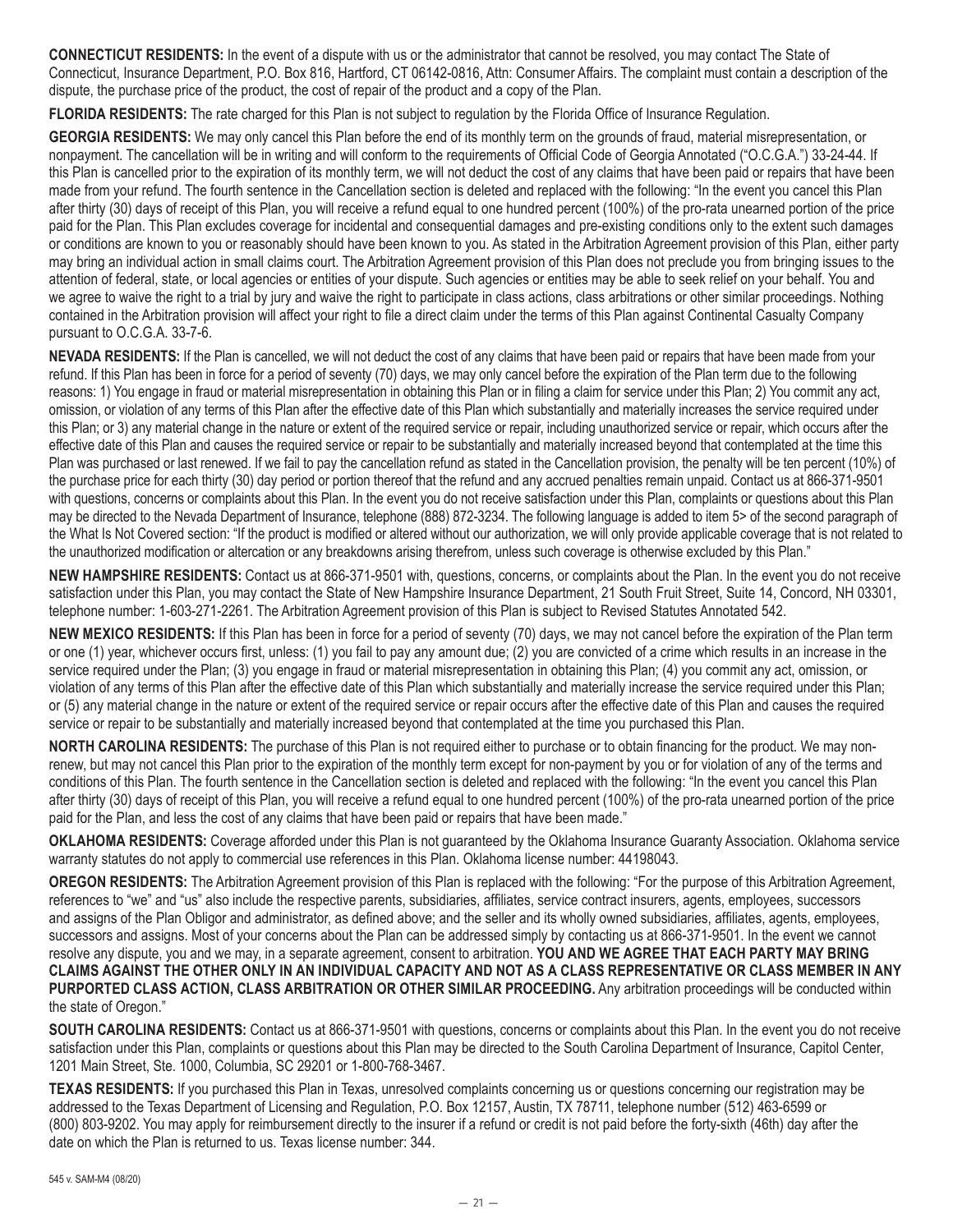**Utah Residents: NOTICE. This Plan is subject to limited regulation by the Utah Insurance Department. To file a complaint, contact the Utah Insurance Department.** Coverage afforded under this Plan is not guaranteed by the Utah Property and Casualty Guaranty Association. The fifth sentence in the Cancellation section is deleted and replaced with the following: "This Plan may be cancelled by us or the administrator prior to the expiration of the term for: (i) material misrepresentation or substantial breaches of contractual duties, conditions, or warranties, by notifying you in writing at least thirty (30) days prior to the effective date of cancellation; or (ii) for nonpayment of premium by notifying you in writing at least ten (10) days prior to the effective date of cancellation. Such cancellation notifications will state the effective date and reason for cancellation."

**WASHINGTON RESIDENTS:** If we fail to act on your claim, you may contact Continental Casualty Company directly at 1-800-831-4262. You are not required to wait sixty (60) days before filing a claim directly with Continental Casualty Company.

#### **WISCONSIN RESIDENTS: THIS CONTRACT IS SUBJECT TO LIMITED REGULATION BY THE OFFICE OF THE COMMISSIONER**

**OF INSURANCE.** We may only cancel this contract before the end of the agreed contract term on the grounds of nonpayment, a material misrepresentation made by you to us, or a substantial breach of duties by you relating to the product or its use. If you cancel this contract due to a total loss of the Covered Equipment that is not covered by this contract, we will not deduct an administrative fee from your refund. The Arbitration Agreement provision of this contract is amended as follows: (1) The fifth and sixth sentences of the first paragraph are replaced with the following: **"TO RESOLVE DISPUTES, YOU MAY CHOOSE EITHER BINDING ARBITRATION, PURSUANT TO THE ARBITRATION AGREEMENT PROVISION OF THIS CONTRACT, OR SMALL CLAIMS COURT. BY AGREEING TO THIS CONTRACT, YOU AND WE WAIVE THE RIGHT TO HAVE DISPUTES RESOLVED THROUGH COURTS OF GENERAL JURISDICTION, THE RIGHT TO TRIAL BY JURY, AND TO PARTICIPATE IN CLASS ACTIONS, CLASS ARBITRATIONS OR OTHER REPRESENTATIVE PROCEEDINGS"**; and (2) subsection 1.(b) is deleted in its entirety.

**WYOMING RESIDENTS:** Prior notice is not required if the reason for cancellation is nonpayment of the Plan fee, a material misrepresentation by you to us or Samsung, or a substantial breach of duties by you relating to the Samsung service or its use. The Arbitration Agreement provision of this Plan is replaced with the following: "If there are disputes between you and us that are not resolved by negotiations, you and we may in a separate written agreement voluntarily consent to arbitration. Any arbitration proceedings will be conducted within the state of Wyoming." For the purpose of this Arbitration Agreement, references to "we" and "us" include (1) the Plan Obligor and administrator, as defined above, and their respective parents, subsidiaries, affiliates, service contract insurers, agents, employees, successors and assigns; and (2) the dealer and its wholly owned subsidiaries, affiliates, agents, employees, successors and assigns.

**To obtain a large-type copy of the terms and conditions of this Plan, please go to www.asurion.com/samsung.**

Administered by: Asurion Warranty Protection Services, LLC Asurion Warranty Protection Services of Florida, LLC P.O. Box 1340 • Sterling, VA 20167-1340 © 2022 Asurion, LLC • All Rights Reserved.

Name:

Address: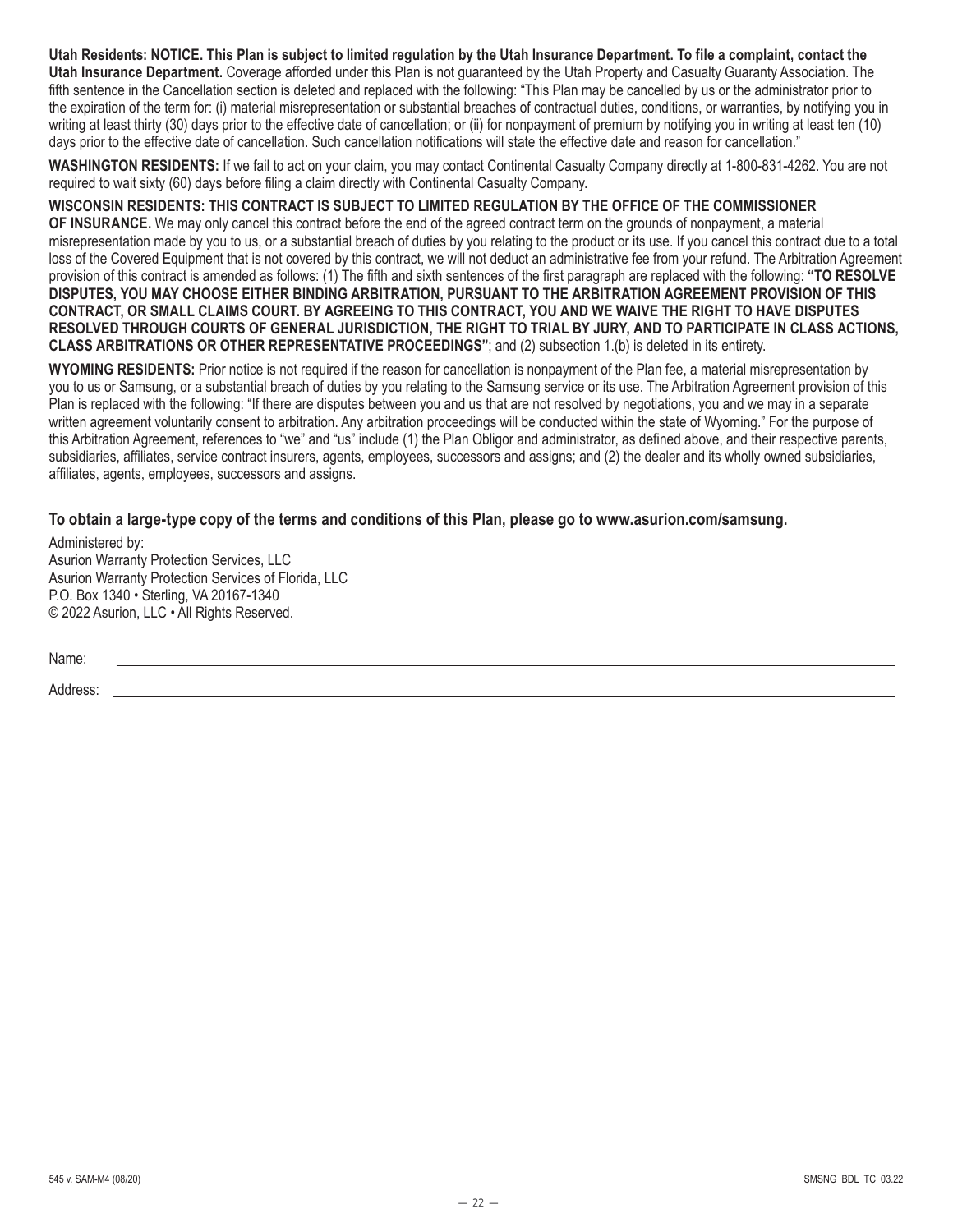# SAMSUNG Care+ **con robo y pérdida**

**Seguro y servicio Cobertura de contrato**

**para dispositivos Samsung Términos y condiciones**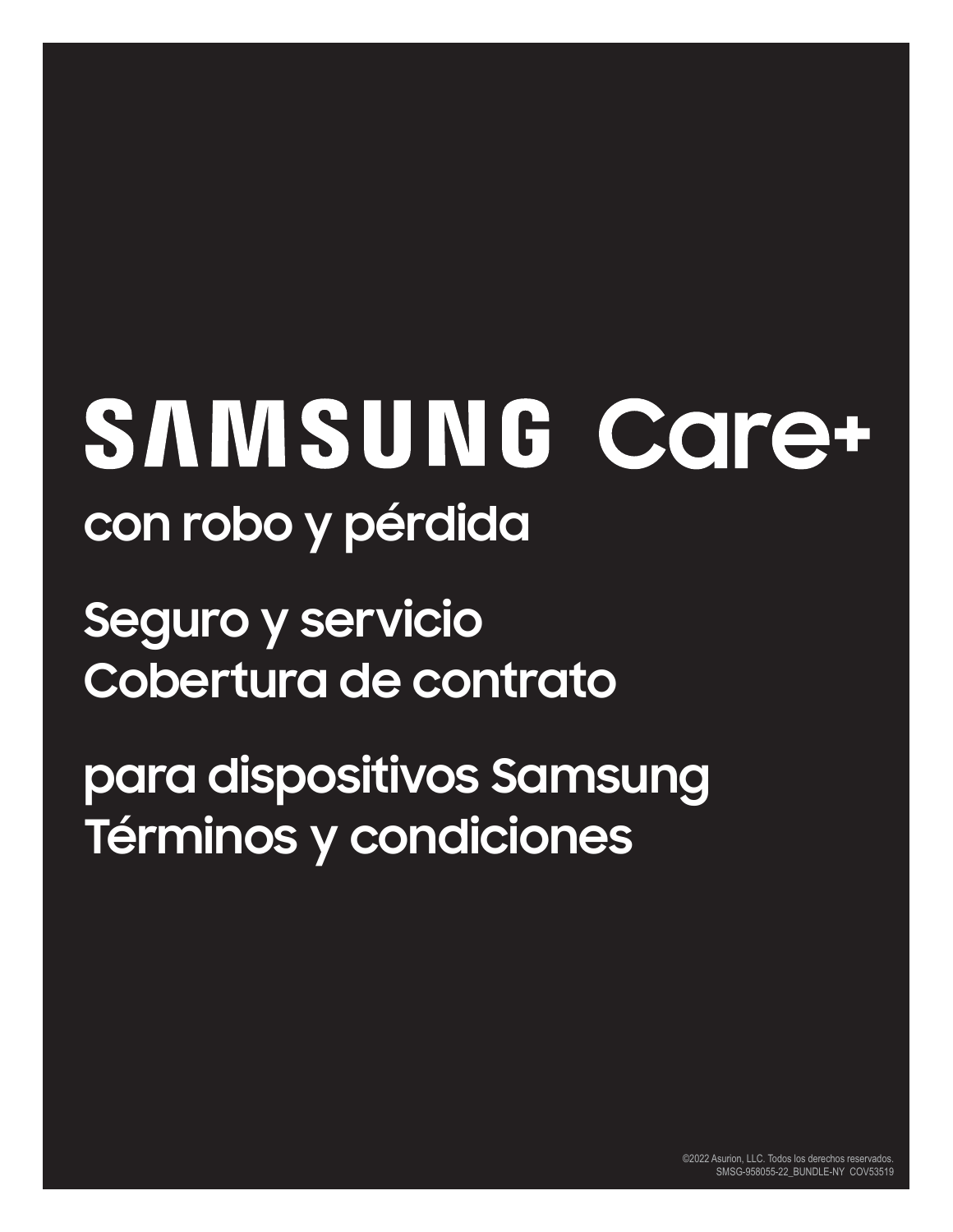# **Samsung Care+ con robo y pérdida**

# **Índice**

| Descripción del programa           | 25 |
|------------------------------------|----|
| Certificado de cobertura de seguro | 30 |
| Contrato de servicio               | 40 |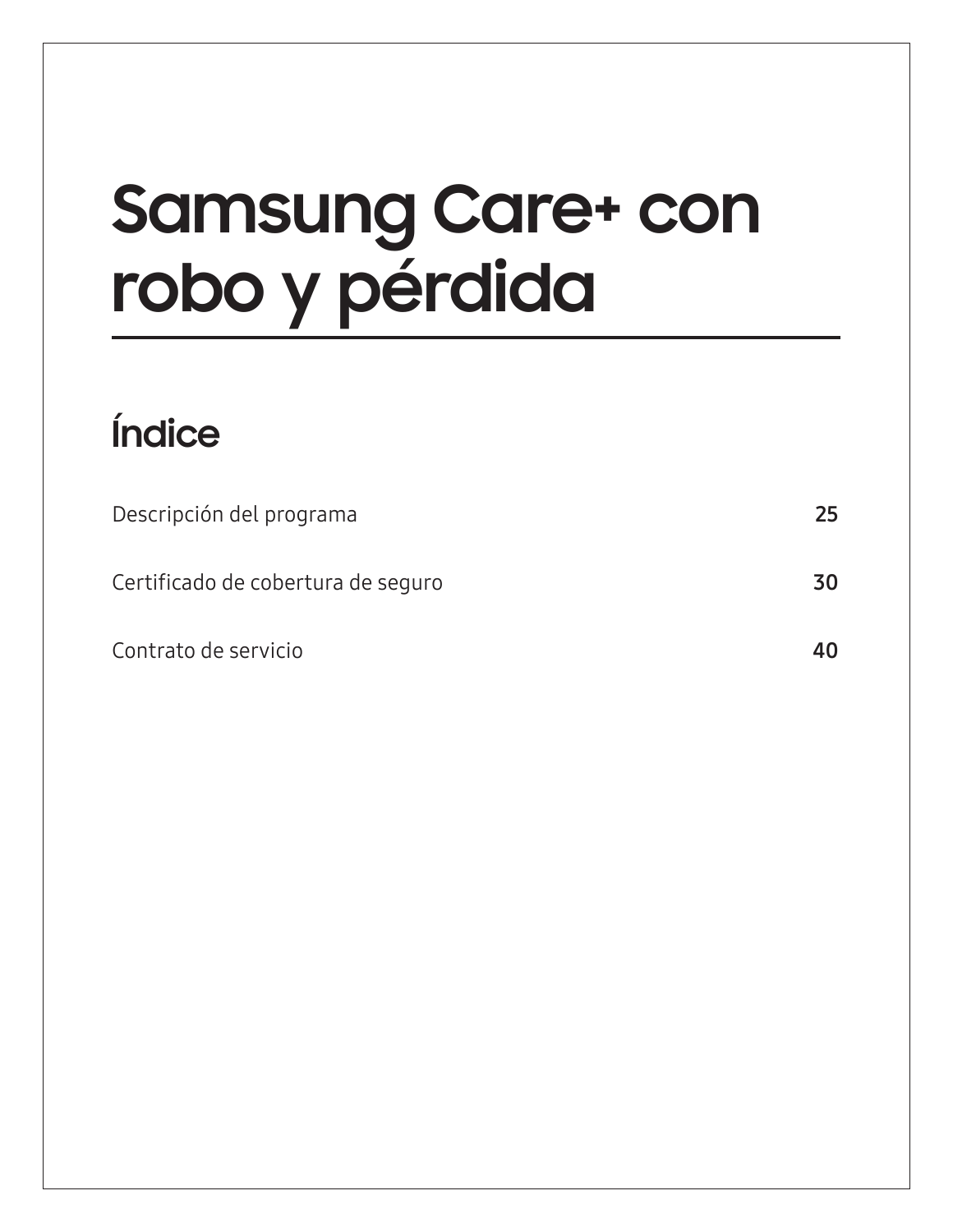Visite asurion.com/samsung y consulte los términos y condiciones correspondientes cada vez que cambie de dispositivo. Para presentar una reclamación, visite asurion.com/samsung o llame al 1-866-371-9501, las 24 horas del día, los siete (7) días de la semana.

| Samsung Care+ with Theft and Loss <sup>1</sup>                          |                                                                                                                                                                                                                                                                                                                                                                                                                                                                                                                                                                                                                                                                                                   |                                                                                                                                                                         |         |                                                                                                    |  |
|-------------------------------------------------------------------------|---------------------------------------------------------------------------------------------------------------------------------------------------------------------------------------------------------------------------------------------------------------------------------------------------------------------------------------------------------------------------------------------------------------------------------------------------------------------------------------------------------------------------------------------------------------------------------------------------------------------------------------------------------------------------------------------------|-------------------------------------------------------------------------------------------------------------------------------------------------------------------------|---------|----------------------------------------------------------------------------------------------------|--|
|                                                                         | Nivel 1                                                                                                                                                                                                                                                                                                                                                                                                                                                                                                                                                                                                                                                                                           | Nivel 2                                                                                                                                                                 | Nivel 3 | Nivel 4                                                                                            |  |
| Cargo mensual <sup>12</sup>                                             | \$7.99                                                                                                                                                                                                                                                                                                                                                                                                                                                                                                                                                                                                                                                                                            | \$12.99                                                                                                                                                                 | \$16.99 | \$17.99                                                                                            |  |
|                                                                         |                                                                                                                                                                                                                                                                                                                                                                                                                                                                                                                                                                                                                                                                                                   | Seguro: Producto perdido, robado, irrecuperable y daño físico (excluyendo ADH).                                                                                         |         |                                                                                                    |  |
|                                                                         | Contrato de servicio:                                                                                                                                                                                                                                                                                                                                                                                                                                                                                                                                                                                                                                                                             |                                                                                                                                                                         |         |                                                                                                    |  |
| <b>Incidentes</b><br>cubiertos                                          | · Daños accidentales por manejo (ADH): la cobertura comienza en la fecha de inscripción.<br>· Avería mecánica y eléctrica debido a defectos en los materiales o mano de obra o desgaste normal<br>(mal funcionamiento): la cobertura comienza después de que expira la garantía del fabricante.<br>· Soporte técnico para los dispositivos cubiertos y prácticamente cualquier elemento al que se<br>conecten; la cobertura comienza en la fecha de inscripción.                                                                                                                                                                                                                                  |                                                                                                                                                                         |         |                                                                                                    |  |
| <b>Plazo</b>                                                            |                                                                                                                                                                                                                                                                                                                                                                                                                                                                                                                                                                                                                                                                                                   | Se le facturará mensualmente durante 36 meses a menos que el programa se cancele o se cumplan<br>sus obligaciones de acuerdo con los términos y condiciones.            |         |                                                                                                    |  |
| Cancelación<br>Política                                                 |                                                                                                                                                                                                                                                                                                                                                                                                                                                                                                                                                                                                                                                                                                   | Puede cancelar su cobertura de seguro opcional en cualquier momento y recibir un reembolso<br>prorrateado/ crédito por las primas o los cargos mensuales no devengados. |         |                                                                                                    |  |
| Límites de<br>reclamaciones<br>de seguros                               |                                                                                                                                                                                                                                                                                                                                                                                                                                                                                                                                                                                                                                                                                                   | del producto de reemplazo de \$2500 por reclamación.                                                                                                                    |         | Máximo de tres (3) reclamaciones dentro de cualquier período consecutivo de 12 meses. Valor máximo |  |
| Límites de<br>reclamaciones<br>del contrato de<br>servicio              | Máximo de tres (3) reclamaciones por ADH dentro de un período consecutivo de 12 meses. Sin límite<br>de averías.                                                                                                                                                                                                                                                                                                                                                                                                                                                                                                                                                                                  |                                                                                                                                                                         |         |                                                                                                    |  |
| Reparación de<br>pantalla en<br>el marco del<br>contrato de<br>servicio | La reparación de pantalla inmediata en el mismo día puede estar disponible para dispositivos<br>elegibles en áreas seleccionadas. La opción de reparación en el mismo día depende del tiempo de<br>aprobación de la reclamación, la disponibilidad de piezas y la disponibilidad del técnico. Para conocer<br>la elegibilidad completa para el dispositivo y la ubicación, vaya a asurion.com/samsung. Todo sujeto a<br>cambios en cualquier momento.                                                                                                                                                                                                                                             |                                                                                                                                                                         |         |                                                                                                    |  |
| Producto de<br>reemplazo                                                | • Es posible que las reclamaciones se cumplan mediante dispositivos nuevos o reacondicionados.<br>· Si la misma marca y modelo no está disponible, se sustituirá por un modelo comparable. No están<br>garantizados el color, las características ni la compatibilidad de los accesorios.<br>· Los accesorios, incluidas las tarjetas SIM, no se incluyen con los productos de reemplazo.                                                                                                                                                                                                                                                                                                         |                                                                                                                                                                         |         |                                                                                                    |  |
| Arbitraje                                                               | La mayoría de sus inquietudes se pueden abordar simplemente al comunicarse con nosotros al<br>1-866-371-9501. En el caso improbable de que no podamos resolver cualquier controversia de<br>manera informal, USTED Y NOSOTROS ACORDAMOS RESOLVER ESAS CONTROVERSIAS MEDIANTE<br>ARBITRAJE VINCULANTE O A TRAVÉS DE UN TRIBUNAL DE CASOS MENORES EN LUGAR DE A TRAVÉS<br>DE TRIBUNALES DE JURISDICCIÓN GENERAL. USTED Y NOSOTROS ACORDAMOS RENUNCIAR AL<br>DERECHO A UN JUICIO POR JURADO Y RENUNCIAR AL DERECHO A PARTICIPAR EN DEMANDAS<br>COLECTIVAS, U OTROS PROCESOS REPRESENTATIVOS. (PUEDEN APLICAR EXENCIONES EXPRESAS<br>DEL ESTADO; CONSULTE LOS TÉRMINOS Y CONDICIONES DE SU PROGRAMA). |                                                                                                                                                                         |         |                                                                                                    |  |

Los términos y condiciones están sujetos a cambios y contienen limitaciones y exclusiones.

<sup>1</sup> Samsung Care+ con robo y pérdida es una combinación de contrato de servicio y seguro. El seguro está suscrito por Continental Casualty Company, una compañía de CNA (CNA), Chicago, Illinois y está administrado por Asurion Protection Services, LLC, un agente autorizado de CNA (en Iowa. Lic. # 1001002300). En California, Asurion opera como Asurion Protection Services Insurance Agency, LLC (Lic. de CA N.º OD63161). Incluye un seguro similar a otros seguros que se venden por separado por hasta \$5.25. El contrato de servicio es proporcionado por Asurion Warranty Protection Services, LLC, o una de sus afiliadas. Los términos de cobertura pueden variar según el estado y la elegibilidad puede variar según el dispositivo. Todos los impuestos y recargos aplicables son adicionales.

<sup>2</sup> El cargo mensual de Samsung Care+ con robo y pérdida incluye el costo del seguro proporcionado en el programa.

Nuestra Política de privacidad está disponible en https://www.asurion.com/pdf/asurion-app-privacy/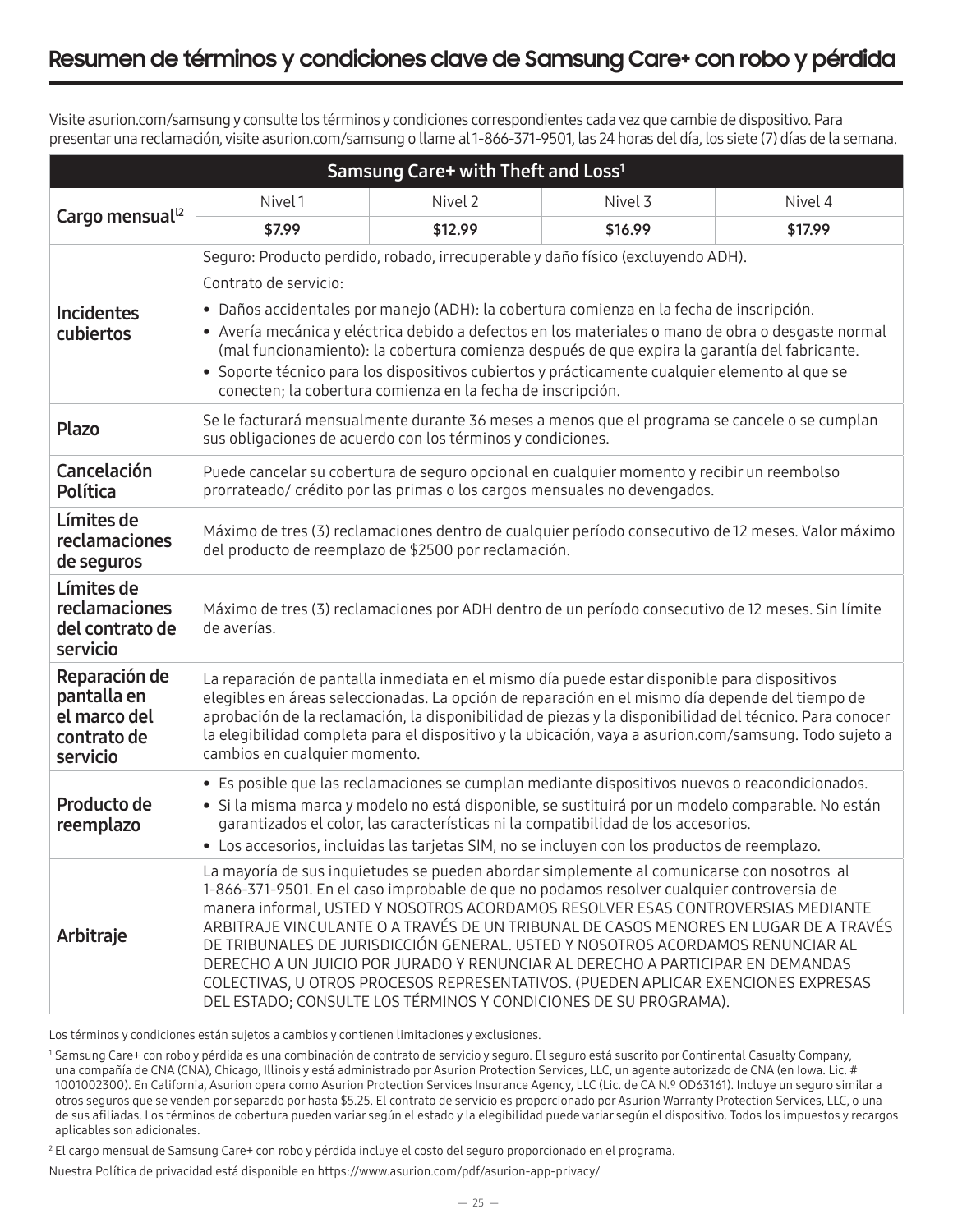# Deducibles y tarifas de servicio

Se cobrará un deducible o una tarifa de servicio no reembolsable por cada reclamación aprobada. Los importes se basan en los niveles de dispositivo para cada programa. Para ver los dispositivos elegibles por nivel, consulte el Programa de dispositivos a continuación, vaya a asurion.com/samsung o llame a Asurion al 1-866-371-9501. Visite asurion.com/samsung y consulte los términos y condiciones correspondientes cada vez que cambie de dispositivo.

| Deducibles del seguro                     |       |       |       |       |  |
|-------------------------------------------|-------|-------|-------|-------|--|
| Nivel 2<br>Nivel 3<br>Nivel 1<br>Nivel 4  |       |       |       |       |  |
| Producto perdido/<br>robado/irrecuperable | \$149 | \$229 | \$269 | \$499 |  |
| Daños excluyendo ADH                      | \$99  | \$99  | \$99  | \$249 |  |

| Contrato de servicio                                     |      |      |      |       |  |
|----------------------------------------------------------|------|------|------|-------|--|
| Nivel 2<br>Nivel 1<br>Nivel 3<br>Nivel 4                 |      |      |      |       |  |
| Reemplazo por ADH                                        | \$99 | \$99 | \$99 | \$249 |  |
| Reclamaciones de<br>reparación por ADH                   | \$29 | \$29 | \$29 | \$249 |  |
| Todas las reclamaciones<br>\$0<br>por mal funcionamiento |      |      |      |       |  |

Información importante: En el caso de reclamaciones aprobadas, realizaremos la reparación o se proporcionará un dispositivo de reemplazo a nuestra discreción. Para las reparaciones, se le pedirá que traiga o envíe su dispositivo por correo a un centro de reparación autorizado. Información adicional sobre reparaciones está disponible en asurion.com/samsung, que incluye una lista de dispositivos elegibles, tipos de daños reparables y centros de reparación específicos disponibles.

La elegibilidad para reparaciones está sujeta a cambios. Si su dispositivo no es elegible para reparación o no se puede reparar, si no hay un centro de reparación autorizado, piezas o un técnico disponible, o si decidimos que es necesario un reemplazo, recibirá un dispositivo de reemplazo y se le cobrará la tarifa de servicio correspondiente a dicho reemplazo.

| Nivel de dispositivo | Dispositivos (para obtener una lista completa de dispositivos,<br>visite Asurion.com/Samsung)                                                                                                                            |  |  |
|----------------------|--------------------------------------------------------------------------------------------------------------------------------------------------------------------------------------------------------------------------|--|--|
| Tier1                | A51, A51 5G, A52 5G, A53, XCover Pro (todos los operadores incluidos los desbloqueados, de 128 GB)                                                                                                                       |  |  |
| Tier <sub>2</sub>    | Note 9, Note 10, GS 9, GS 9+, S10, S10e, S10 Lite, S20 FE, S21, S21 FE 5G, S22, A71 5G<br>(todos los operadores, incluidos los desbloqueados, de 128 GB, 256 GB y 512 GB)                                                |  |  |
| Tier 3               | S10 5G, S10+, S20 5G, S20+, S20 Ultra 5G, S21+ 5G, S21 Ultra 5G, S22+, S22 Ultra, Note 10+, Note<br>10+5G, Note 205G, Note 20 Ultra 5G (todos los operadores incluidos los desbloqueados, de 128<br>GB, 256 GB y 512 GB) |  |  |
| Tier 4               | Galaxy Fold, Galaxy Fold 2 5G, Galaxy Z Flip, Galaxy Z Flip 5G<br>(todos los operadores, incluidos los desbloqueados, de 128 GB, 256 GB y 512 GB)                                                                        |  |  |

Para obtener una lista completa y actualizada de dispositivos con tarifa de servicio y montos deducibles asociados, visite asurion. com/samsung o llame al 1-866-371-9501. NOTA: Esta lista se modifica ocasionalmente. Consulte asurion. com/samsung cada vez que cambie de dispositivo para conocer las tarifas de servicio, deducibles y cargo mensual correspondientes.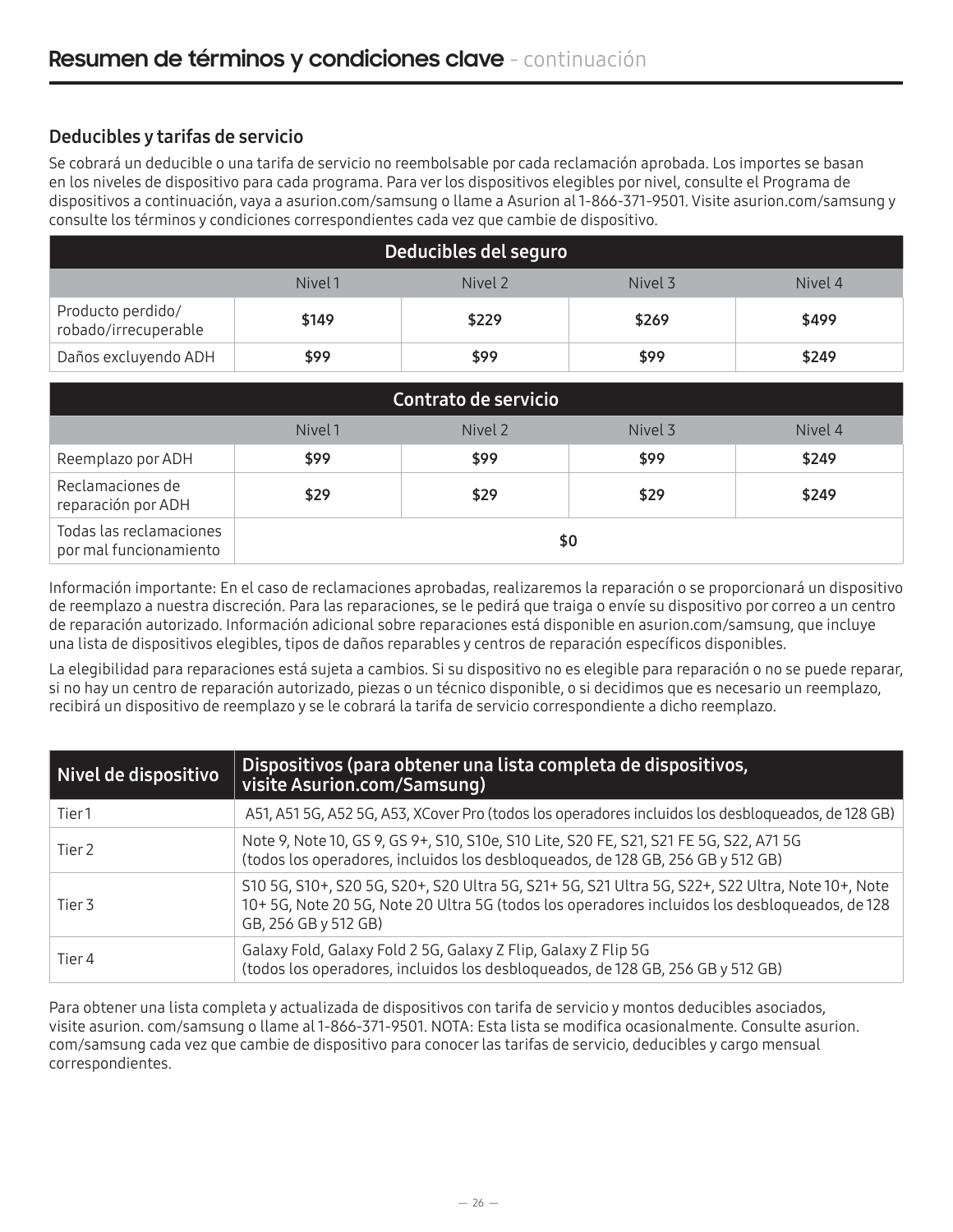# Cómo presentar una reclamación

Si su producto cubierto es objeto de pérdida, robo o daño o mal funcionamiento, puede visitar asurion.com/samsung o llamar al 1-866-371-9501, las 24 horas del día, los siete (7) días de la semana. Debe presentar la reclamación dentro de los sesenta (60) días del incidente.

# Duración del plan

Se le facturará mensualmente durante 36 meses a menos que el programa se cancele o se cumplan sus obligaciones de acuerdo con los términos y condiciones.

# Duplicación de cobertura

El Certificado de cobertura puede ofrecer una duplicación de la cobertura ya proporcionada por su seguro (automóvil, arrendatario, propietario de vivienda, responsabilidad personal) u otra fuente de cobertura. Este seguro prevalecerá sobre cualquier otro seguro que usted pueda tener. No se exige la inscripción en Samsung Care+ con robo y pérdida para comprar o arrendar dispositivos electrónicos portátiles o servicios.

# Calificaciones del asociado

A menos que la licencia disponga lo contrario, los representantes de ventas de Samsung no están calificados ni autorizados para evaluar la idoneidad de sus coberturas de seguro existentes. Las preguntas sobre este programa se deben dirigir al agente con licencia de CNA, Asurion Protection Services, LLC al 1-866-371-9501.

# La cobertura es opcional

La cobertura del contrato de seguro y servicio es opcional y no está obligado a inscribirse en estos programas para comprar servicios o equipos. La inscripción en el programa de seguros o la autorización de reclamaciones quedarán a la entera discreción de CNA o Asurion Protection Services, LLC o una de sus filiales de acuerdo con el Certificado de cobertura y la ley vigente. La inscripción del programa del contrato de servicio y la autorización de la reclamación serán proporcionadas por Asurion Warranty Protection Services, LLC o una de sus filiales, de acuerdo con los términos y condiciones del Contrato de servicio.

# Comunicaciones digitales

Si usted ha proporcionado, o en el futuro proporcionará, su correo electrónico u otra dirección electrónica a Samsung, podemos comunicarle información del programa y notificaciones legales a través de medios electrónicos. Si no se proporciona un correo electrónico, se le enviará la información por correo.

# Cobertura del dispositivo

"Producto cubierto" hace referencia al artículo de consumo de Samsung que compró y está cubierto por este Plan a través de su cuenta con Samsung Electronics America, Inc. en la fecha en que se produce la avería, según se identifica mediante el Número de serie electrónico (ESN), el Número de identificación de equipo móvil (MEID) o Identidad internacional de equipo móvil (IMEI) para dispositivos CDMA.

# Producto cubierto

Teléfono: incluye el dispositivo inalámbrico y, si es parte del siniestro cubierto, una batería estándar (si es extraíble).

# Contrato de servicio: Reparación de pantalla para dispositivos elegibles

La reparación de pantalla inmediata en el mismo día puede estar disponible para dispositivos elegibles en áreas seleccionadas. La opción de reparación en el mismo día depende del tiempo de aprobación de la reclamación, la disponibilidad de piezas y la disponibilidad del técnico. Las reparaciones pueden usar piezas nuevas o reacondicionadas, pueden contener piezas originales o no originales del fabricante; y pueden anular la garantía del fabricante. Para conocer la elegibilidad completa para el dispositivo y la ubicación, vaya a asurion.com/samsung. Todo sujeto a cambios en cualquier momento.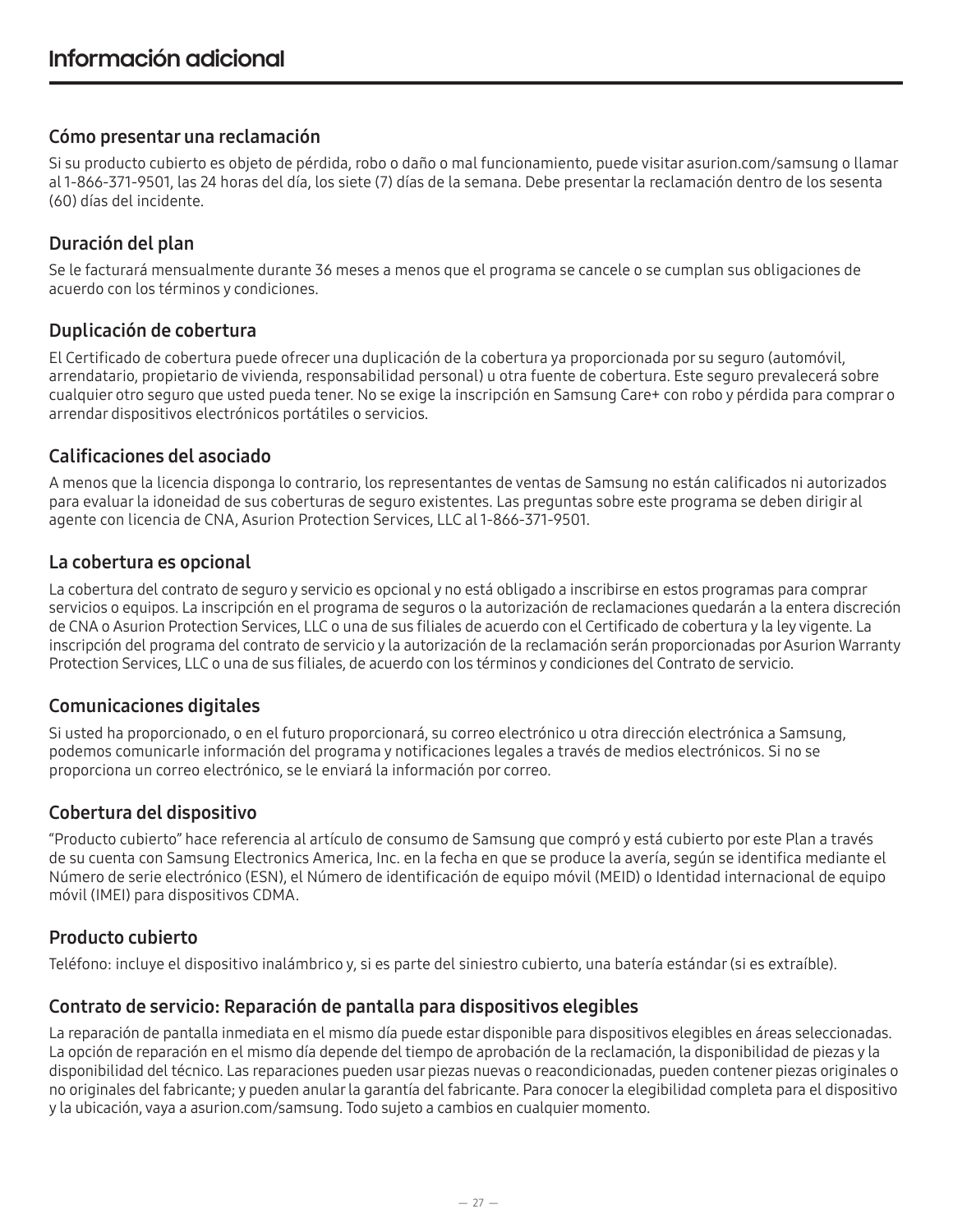# Tarifa por no devolución

Si su dispositivo está dañado, no funciona correctamente o es objeto de pérdida pero se encuentra más tarde, puede evitar cargos por no devolución de hasta \$2500 (la tarifa se basa en el costo de la reclamación a la compañía aseguradora) simplemente devolviendo el dispositivo según lo indicado por nosotros en el sobre de devolución que le proporcionamos.

# Política de cancelación

Puede cancelar su cobertura opcional en cualquier momento y recibir un reembolso prorrateado de las primas o los cargos no devengados.

# Exclusiones y limitaciones del seguro

La cobertura del seguro contiene limitaciones y exclusiones. Quedan excluidas las pérdidas debidas a pérdidas indirectas o consecuentes, actos intencionados, abuso, contrabando, cualquier dispositivo con un número de identificación único que se haya alterado, obsolescencia o depreciación tecnológica, daños cosméticos, reparación o sustitución no autorizada, contaminantes, incumplimiento de las instrucciones del fabricante, retirada del fabricante, fallos mecánicos o eléctricos, baterías o accesorios incluidos, a menos que formen parte de la pérdida cubierta, malware, guerra, acción gubernamental, daños a los datos, soportes externos no estándar y software no estándar, imposibilidad de proteger razonablemente el dispositivo de cualquier pérdida adicional, daños accidentales por manejo. Todas las exclusiones y limitaciones se pueden encontrar en los términos y condiciones completos.

# Fraude

Toda persona que, a sabiendas y con intención de perjudicar, estafar o engañar a una compañía de seguros, presente una declaración de reclamación o una solicitud que incluya información falsa, incompleta o engañosa es culpable de fraude de seguros. En Florida, tal conducta es un delito de tercer grado. En Oregón, esta nota no se aplica.

# Certificado de cobertura y contrato de servicio

El Certificado de cobertura y el Contrato de servicio son el acuerdo completo entre usted y la aseguradora o la compañía obligada, según corresponda y contienen los términos y condiciones completos de la cobertura. Asurion le enviará los términos y condiciones completos después de su inscripción; sin embargo, si desea revisar los términos y condiciones completos antes de inscribirse, puede visitar asurion.com/samsung o llamar al 1-866-371-9501. El Certificado de cobertura adjunto representa la totalidad del acuerdo entre la aseguradora y usted. Consulte el Certificado de cobertura para conocer los términos y condiciones completos de la cobertura proporcionada. Si tiene preguntas o si desea obtener una copia en tamaño completo del Certificado de cobertura del seguro, escriba a la siguiente dirección: Asurion Protection Services, LLC, Customer Care; P.O. Box 411605; Kansas City, MO; 64141-1605.

# Arbitraje vinculante

EL CONTRATO DE SERVICIOS Y EL CERTIFICADO DE COBERTURA DE SEGURO CONTIENEN CADA UNO UNA DISPOSICIÓN DE ARBITRAJE VINCULANTE QUE EXIGE EL SOMETIMIENTO DE TODOS LOS LITIGIOS (EXCEPTO CUANDO SE PREVEAN EXENCIONES ESTATALES EXPRESAS) A UN ARBITRAJE DEFINITIVO Y VINCULANTE DE ACUERDO CON LAS DISPOSICIONES ESTABLECIDAS EN EL CONTRATO DE SERVICIOS Y EN LA SECCIÓN VIII.G. DEL CERTIFICADO DE COBERTURA DE SEGURO.

# Acuerdo con los términos y condiciones

Usted acepta los Términos y Condiciones, incluido el Certificado/Política de Cobertura y el Contrato de Servicio, cuando se inscribe. Puede revisarlos en asurion.com/samsung seleccionando Terms and Conditions (Términos y condiciones) en la parte inferior de la página.

# Asistencia al cliente

Asurion Protection Services, LLC y CNA se esfuerzan por satisfacer a cada cliente y le piden que les brinde la oportunidad de resolver cualquier pregunta, inquietud o queja que pueda tener llamando al 1-866-371-9501. La línea directa para consumidores del Departamento de Seguros de California es 800-927-HELP (4357); la de la Administración de Seguros de Maryland es 800- 492-6116; y la del Departamento de Seguros de Indiana es 800-622-4461. Se puede contactar a la División de Consumidores del Departamento de Seguros de Illinois por correo en 122 S. Michigan Ave., 19th Floor, Chicago, IL 60603 o en 320 W. Washington Street, Springfield, IL 62767-0001. También puede llamar al 1-866-445-5364 para obtener ayuda. Todos los impuestos y recargos aplicables son adicionales. Las ofertas pueden ser modificadas o descontadas en cualquier momento.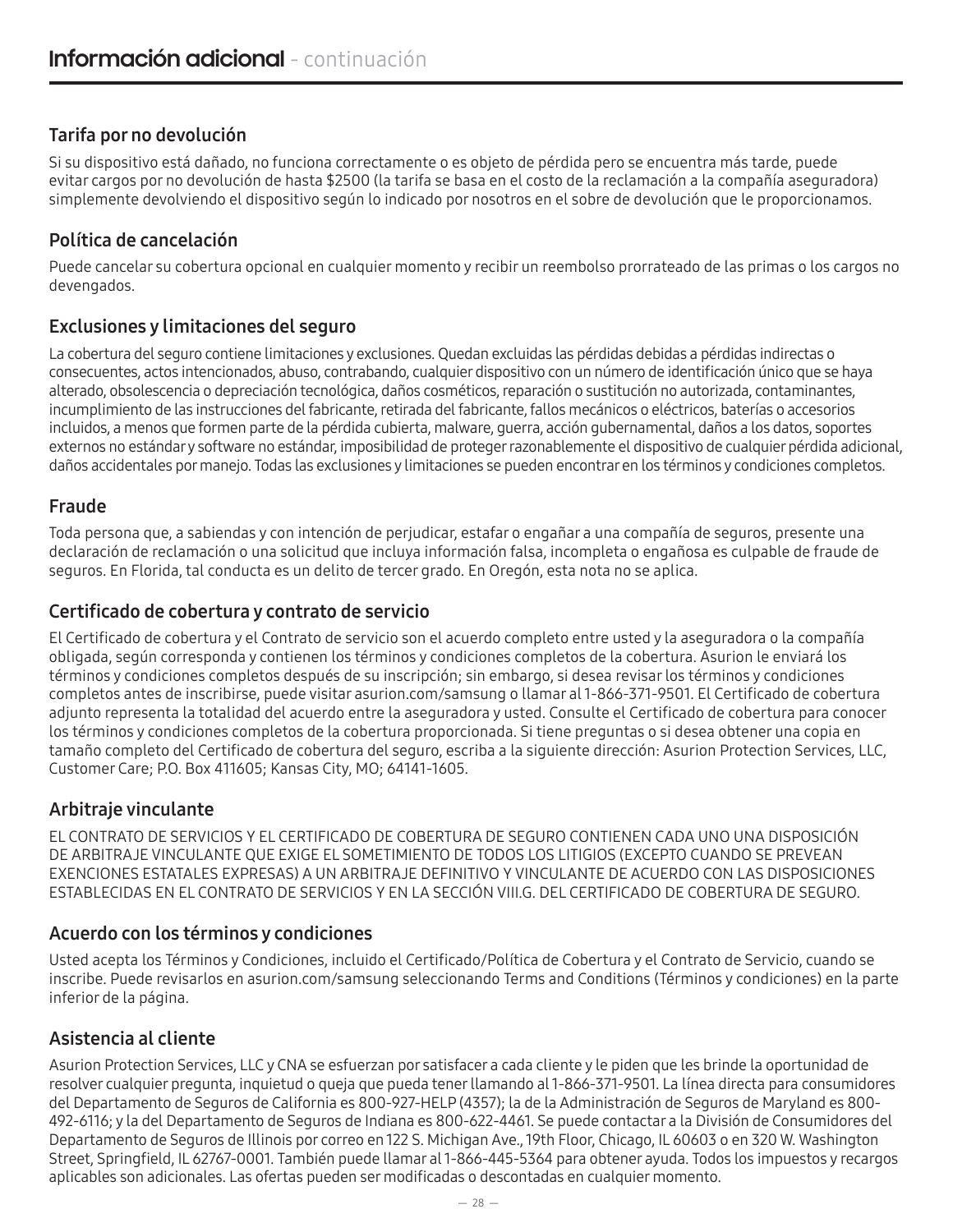# Aviso para los residentes de Washington

Solo para los residentes de WA, podemos cambiar los términos y condiciones del seguro con al menos treinta (30) días de anticipación y solo podemos cancelarlos por las siguientes razones y mediante el siguiente aviso: (i) quince (15) días por fraude o tergiversación material en la obtención de cobertura o la presentación de una reclamación; (ii) diez (10) días por falta de pago; (iii) agotamiento de su límite total de reclamaciones; o (iv) treinta (30) días con base en una determinación de Samsung o del Representante autorizado de que el programa ya no debería ofrecerse. No aumentaremos la prima o el deducible ni restringiremos la cobertura más de una vez en un período de seis (6) meses, pero proporcionaremos a cada titular de póliza de WA un aviso por escrito con treinta (30) días de anticipación sobre cualquier aumento de prima o deducible.

Si tiene preguntas o inquietudes sobre las acciones de su compañía o agente de seguros, o si desea información sobre sus derechos para presentar una apelación, comuníquese con la línea directa de protección al consumidor de la Oficina del Comisionado de Seguros del estado de Washington al 1-800-562-6900 o visite www.insurance.wa.gov. El comisionado de seguro protege y forma a los consumidores de seguros, promueve el interés público y proporciona una regulación justa y eficiente de la industria de seguros.

# Aviso para los residentes de Arkansas

# AVISO PARA EL TITULAR DE LA POLÍTICA-ARKANSAS

Los titulares de pólizas tienen derecho a presentar una queja ante el Departamento de Seguros de Arkansas.

Puede llamar al Departamento de Seguros de Arkansas para solicitar un formulario de queja al (800) 852-5494 o al (501) 371- 2640 o escribir al Departamento al:

Departamento de Seguros de Arkansas 1 Commerce Way Suite 102 Little Rock, Arkansas 72202

# AVISO IMPORTANTE PARA TEXAS

Para obtener información o presentar una queja:

Puede comunicarse con el Departamento de Seguros de Texas para obtener información sobre compañías, coberturas, derechos o quejas en: 1-800-252-3439.

Puede escribir al Departamento de Seguros de Texas:

P.O. Box 149104 Austin, TX 78714-9104 Fax: (512) 490-1007 Sitio web: www.tdi.texas.gov Correo electrónico: ConsumerProtection@tdi.texas.gov

CONTROVERSIAS POR RECLAMACIONES O PRIMAS: Si tiene una controversia sobre su prima o sobre una reclamación, primero debe comunicarse con el agente o la compañía. Si la controversia no se resuelve, puede comunicarse con el Departamento de Seguros de Texas.

Este aviso es solo para información y no se convierte en parte o condición del documento adjunto.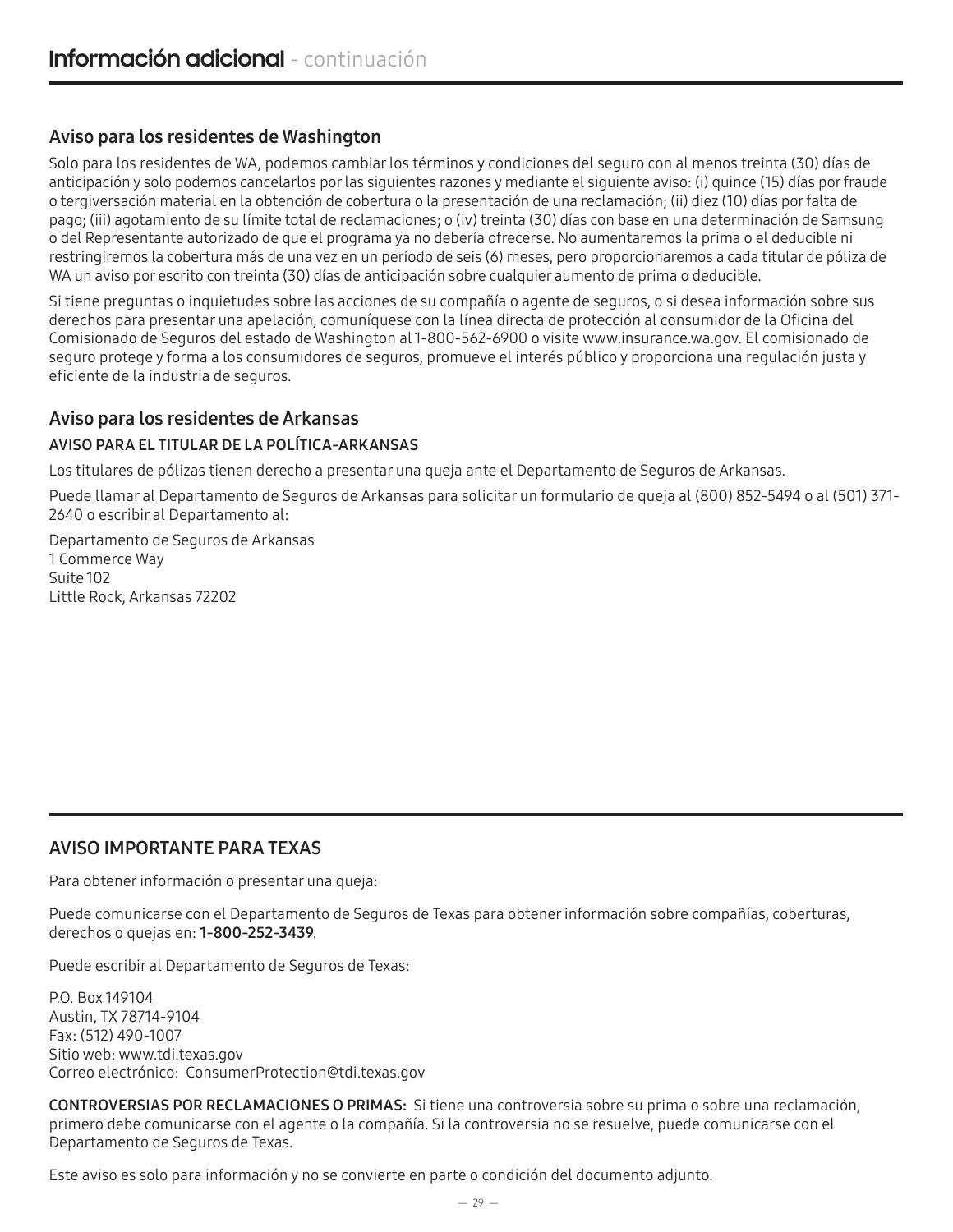# **Productos comerciales en tránsito Equipos de comunicaciones Certificado de cobertura**

*Algunas disposiciones de este Certificado de Cobertura ("Certificado") restringen la cobertura. Lea atentamente este Certificado por completo. En él se explican los derechos y las obligaciones de cada parte y lo que está y no está cubierto.*

*En este Certificado, las palabras "usted" y "su" se refieren a los "suscriptores asegurados". Las palabras "nosotros", "nos" y "nuestro" se refieren a Continental Casualty Company, una compañía de CNA ("CNA"), la compañía de seguros de acciones de Illinois que proporciona este seguro.*

*En este Certificado, los términos "Representante autorizado" y "Asurion" se refieren a Asurion Protection Services, LLC (Lic. en Iowa #1001002300), excepto en los siguientes casos: En California, Asurion Protection Services, LLC hace negocios como Asurion Protection Services Insurance Agency, LLC (N.º de licencia de CA: OD63161). En Puerto Rico, "Asurion" se refiere a Asurion Protection Services of Puerto Rico, Inc.*

*Otras palabras y frases en mayúsculas tienen un significado especial. Consulte la Sección IX. DEFINICIONES.*

*Una copia de la póliza en virtud de la cual se emite este Certificado está disponible para su inspección.*

### **I. COBERTURA.**

De conformidad con todos los términos, las condiciones, las exclusiones y los límites de seguro contenidos en este Certificado, aceptamos proporcionar el seguro como se establece en este Certificado de manera mensual, siempre que cualquier Pérdida (como se define en la Sección IX. DEFINICIONES) de la Propiedad cubierta ocurra mientras su cobertura está en vigor.

#### Información sobre su cobertura

Con respecto a todas las solicitudes de inscripción, la cobertura especificada en este Certificado comienza a las 12:01 a. m. de la fecha de dicha solicitud. La información relativa a la cobertura de su equipo de comunicación incluida en su recibo, factura u otra documentación de su Proveedor se incorpora por referencia en este Certificado e incluye específicamente el nombre y la dirección del Suscriptor asegurado e información para determinar la fecha de entrada en vigencia de la cobertura (ver Sección I.E).

#### A. OBJETO ASEGURADO

Aseguramos su Propiedad cubierta (como se define en la Sección IX. DEFINICIONES) por Pérdida siempre que siga siendo elegible para la cobertura. En caso de una Pérdida, Nuestra obligación en virtud de este Certificado es la reparación o sustitución, a Nuestra exclusiva discreción, de su Propiedad cubierta. Este seguro prevalecerá sobre cualquier otro seguro que usted pueda tener.

#### B. PLAN DE COBERTURA

Cubrimos su Propiedad cubierta por la(s) siguientes(s) causa(s) de pérdida.

i) Daño físico.

ii) Robo, o pérdida por desaparición misteriosa u otra pérdida de posesión involuntaria y permanente.

### C. PROPIEDAD NO CUBIERTA.

Lo siguiente no se encuentra cubierto:

- 1. Cualquier propiedad o equipo que no sea la Propiedad cubierta.
- 2. Bienes de contrabando o bienes que se transporten o comercialicen ilegalmente.
- 3. Propiedad en tránsito hacia Usted desde un fabricante o vendedor que no sea el Servicio técnico autorizado.
- 4. Datos, medios externos no estándares y software no estándar.
- 5. Los Accesorios cubiertos solo estarán cubiertos cuando formen parte de una Pérdida de Propiedad cubierta que no sea de Accesorios cubiertos.
- 6. Cualquier dispositivo inalámbrico cuyo número único de identificación (IMEI o ESN, etc.) haya sido alterado, inhabilitado o eliminado.
- D. PAGO DE PRIMAS.

Se le cobrará la prima mensual por su plazo de tres (3) años correspondiente a la categoría de equipo de Su Propiedad cubierta como se muestra en la siguiente tabla.

| Categoría de equipo | Prima mensual por equipo inscrito                                                                   |  |  |
|---------------------|-----------------------------------------------------------------------------------------------------|--|--|
| Equipo nivel 1      | La prima del seguro está incluida en el cargo mensual del Programa Samsung Care+ con robo y pérdida |  |  |
| Equipo nivel 2      | La prima del seguro está incluida en el cargo mensual del Programa Samsung Care+ con robo y pérdida |  |  |
| Equipo nivel 3      | La prima del seguro está incluida en el cargo mensual del Programa Samsung Care+ con robo y pérdida |  |  |
| Equipo nivel 4      | La prima del seguro está incluida en el cargo mensual del Programa Samsung Care+ con robo y pérdida |  |  |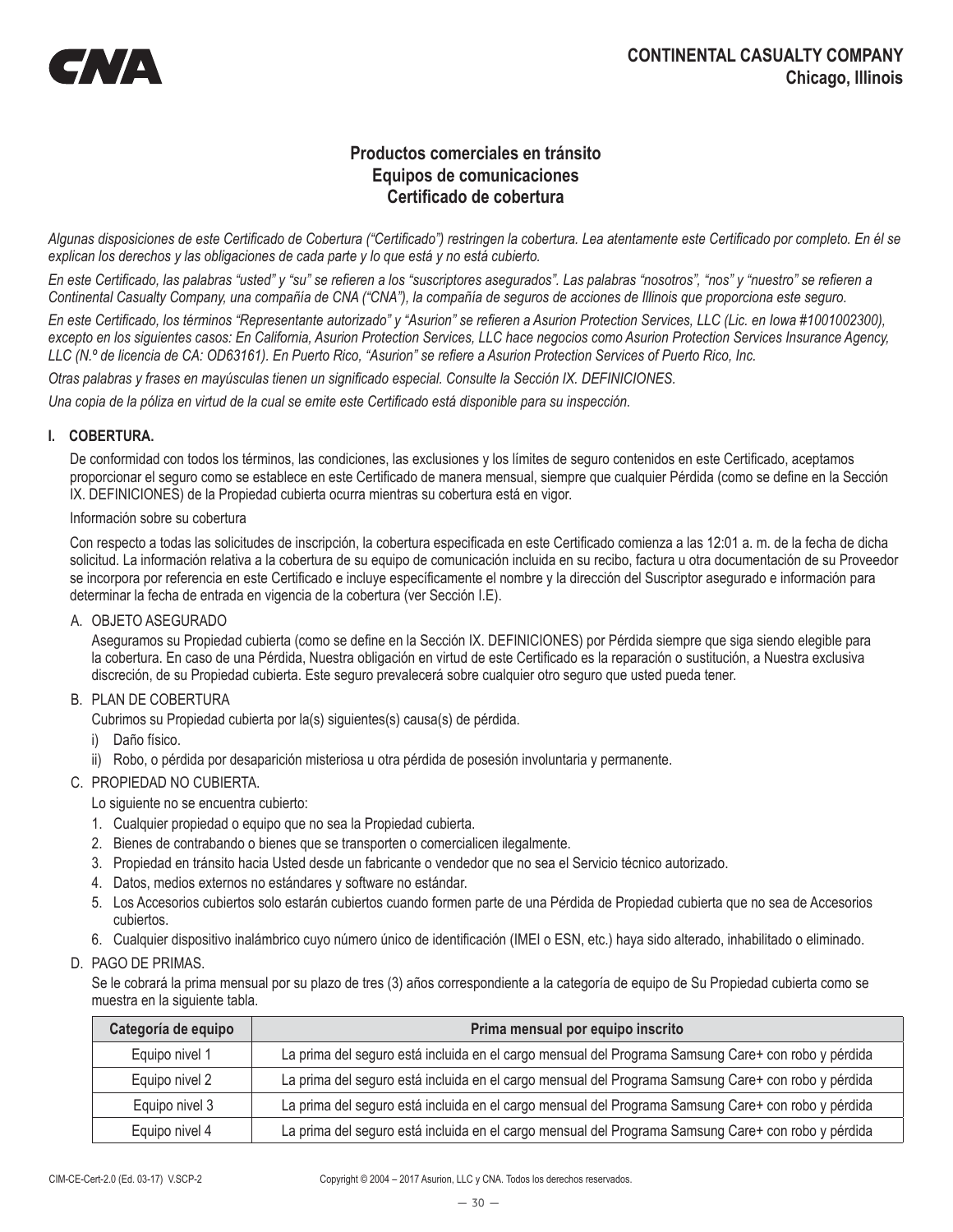# E. CUÁNDO LA COBERTURA ESTÁ EN VIGOR.

Toda cobertura entra en vigor a las 12:01 A.M. de la fecha de entrada en vigor de la cobertura como se indica en este documento. Su cobertura conforme a este Certificado comienza tras nuestra aprobación. Tras Nuestra aprobación, la cobertura es retroactiva a la fecha de envío de Su solicitud de inscripción. Nosotros o nuestro representante autorizado le notificaremos en un plazo de treinta (30) días si no se aprueba su solicitud.

La posibilidad de inscribirse después de la Compra inicial puede estar sujeta a restricciones.

#### **II. EXCLUSIONES.**

Las pérdidas y causas de pérdida excluidas a continuación se excluyen independientemente de cualquier otra causa o evento que contribuya simultáneamente o en cualquier secuencia a la pérdida. No pagaremos ninguna pérdida, ni ninguna pérdida directa o indirectamente causada por cualquiera de los eventos, las condiciones o las causas de pérdida que se identifican a continuación:

- A. Pérdida indirecta o emergente, lo que incluye la pérdida de uso, la interrupción de actividades comerciales, pérdida de mercado, pérdida de servicio, pérdida de ganancias, inconveniente o demora en la reparación o el reemplazo de la Propiedad cubierta.
- B. Pérdida debido a la separación intencional de la Propiedad cubierta por parte de usted o de cualquier persona a la que se le haya confiado dicha Propiedad cubierta.
- C. Pérdida debido a actos intencionales, deshonestos, fraudulentos o criminales por parte de usted o de sus familiares; cualquiera de sus representantes autorizados o cualquier persona a la que le confíe la propiedad y cualquiera de los familiares de esta; o cualquier otra persona con interés en la propiedad para cualquier propósito, que actúe sola o en connivencia con otros.
- D. Pérdida debido a obsolescencia, incluida la obsolescencia tecnológica o depreciación en el valor de la Propiedad cubierta.
- E. Pérdida causada por cualquier daño superficial a la Propiedad cubierta, independientemente de cómo ocurra, que no afecte la función de la Propiedad cubierta. Estos tipos de pérdida excluidos incluyen, entre otros, raspones, mellas, grietas y cambios o mejoras en el color, la textura o el acabado que se produzcan en la Propiedad cubierta que no afectan la función de esta.
- F. Pérdida causada o como resultado de reparaciones, ajustes, instalación, o mantenimiento defectuosos, a menos que sobrevenga un incendio o una explosión y luego solo por la pérdida de la Propiedad cubierta resultante del incendio o la explosión.
- G. Pérdida causada por reparaciones o reemplazos no autorizados.
- H. Pérdida causada por descarga, dispersión, filtración, migración, liberación o escape de contaminantes.
- I. Pérdida causada por el mal uso de la Propiedad cubierta o derivada del uso de la Propiedad cubierta de una manera para la cual no fue diseñada o prevista por el fabricante, o por cualquier acto que anule la garantía del fabricante.
- J. Pérdida causada por no seguir las instrucciones de instalación, operación o mantenimiento del fabricante.
- K. Pérdida causada o como resultado de error u omisión en el diseño, la programación o la configuración de sistema de la Propiedad cubierta, o retirada de productos del fabricante.
- L. Pérdida debido a Error mecánico o eléctrico.
- M. Pérdida de baterías o daños a estas (a menos que estén cubiertas de otro modo como un Accesorio cubierto cuando sean parte de una Pérdida de otra Propiedad cubierta).
- N. Pérdida causada por cualquier malware.
- O. Pérdida causada por o que surja de una reacción nuclear o radiación, o contaminación radiactiva, independientemente del modo en que se hayan causado. Sin embargo, si la reacción nuclear o la radiación, o la contaminación radiactiva, producen un incendio, pagaremos por la Pérdida resultante causada por dicho incendio.
- P. Pérdida causada o como resultado de una guerra, incluidas guerras no declaradas o civiles; una acción bélica por parte de una fuerza militar, incluida una acción que obstaculice o que defienda contra un ataque real o esperado, por parte de cualquier gobierno, soberano u otra autoridad que utilice personal militar u otros agentes; o insurrecciones, rebeliones, revoluciones, o usurpaciones de poder de acción tomadas por la autoridad gubernamental para obstaculizar o defenderse de cualquiera de ellas.
- Q. Pérdida causada por o que surja de una acción gubernamental, es decir, decomiso o destrucción de bienes por decisión de una autoridad gubernamental incluidas las sanciones económicas y sanciones comerciales que sean dispuestas conforme a la ley aplicable y las pautas del Departamento del Tesoro de los EE. UU.
- R. Pérdidas de Datos, Medios externos no estándares y Software no estándar o daños a estos.
- S. Pérdida causada por el hecho de no hacer lo que sea razonablemente necesario para reducir al mínimo la pérdida y para proteger a la Propiedad cubierta contra cualquier otra pérdida adicional, o que ocurra como resultado de ese hecho.
- T. Pérdida causada por daño accidental generado en el manejo de la Propiedad cubierta como resultado del uso normal.

# **III. LIMITES DE RESPONSABILIDAD..**

### A. A.LÍMITES POR INCIDENTE.

Lo máximo que gastaremos, en cualquier caso, para reemplazar o reparar la Propiedad cubierta debido a una Pérdida es \$2500. Por cualquier Pérdida, no pagaremos por equipos de reemplazo que tengan un valor al por menor de, o por costos de reparación que asciendan a, más del límite, menos el deducible aplicable establecido en la Sección IV.

B. B.LÍMITES TOTALES.

Se permitirá un máximo de tres (3) reemplazos o reparaciones de la Propiedad cubierta en cualquier período de doce (12) meses, incluidas las Pérdidas en las que se haya incurrido conforme a este Certificado o cualquier certificado consecutivo anterior emitido por nosotros.

En cualquier caso, el período de doce (12) meses se calcula sobre la base de la Fecha de la Pérdida para cada Pérdida cubierta.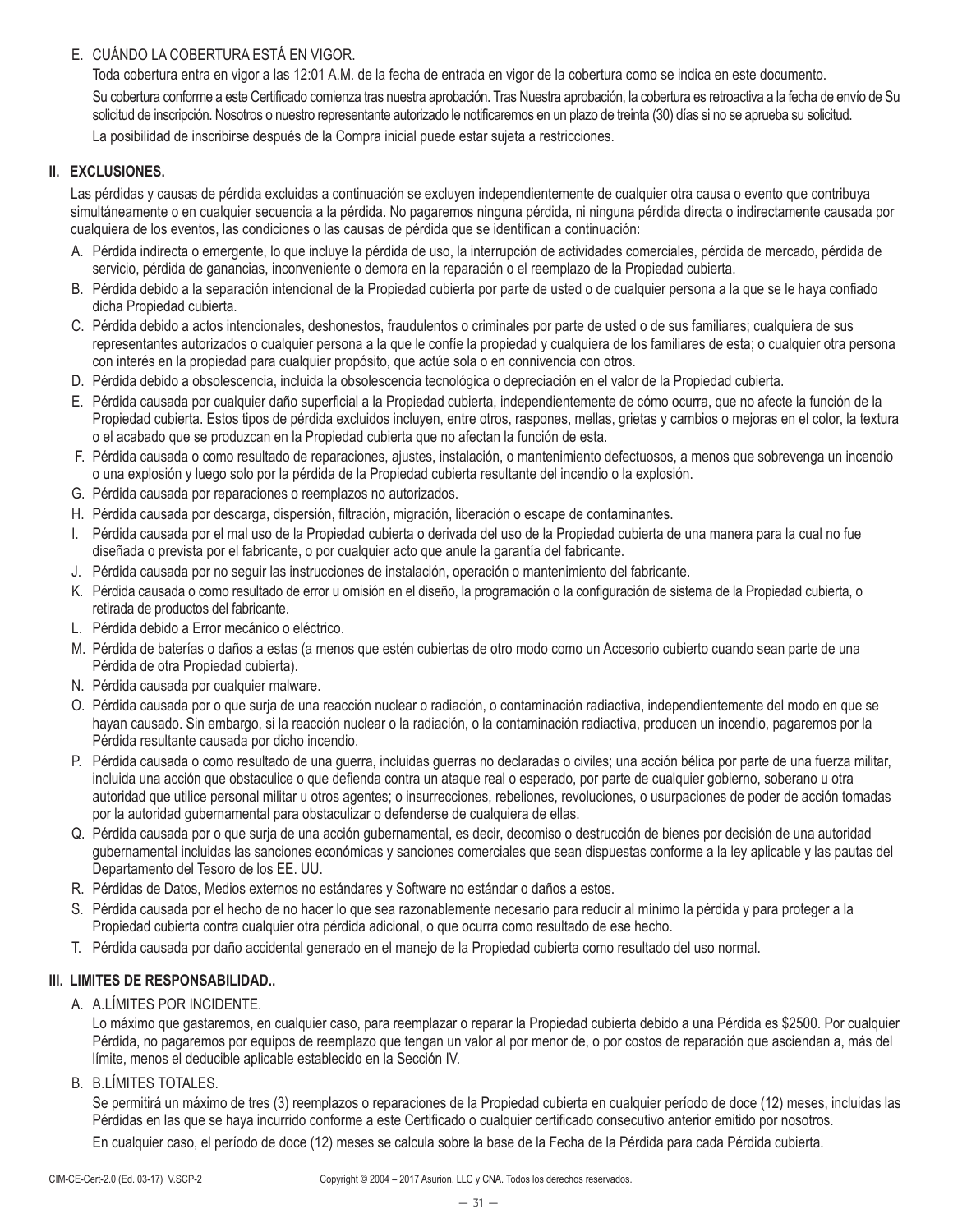# **IV. DEDUCIBLE.**

Un deducible no reembolsable, como se establece en la siguiente tabla, es pagadero en el momento en que aprobamos un reemplazo o una reparación para cada reemplazo o reparación basados en la categoría de equipo del equipo que se debe reparar. Los deducibles aplicables se encuentran descritos en la siguiente tabla de deducibles.

| Cobertura basada en equipos                                    |         |         |         |         |  |  |
|----------------------------------------------------------------|---------|---------|---------|---------|--|--|
| Deducibles aplicables a cada reemplazo debido a pérdida o robo |         |         |         |         |  |  |
| Equipo                                                         | Nivel 1 | Nivel 2 | Nivel 3 | Nivel 4 |  |  |
| Deducible                                                      | \$149   | \$229   | \$269   | \$499   |  |  |
| Deductibles Applicable to All Other Replacements or Repairs    |         |         |         |         |  |  |
| Deducible                                                      | \$99    | \$99    | \$99    | \$249   |  |  |

**NOTA:** Se puede aplicar un cargo adicional por equipo no devuelto (ver Sección VI.F) debido a causas distintas de pérdida o robo si Usted no devuelve la Propiedad cubierta como se indica en el momento de la Pérdida

### **V. CONDICIONES EN CASO DE PÉRDIDA.**

Conforme a los términos y las condiciones que se establecen en este Certificado, compensaremos cualquier Pérdida cubierta según este Certificado.

- A. En caso de que ocurra una Pérdida, coordinaremos el reemplazo o, a nuestra exclusiva discreción, la reparación de la Propiedad Cubierta a través de la Instalación de Servicios Autorizados.
- B. Un Suscriptor Asegurado no tendrá derecho a recibir dinero en efectivo, aunque nosotros podemos elegir liquidar en efectivo el costo para reemplazar la Propiedad Cubierta, en lugar del reemplazo o la reparación real de la Propiedad Cubierta.
- C. A nuestra elección, podemos reparar la Propiedad Cubierta con piezas de sustitución o proporcionar equipos sustitutos que:
	- 1. sean de la misma clase y calidad;
	- 2. sean nuevos o reacondicionados y puedan contener piezas originales del fabricante o no originales; y
	- 3. puedan ser de una marca, un modelo o un color diferentes.
- D. El equipo de reemplazo estará en la misma categoría de equipo que la Propiedad cubierta en el momento de la pérdida.
- E. Es posible que se requiera la evaluación de fallas del equipo realizada por el Proveedor o nuestro Representante autorizado o el fabricante a nuestra opción antes de la aprobación de su solicitud de reparación o reemplazo de la Propiedad cubierta.

# **VI. OBLIGACIONES EN CASO DE UNA PÉRDIDA.**

- A. Si su Propiedad cubierta sufre un extravío o un robo, debe notificarlo a su proveedor de red inalámbrico lo antes posible para suspender el servicio.
- B. Si una reclamación implica una violación de la ley o cualquier pérdida de posesión, usted acepta notificar de inmediato al organismo de aplicación de la ley competente y obtener la confirmación de esta notificación.
- C. Debe informar la Pérdida con prontitud a nuestro Representante autorizado a más tardar sesenta (60) días a partir de la Fecha de la pérdida. Si no informa la Pérdida en un plazo de sesenta (60) días, habrá perdido su derecho a reclamar. Debe presentar todas las reclamaciones a través de Nuestro Representante autorizado para que las aprobemos antes de la reparación o la entrega de los equipos de reemplazo. Se rechazará toda reclamación que no se presente a través de Nuestro Representante autorizado para que la aprobemos.
- D. Usted hará lo que sea razonablemente necesario para minimizar la Pérdida y para proteger la Propiedad Cubierta de cualquier otra Pérdida.
- E. Es posible que deba proporcionarnos una prueba detallada por escrito de la declaración de Pérdida, un número de caso de informe policial o una copia del informe policial en un plazo de sesenta (30) días a partir de la fecha en que se informe la Pérdida y antes de la reparación o el recibo del equipo de reemplazo. En caso de pérdida, es posible que deba proporcionar una copia de la factura de venta original. También se le puede exigir que presente o proporcione una fotocopia de una identificación con foto emitida por el gobierno.
- F. Si la causa de la Pérdida no es pérdida o robo, debe conservar la Propiedad cubierta hasta que se complete Su reclamación. Si la causa de la Pérdida es pérdida o robo y más tarde se recupera la Propiedad cubierta, debe notificar a Nuestro Representante autorizado, aun si ya se ha completado Su reclamación. Si reemplazamos la Propiedad cubierta, podemos exigir que Nos la devuelva a Nuestro cargo. Si así lo indicamos, debe devolvernos la Propiedad cubierta en el correo de devolución que proporcionamos en un plazo de diez (10) días o pagar el cargo por equipo no devuelto aplicable al modelo de la Propiedad cubierta que sufrió la Pérdida. PARA EVITAR ESTE CARGO, SIMPLEMENTE DEVUELVA LA PROPIEDAD CUBIERTA COMO SE INDICA.
- G. En caso de Pérdida, debe permitirnos inspeccionar la propiedad y los registros que acrediten la Pérdida. Usted debe cooperar en la investigación de tal reclamación. Si se le solicita, debe permitirnos interrogarlo bajo juramento en los momentos que puedan requerirse razonablemente sobre cualquier asunto relacionado con este seguro o Su reclamación, incluidos Sus libros y registros. Sus respuestas deben estar firmadas y pueden ser grabadas.
- H. Usted debe proporcionar a nuestro Representante autorizado toda la información necesaria para que este apruebe su reclamación de reemplazo o reparación de la Propiedad cubierta en un plazo de sesenta (30) días a partir de la fecha en que nos informe su Pérdida. Si no toma posesión del equipo reparado o de reemplazo dentro del plazo de sesenta (60) días a partir de nuestra aprobación de la reclamación, perderá el derecho al equipo reparado o de reemplazo y a su reclamación en virtud de este Certificado.
- I. En caso de Pérdida, usted debe cumplir con el deducible no reembolsable, más los impuestos aplicables.
- J. Si ofrecemos reparar su Propiedad Cubierta, es posible que usted deba enviar por correo o entregar físicamente su Propiedad Cubierta para la reparación de esta conforme a nuestras instrucciones.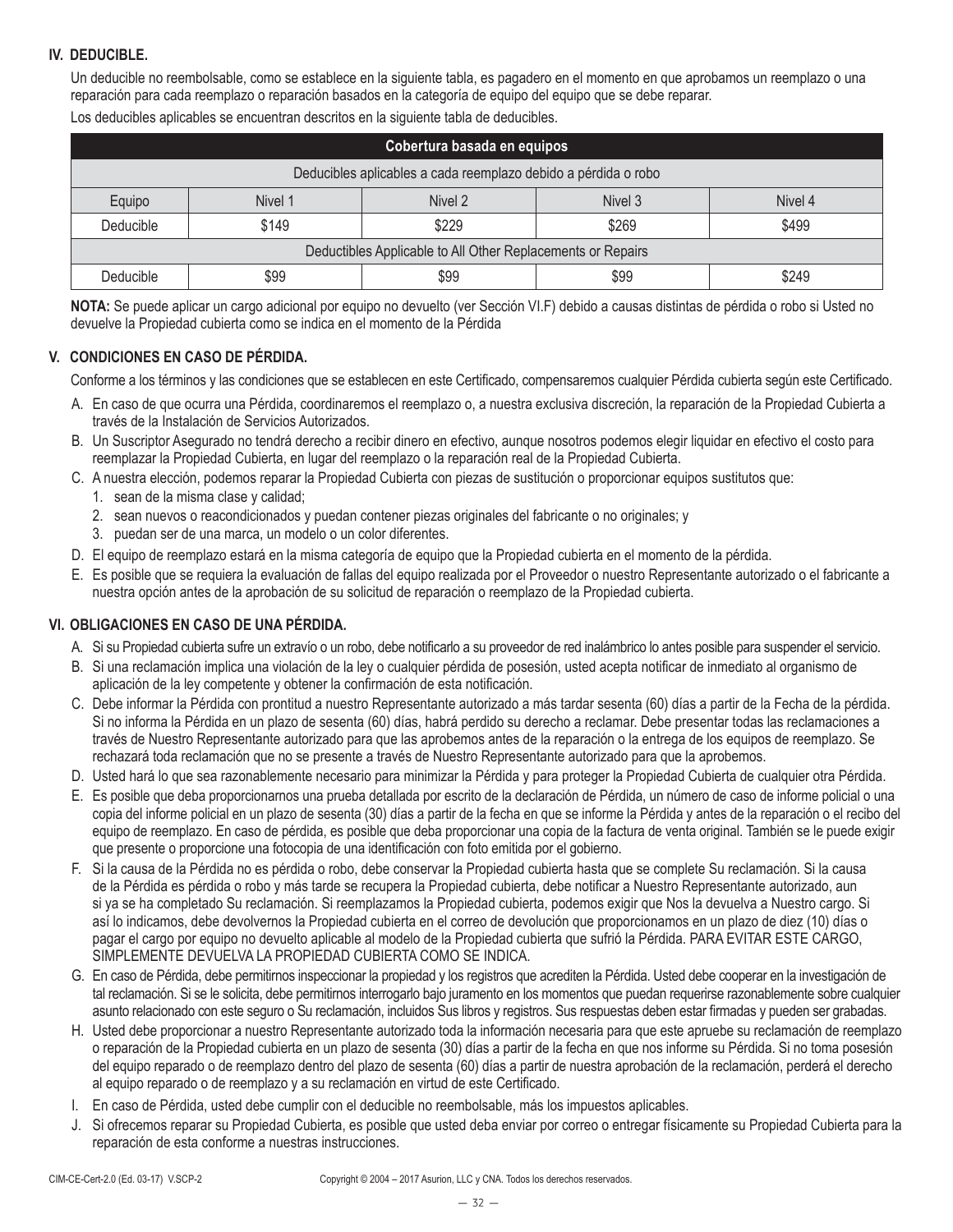### **VII.ELEGIBILIDAD Y CANCELACIÓN.**

#### A. Disposiciones de cancelación.

- 1. Usted podrá cancelar la cobertura en virtud de este Certificado; para esto, envíenos mediante correo postal o entréguenos una notificación anticipada por escrito en la que indique la fecha de entrada en vigor de dicha cancelación. Puede enviar Su notificación por escrito a Nuestro Representante autorizado a la siguiente dirección: Centro de Atención al Cliente de Asurion, P.O. Box 411605, Kansas City, MO 64141-1605.
- 2. El Proveedor podrá cancelar la cobertura en virtud de este Certificado; para esto, envíenos mediante correo postal o entréguenos una notificación anticipada por escrito en la que indique la fecha de entrada en vigor de dicha cancelación. Nosotros, o el Proveedor en nuestro nombre, le enviaremos por correo o le entregaremos una notificación por escrito en la que le informaremos la cancelación de este Certificado. Podemos enviarle el aviso por escrito por correo postal o entregarlo con al menos treinta (30) días de antelación a la fecha de entrada en vigor de la cancelación, o bien en cualquier otro período más largo que sea requerido por la ley.
- 3. Podremos cancelar este Certificado o modificar los términos y condiciones únicamente mediante entrega de notificación con al menos treinta (30) días de anticipación, u otro período más largo que requiera la ley, a menos que lo cancelemos por los siguientes motivos:
	- a. Cancelaremos su cobertura en virtud de este Certificado mediante notificación con quince (15) días de anticipación, u otro período más largo que sea requerido por la ley, por descubrimiento de fraude o falsedad sustancial al obtener cobertura o en la presentación de una reclamación conforme a dichos argumentos.
	- b. Cancelaremos su cobertura en virtud de este Certificado de forma inmediata, o mediante una notificación con anticipación adicional, según lo exija la ley, en caso de falta de pago de prima.
	- c. Podremos cancelar su cobertura en virtud de este Certificado inmediatamente, o proporcionaremos tiempo de notificación adicional, según lo requiera la ley, si agota el límite total de responsabilidad, si lo hubiere, conforme a los términos de este Certificado y le enviamos notificación de cancelación en un plazo de treinta (30) días calendario a partir del agotamiento del límite. Sin embargo, si no se envía el aviso dentro del plazo establecido, la inscripción continuará sin perjuicio del límite total de responsabilidad hasta que le enviemos un aviso de cancelación.

**NOTA:** Si se cancela Su inscripción en virtud de la Sección VII.A.3.(c), Usted quedará inhabilitado por un período de doce (12) meses a partir de la fecha de cancelación.

- B. Cómo se suministran las notificaciones de cancelación.
	- 1. Las notificaciones realizadas de conformidad con las Secciones A. 2 o 3 se harán por escrito e incluirán el motivo real de la cancelación y la fecha de entrada en vigencia de la cancelación. La cobertura finalizará en esa fecha.
	- 2. Las notificaciones pueden enviarse por correo o entregarse al Proveedor en su última dirección postal conocida. Las notificaciones pueden enviarse por correo postal o pueden entregarse en la última dirección postal o direcciones electrónicas Suyas que figuran en Nuestros archivos.
	- 3. Nosotros o el Proveedor mantendremos comprobantes de entrega por correo postal en un formato autorizado o aceptado por el Servicio Postal de los Estados Unidos u otro servicio de entrega por correo postal comercial. Nosotros o el Proveedor podemos cumplir con las Secciones A.2 o 3 mediante la entrega de dicha notificación o correspondencia por medios electrónicos. Si se realiza a través de medios electrónicos, Nosotros o el Proveedor conservaremos el comprobante de que se envío la notificación o correspondencia.
	- 4. Si se cancela la cobertura conforme a este Certificado, se le reembolsará cualquier prima no devengada adeudada de manera prorrateada.
- C. Ser y permanecer elegible para la cobertura:
	- 1. La Propiedad cubierta debe ser designada por nosotros y elegible para la cobertura conforme a este Certificado. La elegibilidad puede limitarse a equipos nuevos que no se hayan activado previamente para el servicio.
	- 2. Usted no debe haber participado en actividades de fraude o mal uso en relación con el presente o un programa de seguro de equipos de comunicaciones similar.
	- 3. Usted no debe haber agotado los beneficios disponibles en virtud de un certificado de cobertura de CNA emitido a través de su Proveedor al agotar el límite total. (ver Sección III. B).
	- 4. Usted no debe estar incumpliendo ningún término material de este Certificado, incluido, sin limitación, lo siguiente: la no devolución de la Propiedad cubierta dañada cuando se solicita junto con una Pérdida; o la falta de pago del deducible requerido en una Pérdida.
- D. Usted es responsable del pago de todas las primas, de acuerdo con los términos de este Certificado.
- E. El seguro provisto en virtud de este Certificado se proporciona de manera mensual a menos que: Usted o su Propiedad cubierta dejan de ser elegibles para la cobertura.

### **VIII. ADDITIONAL CONDITIONS.**

- A. Se resarcirán todas las reclamaciones por Pérdida conforme a este Certificado en un plazo de treinta (30) días a partir de la presentación y aceptación de una prueba de interés y Pérdida satisfactoria a nuestro Representante Autorizado y el cumplimiento por su Parte de sus Deberes en caso de Pérdida.
- B. Si nosotros y usted no estamos de acuerdo sobre el valor de la Propiedad Cubierta o el monto o cumplimiento de la Pérdida, tanto usted como nosotros podemos optar por acudir al procedimiento de arbitraje de conformidad con la Sección VIII.G. que se encuentra a continuación.
- C. Cualquier recuperación o salvamento de una Pérdida se acumulará enteramente a nuestro beneficio hasta que se hayan compensado los gastos en los que hayamos incurrido. A petición Nuestra, Nos devolverá cualquier equipo dañado. Toda Propiedad cubierta que reemplacemos es propiedad de CNA y puede ser inhabilitada, destruida o reutilizada. No proporcionaremos un equipo de reemplazo si no cumple con los términos de este Certificado debido a: la no devolución de la Propiedad cubierta dañada cuando se solicita junto con una Pérdida anterior, o debido a que no ha abonado el cargo por equipo no devuelto o el deducible de una Pérdida anterior.
- D. Usted no podrá ceder este Certificado sin nuestro consentimiento por escrito.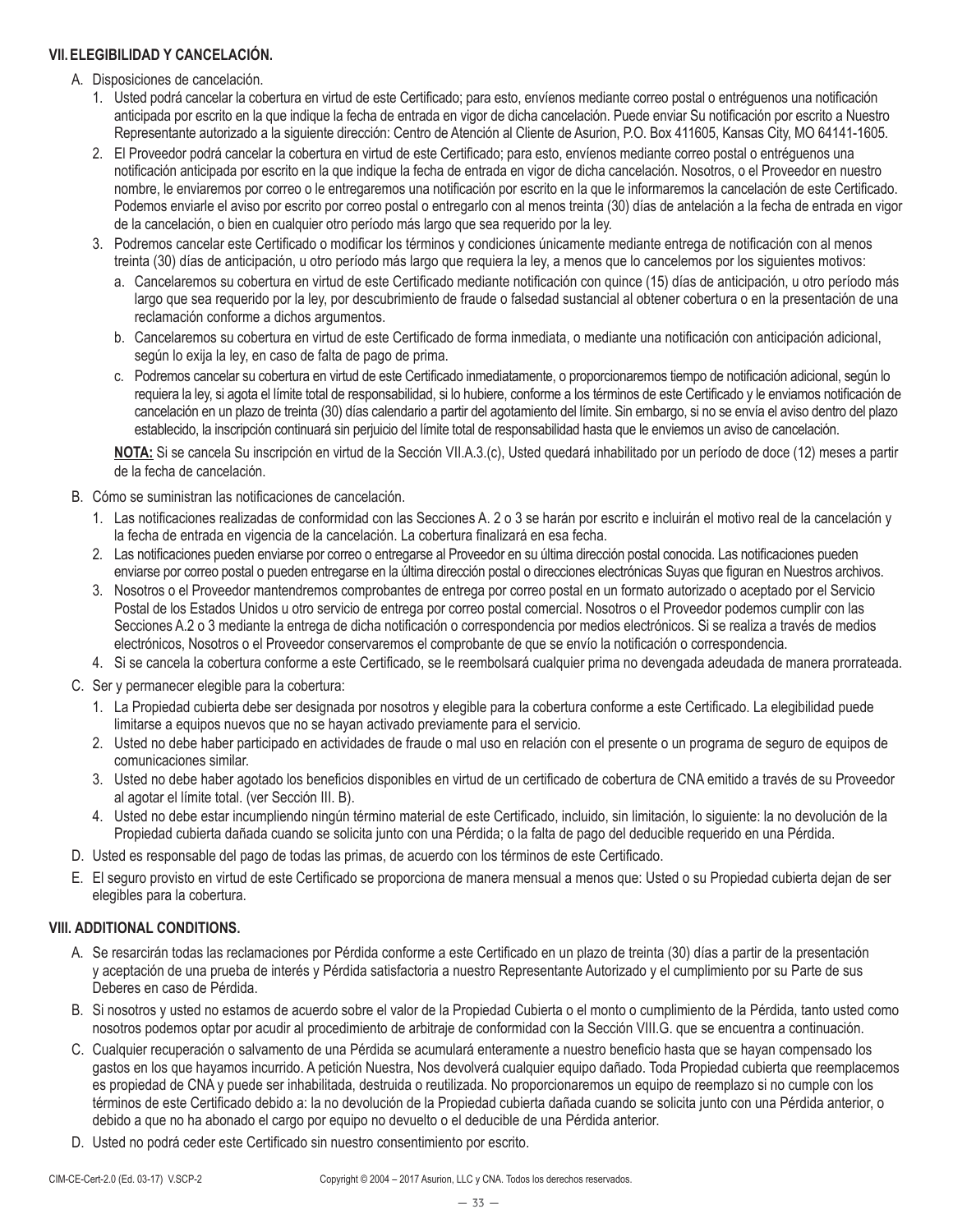- E. Si un Suscriptor asegurado a quien le cumplimos una reclamación conforme a este Certificado tiene derecho a cobrar daños y perjuicios de otra parte, esos derechos se nos transfieren. Dicho Suscriptor asegurado debe hacer todo lo necesario para asegurar Nuestros derechos y no debe hacer nada después de una Pérdida para perjudicarlos; pero Usted puede renunciar a Sus derechos contra otra parte por escrito:
	- 1. Antes de una Pérdida.
	- 2. Después de una Pérdida, solo si, en el momento de la Pérdida, esa parte es uno de los siguientes:
		- a. una persona cubierta en virtud de este Certificado;
		- b. una empresa de negocios;
			- i. Propiedad del Suscriptor asegurado o controlada por este; o
			- ii. propietaria del Suscriptor asegurado o controla a este; o
			- iii. arrendatario del Suscriptor asegurado.
- F. Esto no restringirá la cobertura del Suscriptor asegurado.Ocultación, tergiversación o fraude

Se cancelará su cobertura y se podrá denegar cualquier reclamación en caso de fraude, ocultación intencional o tergiversación de un hecho material, en cualquier momento, con respecto a:

- 1. esta cobertura;
- 2. la Propiedad cubierta;
- 3. Su interés en la Propiedad cubierta; o
- 4. una reclamación conforme a este Certificado.

G. **ACUERDO DE ARBITRAJE. Lea atentamente esta disposición del Acuerdo de Arbitraje de este Certificado (Acuerdo de Arbitraje). Esto afecta Sus derechos**. La mayoría de Sus inquietudes acerca de este Certificado pueden ser resueltas simplemente comunicándose con Nuestro Representante autorizado al 1-866-371-9501. En el improbable caso de que no podamos resolver un conflicto, incluidas las reclamaciones en virtud de este Certificado, que Usted o Nosotros podamos tener, **USTED Y NOSOTROS ACORDAMOS RESOLVER DICHOS CONFLICTOS MEDIANTE ARBITRAJE VINCULANTE O ANTE TRIBUNALES DE RECLAMACIONES MENORES EN LUGAR DE HACERLO A TRAVÉS DE TRIBUNALES DE JURISDICCIÓN GENERAL. USTED Y NOSOTROS ACORDAMOS QUE TODO ARBITRAJE TENDRÁ LUGAR DE FORMA INDIVIDUAL SOLAMENTE. USTED Y NOSOTROS ACORDAMOS LO SIGUIENTE: (1) RENUNCIAR A NUESTROS DERECHOS A UN JUICIO POR JURADO Y (2) NO PARTICIPAR EN NINGÚN ARBITRAJE COLECTIVO NI EN NINGUNA ACCIÓN COLECTIVA**. El arbitraje es un proceso más informal que un litigio ante un juez. El arbitraje utiliza un árbitro neutral en lugar de un juez o jurado. Tiene una etapa de descubrimiento de pruebas más limitada que en un tribunal judicial y está sujeto a apelaciones limitadas en tribunales. Los árbitros pueden conceder los mismos daños y perjuicios e indemnizaciones que puede conceder un tribunal judicial.

A los efectos de este Acuerdo de arbitraje, las referencias a "nosotros" y "nos" incluyen a nuestro Representante autorizado, a Continental Casualty Company, al Proveedor y a sus respectivas empresas matrices, subsidiarias, afiliadas, agentes, empleados, sucesores y cesionarios. Este Certificado es prueba de una transacción de comercio interestatal y, por lo tanto, la Ley de Arbitraje Federal rige la interpretación y la ejecución de este Acuerdo de Arbitraje. Este Acuerdo de arbitraje continuará en vigor tras la extinción de este Certificado.

Este Acuerdo de Arbitraje está destinado a ser interpretado de manera amplia e incluye cualquier conflicto: (1) que surja de o se relacione de alguna manera con este contrato o programa o con la relación entre Usted y Nosotros ya sea por contrato, agravio, ley, fraude, tergiversación o de otra manera; (2) que haya surgido antes de que Usted y Nosotros celebráramos este Acuerdo de Arbitraje o Certificado, o que surja después de la rescisión de este Acuerdo de Arbitraje o Certificado; y (3) que actualmente sea objeto de un supuesto litigio de demanda colectiva en el que Usted no es miembro de una clase certificada. Sin perjuicio de lo anterior, este Acuerdo de Arbitraje no le impide interponer una acción individual en un tribunal de reclamaciones menores o informar a las agencias o entidades federales, estatales o locales con respecto a Su conflicto. Es posible que estas agencias o entidades puedan solicitar una indemnización en Su nombre.

Si Usted o Nosotros tenemos la intención de iniciar un arbitraje, Usted y Nosotros debemos primero enviar al otro una Notificación de reclamación ("Notificación") por escrito mediante correo certificado. Su Notificación dirigida a Nosotros debe enviarse a: Departamento de Legales, P.O. Box 110656, Nashville, TN 37222-0656. La Notificación debe describir el conflicto y manifestar la reparación específica que se solicita. Si no resolvemos el conflicto en un plazo de (treinta) 30 días a partir de la recepción de la Notificación, Usted o Nosotros podemos iniciar un procedimiento de arbitraje ante la Asociación Estadounidense de Arbitraje (AAA). A fin de obtener los formularios necesarios para iniciar un procedimiento de arbitraje, visite www. adr.org o llame al 1-800-778-7879. Después de que recibamos la notificación de que Usted ha iniciado el arbitraje, le reembolsaremos el pago de cualquier cargo de presentación a la AAA. Si no puede pagar el cargo de presentación correspondiente, lo pagaremos en su lugar si Usted Nos envía una solicitud por correo certificado a la siguiente dirección: Departamento de Legales, P.O. Box 110656, Nashville, TN 37222-0656. El arbitraje será administrado por la AAA de acuerdo con las Reglas de Arbitraje Comercial y los Procedimientos Suplementarios para Controversias Relacionadas con el Consumidor (las "Reglas de arbitraje") en vigor en el momento en que se inicie el arbitraje y según las modificaciones de este Acuerdo de Arbitraje. Para obtener una copia de las Reglas de arbitraje, visite www.adr.org o llame al 1-800-778-7879.

El árbitro designado por la AAA para decidir la disputa está obligado por los términos de este Acuerdo de Arbitraje. El árbitro debe decidir todas las cuestiones, incluido el alcance de este Acuerdo de Arbitraje, con la excepción de que las cuestiones relacionadas con la aplicabilidad de este Acuerdo de Arbitraje pueden ser decididas por un tribunal. A menos que Usted y Nosotros acordemos lo contrario, cualquier procedimiento de arbitraje tendrá lugar en el condado o municipio de Su dirección de facturación. Si Su conflicto es por \$10 000 o menos, Usted puede optar por llevar a cabo el procedimiento de arbitraje ya sea presentando documentos al árbitro o presentándose ante el árbitro en persona o por teléfono. Si Su conflicto es por más de \$10 000, el derecho a un procedimiento de arbitraje será determinado por las Reglas de arbitraje. Pagaremos todos los cargos de presentación, administración y árbitro por cualquier arbitraje iniciado de conformidad con este Acuerdo de Arbitraje, a menos que el árbitro determine que Su conflicto ha sido improcedente o presentado con un propósito indebido de acuerdo con la Norma Federal de Procedimiento Civil 11(b). En ese caso, el pago de dichos cargos estará regido por las Reglas de arbitraje.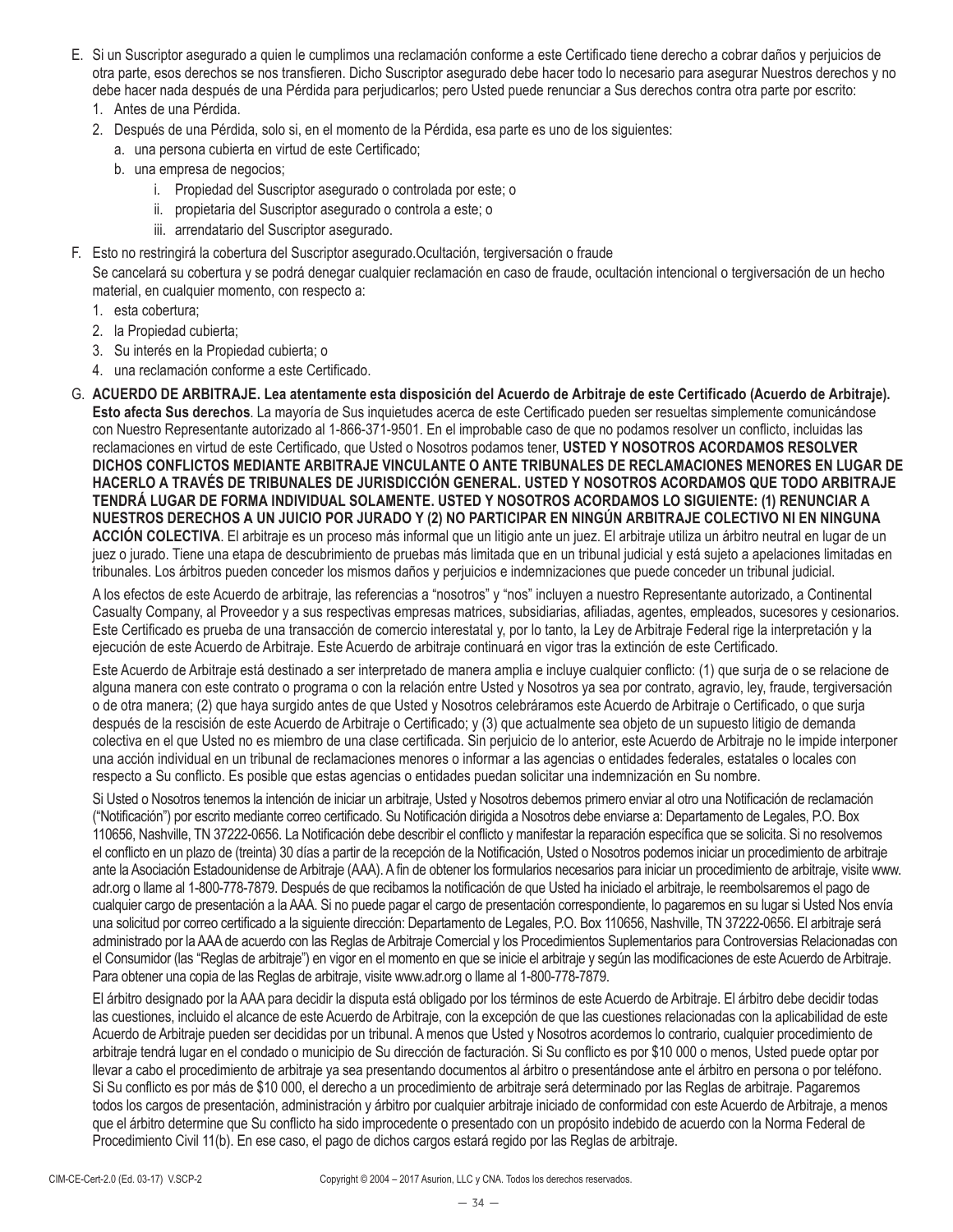Al concluir el procedimiento de arbitraje, el árbitro emitirá una decisión escrita que incluye una explicación de los hechos y la ley en la que se basa la decisión. Si el árbitro falla a Su favor y emite una indemnización por daños y perjuicios que es mayor al valor de la última conciliación que ofrecemos Nosotros o si no hicimos ninguna oferta de conciliación y el árbitro le otorga cualquier daño y perjuicio, Nosotros: (1) le pagaremos el monto de la indemnización por daños y perjuicios o \$7.500, la suma que sea mayor; y (2) pagaremos a Su abogado, si lo hubiere, el doble del monto de los honorarios y el monto real de cualquier gasto razonable en el que se haya incurrido al proceder con Su conflicto en arbitraje. Usted y Nosotros aceptamos no divulgar ninguna oferta de conciliación al árbitro hasta después de que este haya dictado la decisión por escrito. El árbitro puede resolver cualquier conflicto relacionado con los honorarios y los gastos de abogados ya sea durante el procedimiento de arbitraje o, previa solicitud, en un plazo de 14 días a partir de la decisión por escrito del árbitro. Si bien ese derecho a los honorarios y los gastos de abogados que se analizó más arriba es adicional a cualquier derecho que Usted pueda tener en virtud de la ley aplicable, ni Usted ni Su abogado pueden cobrar indemnizaciones duplicadas de honorarios y gastos de abogados. Aunque podamos tener derecho en virtud de la ley aplicable a cobrar los honorarios y los gastos de abogados de Usted si prevalecemos en el arbitraje, por el presente renunciamos al derecho a hacerlo.

En la medida en que se solicite una medida cautelar o declaratoria en el arbitraje, dicha medida solo podrá concederse en la medida necesaria para proporcionar la compensación justificada por la reclamación individual de una parte. **USTED Y NOSOTROS ACORDAMOS QUE CADA PARTE PUEDE PRESENTAR RECLAMACIONES CONTRA LA OTRA ÚNICAMENTE A TÍTULO INDIVIDUAL Y NO COMO DEMANDANTE O MIEMBRO DE UN GRUPO EN CUALQUIER PRESUNTA DEMANDA COLECTIVA U OTRO PROCEDIMIENTO REPRESENTATIVO.** A menos que Usted y Nosotros acordemos lo contrario, el árbitro no puede consolidar el conflicto de otra persona con el conflicto suyo o Nuestro y no puede presidir ningún tipo de proceso representativo o colectivo. Si se considera que la disposición específica de este Acuerdo de Arbitraje es inexigible, entonces la totalidad de este Acuerdo de Arbitraje será nula y sin efecto.

- H. Nadie podrá entablar una acción legal, incluido el arbitraje, en contra de Nosotros en virtud de este Certificado, a menos que:
	- 1. haya habido pleno cumplimiento de todos los términos de este Certificado; y
	- 2. se inicie una acción en el término de dos (2) años, o cualquier periodo más largo que se especifique en la póliza o en cualquier modificación a esta, después del primer momento en que usted tenga conocimiento de la Pérdida o de otros eventos que sean la base de la acción.
- I. El territorio de cobertura está en todo el mundo, pero el costo de reemplazo o reparación se valorará en la moneda de los EE. UU. en el momento del reemplazo o de la reparación. Enviaremos un equipo de reemplazo o reparado aprobado directamente a Usted dentro de los Estados Unidos y sus territorios o le solicitaremos que lo retire en un Servicio técnico autorizado.
- J. Si tiene una Pérdida de la Propiedad cubierta que es parte de un par o conjunto, solo cubriremos una proporción razonable y justa del valor total del par o del conjunto.
- K. Podremos poner a su disposición otros beneficios o servicios limitados relacionados con su Propiedad cubierta cuando corresponda. Estos pueden incluir: ubicación de la propiedad o los servicios de recuperación; gestión de datos o servicios de recuperación; servicio y mantenimiento de equipos; soporte técnico; reducción en el costo de beneficios de actualización o compra, u otros servicios prestados a través de su Proveedor o cualquier Servicio técnico autorizado.
- L. Estamos de acuerdo en que cualquiera de los términos de este Certificado que no cumpla con el derecho aplicable se ajustará para cumplir con dicho derecho. Si se considera que cualquier parte de este Certificado es inválida o inexigible, esta no invalidará la parte restante de este Certificado.
- M. El presente Certificado contiene la totalidad del acuerdo entre Usted y Nosotros con respecto al seguro pagado. Los términos del Certificado solo pueden ser enmendados o exonerados con la emisión de un nuevo Certificado o el endoso emitido por nosotros e integrado a este Certificado.
- N. Nos reservamos el derecho de revisar este Certificado en cualquier momento y ajustar los términos de cobertura, incluida la prima y el deducible. En caso de cualquier cambio sustancial en los términos de cobertura, se le proporcionará un aviso previo por escrito de tales cambios. Usted podrá cancelar la cobertura en cualquier momento, sin sanción, pero si continúa pagando las primas después de un cambio en los términos de cobertura, Usted deberá acatar dicha modificación.
- O. Si adoptamos cualquier revisión de la póliza que amplíe la cobertura en virtud de este Certificado sin prima adicional mientras esta cobertura esté en vigor, la cobertura ampliada se aplicará inmediatamente a este Certificado.
- P. Es importante que haga una copia de seguridad de todos los datos y archivos de software debido a que este Certificado no cubre Pérdidas ni daños de sus datos o software no estándar y cualquier reparación de su Propiedad cubierta puede derivar en la eliminación de tales datos o software. **USTED TIENE LA RESPONSABILIDAD EXCLUSIVA DE HACER UNA COPIA DE SEGURIDAD DE TODO SOFTWARE Y DATOS SOBRE LA PROPIEDAD CUBIERTA EN DISCOS DUROS O CUALQUIER OTRO MECANISMO DE ALMACENAMIENTO. NO SEREMOS RESPONSABLES DE NINGUNA PÉRDIDA, ALTERACIÓN O CORRUPCIÓN DE NINGÚN SOFTWARE, DATO O ARCHIVO**.

#### **IX. DEFINICIONES.**

- A. "Servicio técnico autorizado" hace referencia a lo siguiente: El lugar o los lugares que sirven como instalación de reparación o reemplazo para el programa y suministran reemplazos para la Propiedad cubierta o llevan a cabo reparaciones de esta. La selección del Servicio técnico autorizado quedará a criterio exclusivo de Nosotros o Nuestro Representante autorizado.
- B. "Certificado de Cobertura", "Certificado" o "Certificados" hacen referencia a lo siguiente: este Certificado de Cobertura de Equipos de Comunicaciones para Productos Comerciales en Tránsito.
- C. "Accesorios cubiertos" tal como se utiliza en este Certificado hace referencia a lo siguiente: Si forma parte de la pérdida cubierta, una batería estándar.
- D. "Propiedad cubierta", tal como se utiliza en este Certificado, significa un dispositivo inalámbrico elegible de su propiedad. La Propiedad cubierta está limitada a un dispositivo inalámbrico elegible y Accesorios cubiertos aplicables por reemplazo. La identificación internacional del equipo del fabricante (IMEI), el número de serie electrónico (ESN), el identificador único de dispositivo (UDiD) u otro número de identificación único del dispositivo inalámbrico asociado con su cuenta en los registros del proveedor en el momento en que su cobertura entra en vigencia inicialmente indica el dispositivo inalámbrico se considerará Propiedad cubierta.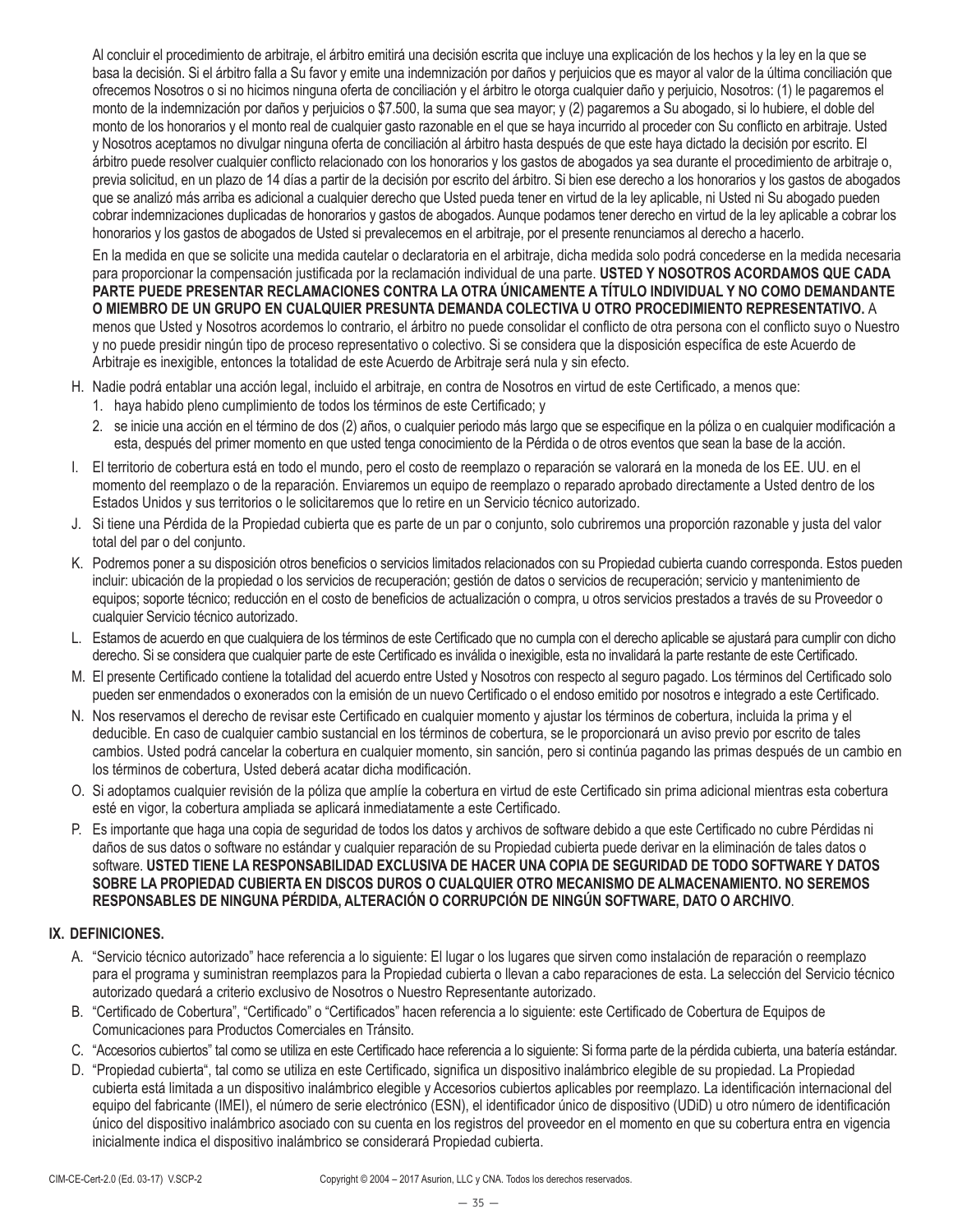- E. "Datos" hace referencia a lo siguiente: información ingresada o almacenada en la Propiedad cubierta, o procesada por esta. Esto incluye documentos, bases de datos, mensajes, licencias, información de contacto, contraseñas, libros, juegos, revistas, fotos, videos, tonos de llamada, música y mapas..
- F. El término "Fecha de la pérdida" hace referencia a lo siguiente: la fecha en que se produce una Pérdida en la Propiedad cubierta.
- G. "Compra inicial" significa: El momento de la compra inicial de la Propiedad cubierta al Proveedor.
- H. "Suscriptor asegurado" o "Suscriptores asegurados" hace referencia a lo siguiente: el titular o los titulares de la cuenta del Proveedor que cumplan las condiciones siguientes:
	- 1. Que hayan estado inscritos en la cobertura en virtud de este Certificado y hayan sido aceptados para esta.
	- 2. Que tengan una descripción completa de Su Propiedad cubierta en Nuestros archivos o los de Nuestro Representante autorizado.
	- 3. Que hayan pagado todas las primas pagaderas con respecto a Su Propiedad cubierta antes de cualquier Fecha de la pérdida reclamada.
- I. "Pérdida" y "Pérdidas" hacen referencia a lo siguiente: una pérdida cubierta según lo dispuesto en la Sección I.B. Planes de cobertura.
- J. "Malware" hace referencia a lo siguiente: software perjudicial que daña, destruye o tiene acceso a sus Datos sin su autorización o interfiere de otro modo con el desempeño de cualquier dato, dispositivo, software, o sistema en la Propiedad cubierta o conectado a esta.
- K. "Error mecánico o eléctrico" hace referencia a lo siguiente: La falta de funcionamiento de la "Propiedad cubierta" debido a una pieza o mano de obra defectuosos o al deterioro por uso al ser operada según las instrucciones del fabricante. "Accesorios no cubiertos" tal como se utiliza en este Certificado hace referencia a lo siguiente: todos los accesorios no incluidos en la definición de Accesorios cubiertos.
- L. "Medios externos no estándares" hace referencia a lo siguiente: objetos físicos en los que se pueden almacenar datos, pero que no son componentes integrales de la Propiedad cubierta necesarios para su funcionamiento. Estos incluyen tarjetas de datos, tarjetas de memoria, discos rígidos externos y discos flash. Los Medios externos no estándares no incluyen Medios externos estándares.
- M. "Software no estándar" hace referencia a lo siguiente: un software que no sea un Software estándar.
- N. "Contaminantes" significa: Cualquier irritante o contaminante sólido, líquido, gaseoso o térmico, incluido humo, vapor, hollín, ácido, álcali, productos químicos, campos eléctricos producidos artificialmente, campo magnético, campo electromagnético, pulso electromagnético, ondas sonoras, microondas y todo tipo de radiación ionizante o no ionizante producida artificialmente y desechos. Los desechos incluyen materiales destinados a reciclaje, reacondicionamiento o recuperación.
- O. "Medios externos estándares" hace referencia a lo siguiente: objetos físicos en los que pueden almacenarse datos y que vienen estándares en el empaque original con la Propiedad Cubierta del fabricante, pero que no son componentes integrales de la Propiedad Cubierta necesarios para su funcionamiento.
- P. "Software estándar" hace referencia a lo siguiente: el sistema operativo previamente cargado o incluido como estándar en la Propiedad cubierta del fabricante.
- Q. "Proveedor" significa: Samsung Electronics America, Inc.

### **X. VARIACIONES POR ESTADO.**

Los términos y las condiciones varían para los Certificados emitidos y los Suscriptores asegurados que residan en determinadas jurisdicciones según se establece a continuación.

#### **A. VARIACIONES POR ESTADO: Sección VIII. G. El ACUERDO DE ARBITRAJE se modifica de la siguiente forma:**

**Si usted es residente de Arkansas, el Distrito de Columbia, Kentucky, Luisiana, Maine, Oklahoma, Vermont, Washington, Virginia Occidental o Wyoming, o si se determina que las disposiciones de arbitraje antes mencionadas son inválidas o inexigibles con respecto a usted, se aplicará lo siguiente: cualquier laudo dictado de conformidad con las disposiciones de arbitraje en el presente documento constituirá un laudo no vinculante sobre usted,** siempre que, dentro de los cuarenta y cinco (45) días del laudo arbitral, usted presente un procedimiento judicial en el tribunal federal, estatal o local correspondiente, con base en los mismos asuntos y hechos planteados por usted en el proceso arbitral. En ningún caso se planteará una reclamación en un tribunal federal, estatal o local sin que antes usted y nosotros hayamos intentado resolver nuestro desacuerdo en un proceso arbitral y obtengamos un laudo arbitral conforme a la disposición de arbitraje arriba indicada.

El Acuerdo de arbitraje no se aplica **si usted es residente de Georgia, Misuri, Nevada o Dakota del Sur.** 

### **B. VARIACIONES POR ESTADO: DISPOSICIONES VARIAS**

Alaska: (i) Una pérdida puede ser causada por una cadena de causas. Si una Pérdida cubierta es la causa dominante de tal pérdida, no negaremos la cobertura sobre la base de que una causa secundaria en esa cadena no sea una Pérdida cubierta. (ii) Se agrega lo siguiente a la Sección VI. C.: Si no informa la Pérdida como se requiere o tan pronto como sea razonablemente posible, su reclamación se perderá si nuestros derechos se ven perjudicados. (iii) Se agrega lo siguiente a las Secciones VI.G y VIII.G.: Puede optar por tener un abogado presente durante el interrogatorio. (iv) Se agrega lo siguiente a la Sección VIII.B: Alternativamente, usted o nosotros podemos hacer una demanda por escrito al otro para presentar la disputa para que sea evaluada. En un plazo de diez (10) días a partir de la demanda escrita, usted y nosotros debemos notificar al otro sobre el evaluador competente que cada uno ha seleccionado, quienes elegirán rápidamente un árbitro competente e imparcial. A más tardar quince (15) días después de que el árbitro haya sido elegido, a menos que el árbitro amplíe el período de tiempo, cada evaluador indicará por separado su evaluación por escrito. Si los evaluadores están de acuerdo, su acuerdo será vinculante para usted y para nosotros. Si los evaluadores no están de acuerdo, enviarán sus diferencias rápidamente al árbitro. Una decisión que sea aceptada por uno de los evaluadores y el árbitro será vinculante para usted y para nosotros. Todos los gastos y honorarios de la evaluación, sin incluir los honorarios de abogados o peritos, se pagarán según lo determine el árbitro. Excepto con respecto a lo que se indique específicamente, nada de lo dispuesto en esta sección tiene por objeto o limitará los derechos de usted o de nosotros en virtud de la sección 21.96.035. (v) La Sección VIII.H.2 se modifica de la siguiente forma: La acción se interpone en un plazo de tres (3) años a partir de la fecha en que surja la causa de la acción.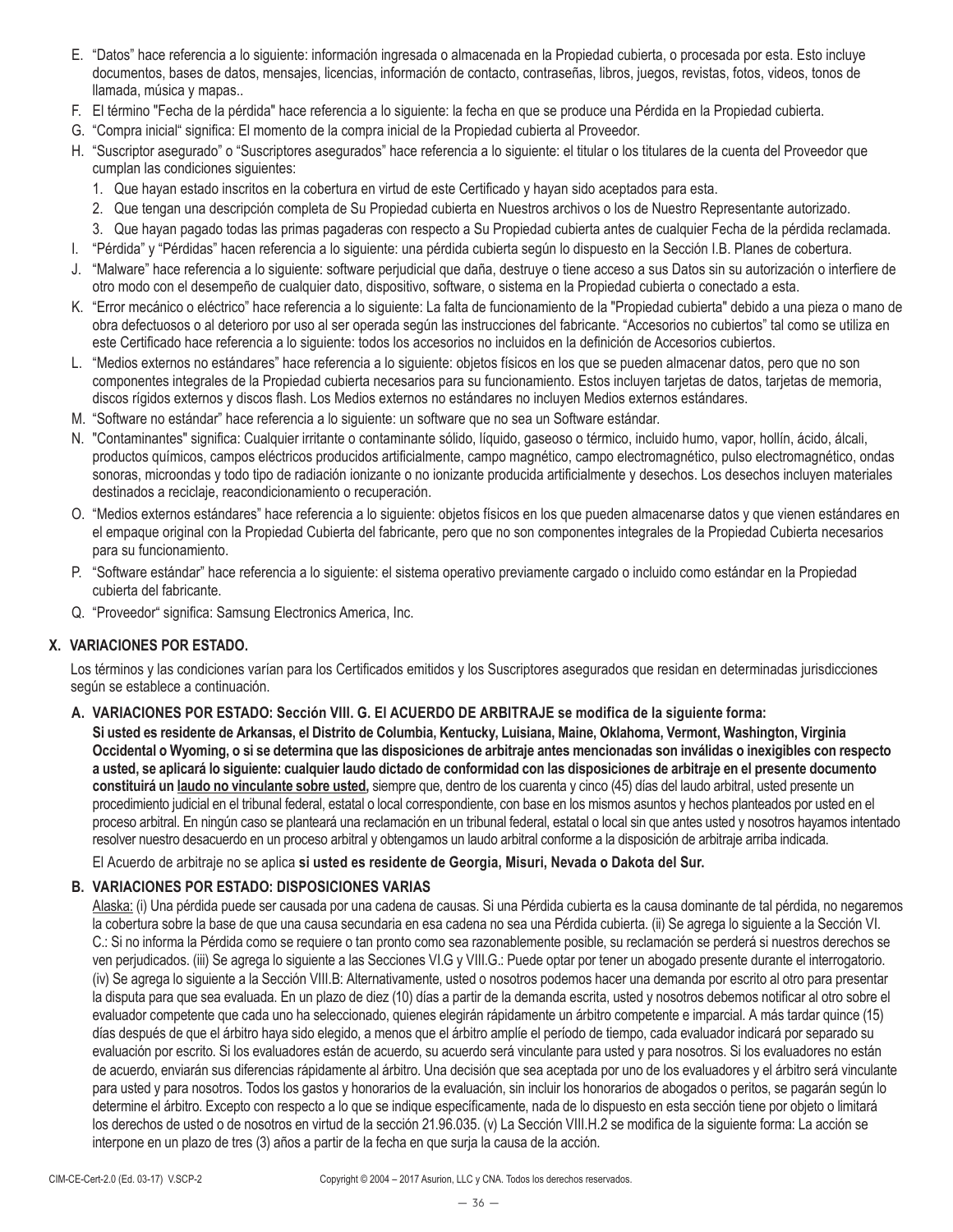Arizona: Se modifica la Sección VII.A.1. para añadir lo siguiente: Si cancela la cobertura en virtud a este Certificado, recibirá un reembolso prorrateado en un plazo de sesenta (60) días a partir de la recepción de su notificación.

Colorado: Se modifica la Sección VII.A.3.(b) de la siguiente forma: Podremos cancelar Su cobertura en virtud de este Certificado en caso de falta de pago de la prima y le proporcionaremos una notificación con al menos quince (15) días de antelación sobre la cancelación.

Connecticut: Se modifica la Sección VII.A.3.(b) de la siguiente forma: Podremos cancelar Su cobertura en virtud de este Certificado en caso de falta de pago de la prima y le proporcionaremos una notificación con al menos quince (15) días de antelación sobre la cancelación.

Georgia: Se modifica la sección VII.A.3. para establecer el envío de una notificación con al menos sesenta (60) días de antelación, en caso de que cancelemos este Certificado o modifiquemos los términos y las condiciones, a menos que cancelemos por otros motivos establecidos en este Certificado.

Hawái: Se modifica la sección VII.A.3. para establecer el envío de una notificación con al menos sesenta (60) días de antelación, en caso de que cancelemos este Certificado o modifiquemos los términos y las condiciones, a menos que cancelemos por otros motivos establecidos en este Certificado.

Idaho: Se modifica la Sección VII.A.1. para añadir lo siguiente: Si usted cancela la cobertura o rechaza los cambios en virtud a este Certificado, recibirá un reembolso prorrateado en un plazo de sesenta (60) días a partir de la recepción de su notificación.

Illinois: Se modifica la sección VII.A.3. para establecer el envío de una notificación con al menos sesenta (60) días de antelación, en caso de que cancelemos este Certificado o modifiquemos los términos y las condiciones, a menos que cancelemos por otros motivos establecidos en este Certificado.

Indiana: Sección VIII.G. El Acuerdo de arbitraje se modifica para añadir lo siguiente: Si usted es residente de Indiana, la resolución de cualquier controversia de conformidad con esta Sección VIII.G se regirá por las leyes del estado de Indiana y la ley federal aplicable pertinente.

lowa: Se modificará la segunda oración en la Sección VII.A.3.(c) de la siguiente forma: Sin embargo, si no se envía notificación dentro del plazo indicado, la inscripción continuará sin perjuicio de la limitación de responsabilidad total hasta treinta (30) días a partir de la fecha en que se le envíe una notificación de cancelación.

Kansas: (i) Se modifica la Sección VII.A.3.(b) de la siguiente manera: Podremos cancelar Su cobertura en virtud de este Certificado en caso de falta de pago de la prima y le proporcionaremos una notificación con al menos quince (15) días de antelación sobre la cancelación. (ii) Se modifica la primera oración de la Sección VIII.F. de la siguiente manera: Se cancelará su cobertura y se podrá denegar cualquier reclamación en caso de que, a sabiendas y con la intención de defraudar, ocultar o tergiversar cualquier hecho material en una declaración o declaración escrita, en cualquier momento, en relación con:. (iii) La NOTA "B" a continuación se modifica para incluir una declaración o declaración escrita de reclamación o solicitud. (iv) Se modifica la cuarta oración de la Sección VIII. G. de la siguiente manera: En el improbable caso de que no podamos resolver una disputa, incluida cualquier reclamación en virtud de este Certificado, que usted o nosotros podamos tener, **USTED Y NOSOTROS PODEMOS ACORDAR VOLUNTARIAMENTE QUE DESPUÉS DE QUE SURJA ALGUNA CONTROVERSIA PROCEDEREMOS A RESOLVERLA MEDIANTE ARBITRAJE VINCULANTE O ANTE UN TRIBUNAL PARA CASOS DE MENOR CUANTÍA EN LUGAR DE HACERLO A TRAVÉS DE TRIBUNALES DE JURISDICCIÓN GENERAL**.

Kentucky: Se elimina en su totalidad la primera oración del primer párrafo de la Sección X. A.

Maryland: (i) En la Sección VII.A.2. "treinta (30) días" se modifica a "cuarenta y cinco (45) días". (ii) Se modifica la Sección VII.A.3. para establecer el envío de una notificación con al menos sesenta (60) días de anticipación, en caso de que cancelemos este Certificado o modifiquemos los términos y condiciones, a menos que lo cancelemos por otros motivos establecidos en este Certificado. (iii) Se modifica en la Sección VII.A.3. "quince (15) días" a "cuarenta y cinco (45) días". (iv) Se modifica la Sección VII.A.3.(b) de la siguiente manera: Podremos cancelar su cobertura en virtud de este Certificado en caso de falta de pago de la prima y le proporcionaremos una notificación con al menos diez (10) días de antelación sobre la cancelación. (v) Se modifica la Sección VII.A.3.(c) de "treinta (30) días" a "quince (15) días". (vi) Se agrega lo siguiente a la Sección VII.A.3: Podremos cancelar este Certificado sin previo aviso si usted obtiene una cobertura sustancialmente similar de otro asegurador sin ningún vencimiento de cobertura. (vii) Se modifica la Sección VIII. H. 2. de la siguiente manera: Se sustituye "dos (2) años" con "tres (3) años a partir de la fecha en que surge".

Massachusetts: En la cuarta oración de la sección VIII. G., se elimina el siguiente texto en su totalidad: **EN LUGAR DE TRIBUNALES DE JURISDICCIÓN GENERAL**.

Michigan: Este Certificado está exento de los requisitos de presentación de la sección 2236 del código de seguro de 1956, 1956 PA 218, MCL 500.2236. Mississippi: Se modifica la Sección VII.A.3.(b) de la siguiente forma: Podremos cancelar Su cobertura en virtud de este Certificado en caso de falta de pago de la prima y le proporcionaremos una notificación con al menos quince (15) días de antelación sobre la cancelación.

Montana: (i) Se modifica la Sección VII.A.3.(b) de la siguiente manera: Podremos cancelar su cobertura en virtud de este Certificado en caso de falta de pago de la prima y le proporcionaremos una notificación con al menos diez (10) días de antelación sobre la cancelación. (ii) Se modifica la Sección VIII. G. y se reemplaza con lo siguiente: La mayoría de Sus inquietudes acerca de este Certificado pueden ser resueltas simplemente comunicándose con Nuestro Representante autorizado al 1-866-371-9501. En el improbable caso de que no podamos resolver una controversia, incluida cualquier reclamación en virtud de este Certificado, que usted o nosotros podamos tener, **USTED Y NOSOTROS ACORDAMOS QUE PODEMOS PRESENTAR RECLAMACIONES UNO EN CONTRA DEL OTRO ÚNICAMENTE A TÍTULO INDIVIDUAL Y NO EN CALIDAD DE REPRESENTANTE GRUPAL O MIEMBRO DE GRUPO EN CUALQUIER PRESUNTA DEMANDA COLECTIVA, ARBITRAJE GRUPAL U OTRO PROCEDIMIENTO SIMILAR**. (iii) Se agrega lo siguiente a la Sección VIII.L.: Las disposiciones de este Certificado se ajustan a los requisitos mínimos de la ley y el control de Montana, para los Asegurados de Montana, sobre cualquier estatuto conflictivo de otro estado en la fecha de entrada en vigencia de la cobertura o después de esta. (iv) La Sección IX.B. se enmienda para

disponer que la selección del Centro de servicio autorizado será a nuestra discreción o de nuestro Representante autorizado.

Nebraska: (i) Se modifica la Sección VII.A.3. para establecer el envío de una notificación con al menos sesenta (60) días de anticipación, en caso de que cancelemos este Certificado o modifiquemos los términos y condiciones, a menos que lo cancelemos por otros motivos establecidos en este Certificado. (ii) Se modifica la Sección VII.A.3.(b) de la siguiente manera: Podremos cancelar Su cobertura en virtud de este Certificado en caso de falta de pago de la prima y le proporcionaremos una notificación con al menos quince (15) días de antelación sobre la cancelación.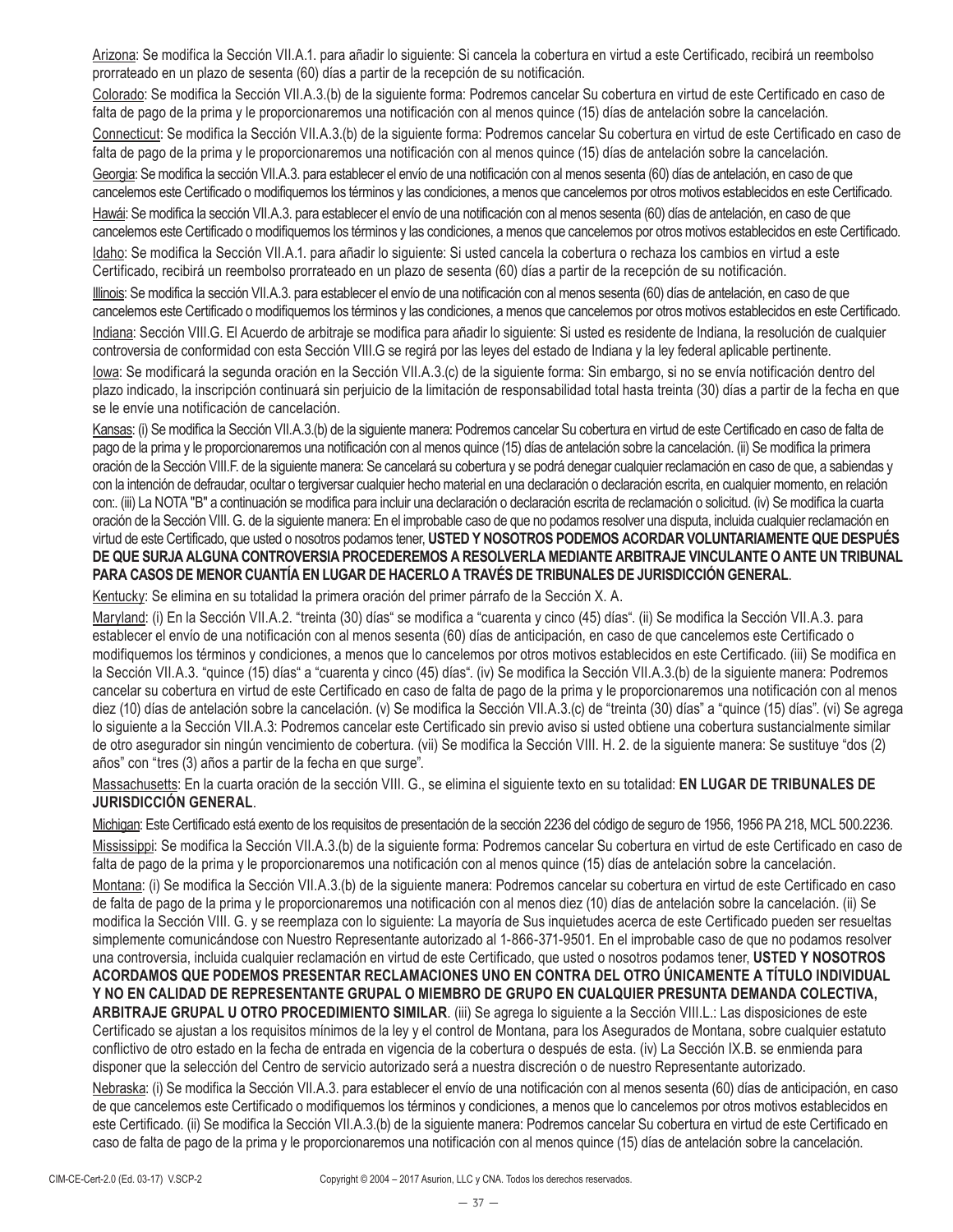Nevada: En la Sección VII.A.3.(a), "quince (15) días" se modifica por "diez (10) días".

Nueva York: (i) Se modifica la Sección VII.A.3. para establecer el envío de una notificación con al menos sesenta (60) días de anticipación, en caso de que cancelemos este Certificado o modifiquemos los términos y condiciones, a menos que lo cancelemos por otros motivos establecidos en este Certificado. (ii) Se modifica la Sección VII.A.3.(b) de la siguiente manera: Podremos cancelar Su cobertura en virtud de este Certificado en caso de falta de pago de la prima y le proporcionaremos una notificación con al menos quince (15) días de antelación sobre la cancelación. (iii) Se modifica la Sección VII.A.3.(c) de "treinta (30) días" a "quince (15) días". (iv) Se agrega lo siguiente a la Sección VII.A.3: Podremos cancelar este Certificado sin previo aviso si usted obtiene una cobertura sustancialmente similar de otro asegurador sin ningún vencimiento de cobertura.

Dakota del Norte: (i) El primer párrafo de la Sección VII.A.3. se sustituye por el siguiente: podremos modificar los términos y condiciones de este Certificado únicamente mediante la entrega de un aviso con al menos treinta (30) días de anticipación, o bien en cualquier otro período más largo que requiera la ley. (ii) Las subsecciones 3 (a)-(b) de la Sección VII A. se eliminan y reemplazan por lo siguiente: (a) Si este Certificado ha estado en vigencia por menos de noventa (90) días, podemos cancelar su cobertura por cualquier motivo enviándole por correo o entregándole una notificación por escrito al menos diez (10) días antes de la fecha efectiva de cancelación o treinta (30) días de aviso por fraude o tergiversación.

(b) Si este Certificado ha estado vigente durante noventa (90) días o más, podemos cancelarlo por una o más de las siguientes razones: 1. Falta de pago de primas con notificación de cancelación con diez (10) días antelación; 2. Tergiversación o fraude realizado por usted o con su conocimiento para obtener cobertura o presentar una reclamación; 3. Sus acciones que han aumentado o cambiado sustancialmente el riesgo asegurado; 4. Su negativa a eliminar las condiciones conocidas que aumentan el potencial de pérdida después de notificación; 5. Cambio sustancial en el riesgo asumido a menos que se prevea justificadamente; 6. Pérdida del reaseguro que nos proporcionó cobertura por una cantidad significativa del riesgo subyacente asegurado; o 7. Una determinación por parte del comisionado de seguros de que la continuación de la póliza infringe la ley. Por las razones 2.-7., proporcionaremos un aviso de cancelación con treinta (30) días de anticipación. (iii) Se agrega el siguiente párrafo a la Sección VIII. CONDICIONES ADICIONALES: Q. Le enviaremos por correo o le entregaremos una notificación de no renovación al menos sesenta (60) días antes del vencimiento de la cobertura. En la notificación se indicará nuestro motivo para la no renovación. Enviaremos por correo o entregaremos nuestro aviso a su última dirección postal o electrónica conocida. No enviaremos por correo ni entregaremos una notificación si usted ha obtenido una cobertura sustancialmente similar o ha aceptado cobertura de reemplazo de otra aseguradora.

Ohio: Se modifica la sección VII.A.3. para establecer el envío de una notificación con al menos sesenta (60) días de antelación, en caso de que cancelemos este Certificado o modifiquemos los términos y las condiciones, a menos que cancelemos por otros motivos establecidos en este Certificado.

Oklahoma: Se modifica la cláusula VIII.G. Acuerdo de arbitraje para que incluya el siguiente contenido adicional: Si no se emite una decisión arbitral en el plazo de tres meses de la demanda de arbitraje, el Suscriptor asegurado, siempre que no sea la causa de la demora, puede optar por llevar el caso ante la justicia ordinaria. ADVERTENCIA: Cualquier persona que, a sabiendas y con intención de perjudicar, estafar o engañar a una compañía de seguros, efectúe cualquier reclamación para obtener dinero de una póliza de seguros que contenga cualquier información falsa, incompleta o engañosa es culpable de un delito grave.

Oregón: (i) No se aplica la NOTA "B" a continuación. (ii) Se modifica la Sección VII.A.3. para establecer el envío de una notificación con al menos sesenta (60) días de anticipación, en caso de que cancelemos este Certificado o modifiquemos los términos y condiciones, a menos que lo cancelemos por otros motivos establecidos en este Certificado. (iii) Se modifica la Sección VII.A.3.(b) de la siguiente manera: Podremos cancelar Su cobertura en virtud de este Certificado en caso de falta de pago de la prima y le proporcionaremos una notificación con al menos quince (15) días de antelación sobre la cancelación. (iv) Se agrega lo siguiente a la Sección VIII. G. Acuerdo de Arbitraje: **Cualquier laudo de conformidad con las disposiciones de arbitraje en el presente documento constituirá un laudo no vinculante para usted**, siempre que usted rechace la decisión arbitral y nos envíe un documento escrito en un plazo de cuarenta y cinco (45) días después del laudo arbitral. En ningún caso se presentará un procedimiento legal en un tribunal federal, estatal o local sin que antes usted y nosotros obtengamos un laudo arbitral conforme a esta disposición de arbitraje. Cualquier arbitraje que ocurra conforme a este Certificado se administrará de acuerdo con las Reglas de Arbitraje a menos que cualquier requisito de procedimiento de las Reglas de Arbitraje sea incompatible con la Ley de Arbitraje Uniforme de Oregón (Oregon Uniform Arbitration Act), en cuyo caso la Ley de Arbitraje Uniforme de Oregón prevalecerá en cuanto a dicho requisito de procedimiento. Pensilvania: (i) Se modifica la Sección VII.A.3. para establecer el envío de una notificación con al menos sesenta (60) días de anticipación, en caso de que cancelemos este Certificado o modifiquemos los términos y condiciones, a menos que lo cancelemos por otros motivos establecidos en este Certificado. (ii) Se modifica la Sección VII.A.3.(b) de la siguiente manera: Podremos cancelar su cobertura en virtud de este Certificado en caso de falta de pago de la prima y le proporcionaremos una notificación de cancelación con un mínimo de treinta (30) días de antelación. Puerto Rico: (i) Se modifica la Sección VII.A.3. para establecer el envío de una notificación con al menos sesenta (60) días de anticipación, en caso de que cancelemos este Certificado o modifiquemos los términos y condiciones, a menos que lo cancelemos por otros motivos establecidos en este Certificado. (ii) Se modifica la Sección VII.A.3.(b) de la siguiente manera: Podremos cancelar Su cobertura en virtud de este Certificado en caso de falta de pago de la prima y le proporcionaremos una notificación con al menos quince (15) días de antelación sobre la cancelación. (iii) Se modifica la Sección VII.A.3.(c) de "treinta (30) días" a "quince (15) días". (iv) Siempre que no haya presentado una reclamación, Usted puede, dentro de un plazo de treinta (30) días a partir de la inscripción, cancelar la cobertura a partir de la fecha de entrada en vigor original de la cobertura y recibir un reembolso o crédito en Su factura por la prima completa pagada por escrito a: Post Office Box 411605, Kansas City, MO 64141-1605. Dakota del Sur: (i) Se modifica la Sección VII.A.3. para establecer el envío de una notificación con al menos veinte (20) días de anticipación, en caso de que cancelemos este Certificado o modifiquemos los términos y condiciones, a menos que lo cancelemos por otros motivos establecidos en este Certificado. (ii) Se modifica la Sección VII.A.3.(a) de "quince (15) días" a "veinte (20) días". (iii) Se modifica la Sección VII.A.3.(b) de la siguiente manera: Podremos cancelar su cobertura en virtud de este Certificado en caso de falta de pago de la prima y le proporcionaremos una notificación con al menos veinte (20) días de antelación sobre la cancelación.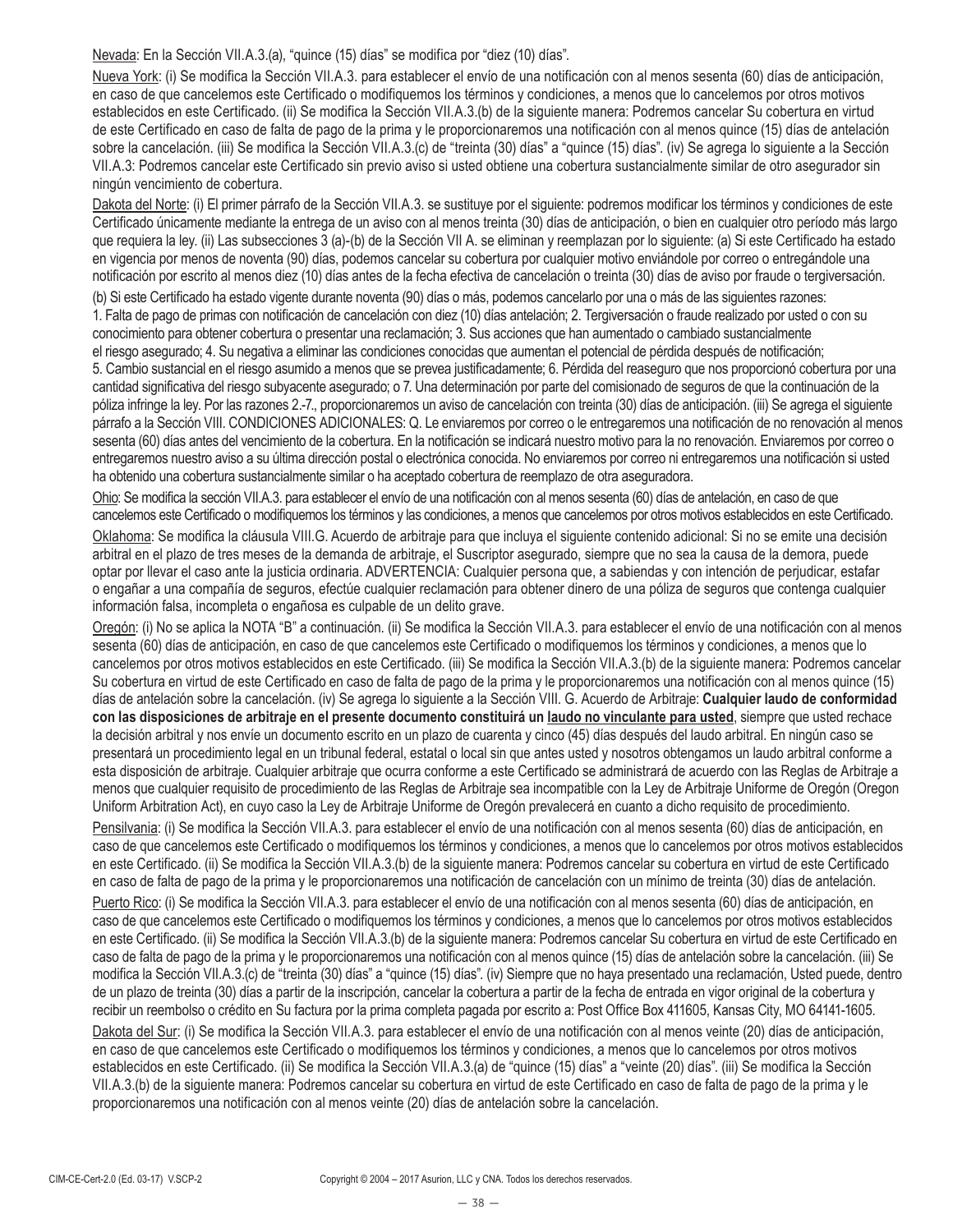Islas Vírgenes de los Estados Unidos: (i) La segunda oración de la Sección VII. A.2 se modifica de la siguiente manera: se elimina la frase "en Nuestro nombre". (ii) Se modifica la cuarta oración de la Sección VIII. G. de la siguiente manera: En el improbable caso de que no podamos resolver cualquier conflicto, incluida cualquier reclamación en virtud de este Certificado, que Usted o Nosotros podamos tener, **USTED Y NOSOTROS ACORDAMOS RESOLVER DICHOS CONFLICTOS MEDIANTE ARBITRAJE NO VINCULANTE O UNA ACCIÓN INDIVIDUAL EN UN TRIBUNAL QUE TENGA COMPETENCIA PARA EL CONFLICTO**. (ii) Se modifica la segunda oración del tercer párrafo de la Sección VIII. G. de la siguiente manera: Sin perjuicio de lo anterior, este Acuerdo de Arbitraje no le impide interponer una acción individual en un tribunal que tenga competencia para el conflicto o informar a las agencias o entidades federales, estatales o locales con respecto a Su conflicto. (iv) La siguiente oración se elimina de la Sección VIII.G. Acuerdo de Arbitraje: "Este Certificado es prueba de una transacción de comercio interestatal y, por lo tanto, la Ley de Arbitraje Federal rige la interpretación y la ejecución de este Acuerdo de Arbitraje". (v) La Sección VIII. H. 2. se elimina y se reemplaza con lo siguiente: Se inicie la acción en el término de un (1) año después del primer momento en que Usted tenga conocimiento de la Pérdida o de otros eventos que sean la base de la acción.

Utah: En la Sección VII.A.3.(a), "quince (15) días" se sustituye con "treinta (30) días".

Vermont: (i) Se enmienda la Sección VIII.A. de la siguiente manera: "treinta (30) días" se sustituye por "diez (10) días". (ii) Nota "B." a continuación se elimina y se reemplaza con lo siguiente: Cualquier persona que de forma intencional presente una declaración falsa en una solicitud de seguro o al momento de presentar una reclamación puede ser culpable de un delito y quedar sujeta a sanciones establecidas en la ley estatal.

Washington: (i) Se elimina el primer párrafo de la Sección II. EXCLUSIONES y se reemplaza en su totalidad por lo siguiente: No pagaremos por una Pérdida causada directa o indirectamente por cualquiera de los casos de Pérdida excluidos mencionados anteriormente y tal Pérdida queda excluida independientemente de cualquier otra causa o evento que contribuya simultáneamente a la Pérdida, si el evento excluido inicia la secuencia de eventos que dan como resultado una pérdida. (ii) Se modifica la primera oración de la Sección VII.A.1. de la siguiente manera: Usted podrá cancelar la cobertura en virtud de este Certificado entregándonos mediante correo postal o entrega personal una notificación anticipada en la que indique la fecha de vigencia de dicha cancelación. (iii) Se modifica la Sección VII.A.3. para establecer la entrega de una notificación con al menos treinta (30) días de anticipación, en caso de que cancelemos o no renovemos este Certificado o modifiquemos los términos y condiciones, a menos que cancelemos por otros motivos establecidos en este Certificado. (iv) Se modifica la Sección VII. A.3.(b) de la siguiente manera: Podremos cancelar su cobertura en virtud de este Certificado en caso de falta de pago de la prima y le proporcionaremos una notificación con al menos diez (10) días de antelación sobre la cancelación. (v) Se agrega lo siguiente a la Sección VII.A.3: Nos reservamos el derecho de revisar este Certificado en cualquier momento, siempre que no aumentemos la prima ni el deducible ni restrinjamos la cobertura más de una vez en cualquier período de seis (6) meses. (vi) Se modifica la Sección VII.B.1. de la siguiente manera: Las notificaciones realizadas de conformidad con las Secciones A. 2 o 3 se harán por escrito e incluirán el motivo real y la fecha de entrada en vigencia de la cancelación o no renovación. La cobertura finalizará en esa fecha. (vii) Se modifica la primera oración de la Sección X.A. de la siguiente manera: **Cualquier laudo de conformidad con las disposiciones de arbitraje en el presente documento constituirá un laudo no vinculante para usted**, siempre que usted rechace la decisión arbitral y nos envíe un documento escrito en un plazo de cuarenta y cinco (45) días después del laudo arbitral. (viii) La siguiente oración se elimina de la Sección VIII.G. Acuerdo de Arbitraje: Este Certificado es prueba de una transacción de comercio interestatal y, por lo tanto, la Ley de Arbitraje Federal rige la interpretación y la ejecución de este Acuerdo de Arbitraje.

Virginia Occidental: Se elimina la Sección VIII. G. y se reemplaza con lo siguiente: La mayoría de Sus inquietudes acerca de este Certificado pueden ser resueltas simplemente comunicándose con Nuestro Representante autorizado al 1-866-371-9501. En el improbable caso de que no podamos resolver una controversia, incluida cualquier reclamación en virtud de este Certificado, que usted o nosotros podamos tener, USTED Y NOSOTROS ACORDAMOS QUE PODEMOS PRESENTAR RECLAMACIONES UNO EN CONTRA DEL OTRO ÚNICAMENTE A TÍTULO INDIVIDUAL Y NO EN CALIDAD DE REPRESENTANTE GRUPAL O MIEMBRO DE GRUPO EN CUALQUIER PRESUNTA DEMANDA COLECTIVA, ARBITRAJE GRUPAL U OTRO PROCEDIMIENTO SIMILAR.

Wyoming: (i) Se modifica la Sección VII.A.3.(a) de la siguiente manera: Podemos cancelar su cobertura bajo este Certificado inmediatamente por descubrimiento de fraude o tergiversación material. (ii) Se modifica la Sección VII.A.3.(b) de la siguiente manera: Podremos cancelar su cobertura en virtud de este Certificado en caso de falta de pago de la prima y le proporcionaremos una notificación con al menos diez (10) días de antelación sobre la cancelación.

#### **NOTE: A. EL PRESENTE CERTIFICADO PUEDE PROPORCIONAR UNA DUPLICACIÓN DE LA COBERTURA YA SUMINISTRADA POR SU PÓLIZA DE SEGURO PARA AUTOMÓVILES PERSONALES, PÓLIZA DE SEGURO PARA PROPIETARIOS DE VIVIENDA U OTRA FUENTE DE COBERTURA.**

**B. TODA PERSONA QUE, A SABIENDAS Y CON INTENCIÓN DE PERJUDICAR, ESTAFAR O ENGAÑAR A UNA COMPAÑÍA DE SEGUROS, PRESENTE UNA DECLARACIÓN DE RECLAMACIÓN O UNA SOLICITUD QUE CONTENGA INFORMACIÓN FALSA, INCOMPLETA O ENGAÑOSA ES CULPABLE DE FRAUDE DE SEGUROS. EN FLORIDA, TAL CONDUCTA ES UN DELITO DE TERCER GRADO.**

Cualquier pregunta con respecto a la cobertura ofrecida en virtud del presente Certificado debe ser dirigida a nuestro Representante autorizado de la siguiente manera:

Centro de Atención al Cliente de Asurion P.O. Box 411605 Kansas City, MO 64141-1605 1-866-371-9501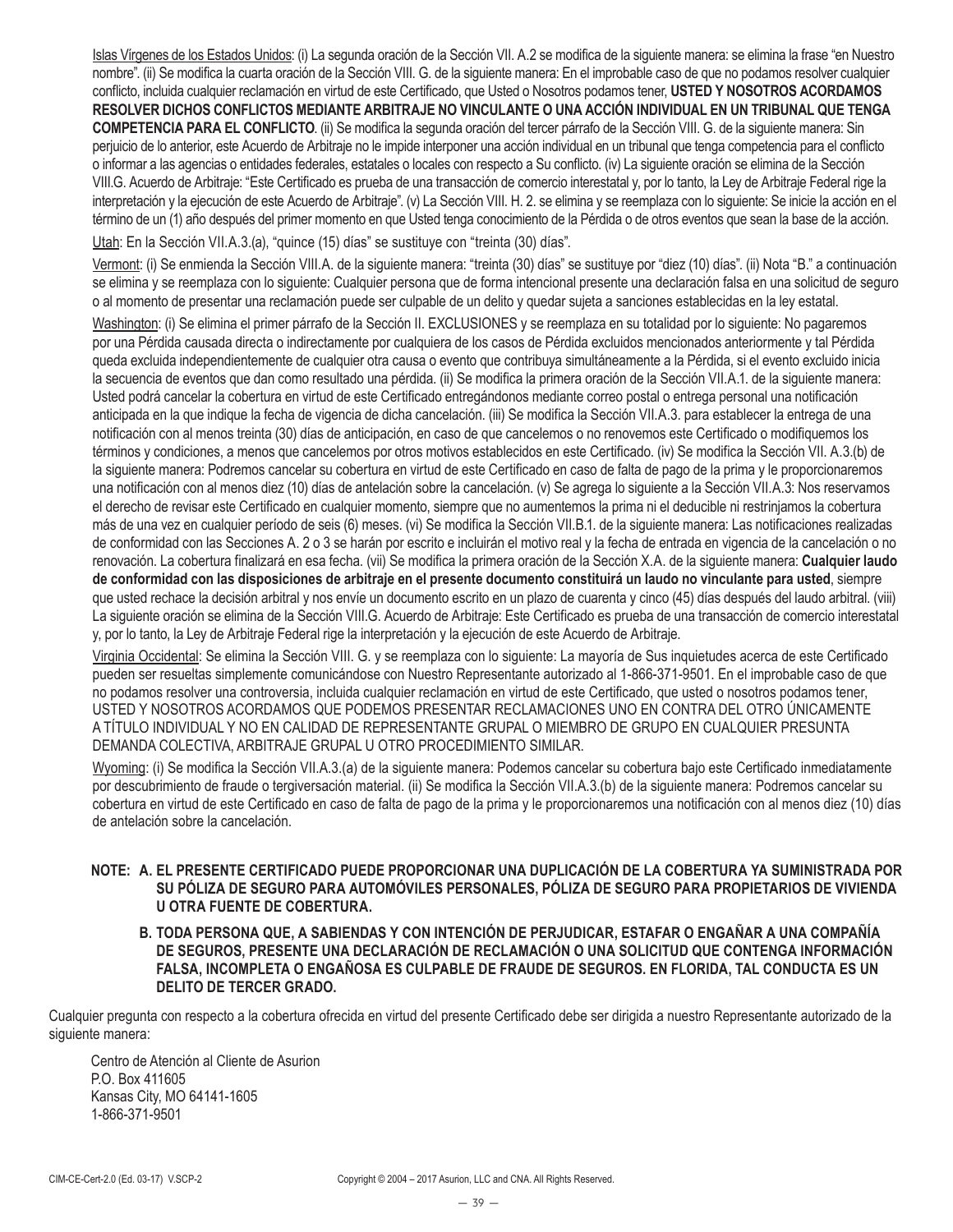**Nosotros, el administrador o el vendedor a quien compró el producto cubierto y este Plan podemos ofrecer productos y servicios adicionales con un descuento cuando lo consideremos oportuno, para su consideración.** 

#### **Samsung Care+**

**LOS TÉRMINOS Y CONDICIONES DE ESTE CONTRATO DE SERVICIO (EL "PLAN") CONSTITUYEN UN CONTRATO LEGAL ENTRE USTED, NOSOTROS Y EL ADMINISTRADOR (COMO SE DEFINE A CONTINUACIÓN). ESTE PLAN EXIGE QUE RESUELVA CUALQUIER CONTROVERSIA CON NOSOTROS O EL ADMINISTRADOR MEDIANTE ARBITRAJE VINCULANTE E INDIVIDUAL O A TRAVÉS DE LOS TRIBUNALES PARA CASOS MENORES y LIMITA NUESTRA RESPONSABILIDAD HACIA USTED. LEA ESTE PLAN DETENIDA Y COMPLETAMENTE. SI NO ESTÁ DE ACUERDO CON ALGUNA DE SUS DISPOSICIONES, PUEDE CANCELAR ESTE PLAN DE ACUERDO CON LAS DISPOSICIONES DE CANCELACIÓN QUE SE ESTABLECEN A CONTINUACIÓN. Para obtener más información sobre cómo presentar una reclamación, consulte la disposición "Para presentar una reclamación/Cómo funciona" a continuación.** 

**DEUDOR:** La compañía obligada en el marco de este Plan en el Distrito de Columbia y todos los estados, excepto Florida, es Asurion Warranty Protection Services, LLC, a quién se puede contactar en P.O. Box 061078, Chicago, IL 60606-1078, teléfono 1-866-856-3882. En Florida, la compañía obligada en el marco de este Plan es Asurion Warranty Protection Services of Florida, LLC.

**ACUERDO:** Usted acepta todas las disposiciones de este Plan cuando lo solicita o paga por él. Podemos cambiar el cargo mensual por el Plan, la administración del Plan o estos términos y condiciones de vez en cuando, previa notificación a usted con al menos treinta (30) días de anticipación por escrito. Dicha notificación puede ser cursada en un folleto adjunto a su factura, como un mensaje impreso en su factura, en un correo separado, o por cualquier otro método razonable, a nuestra discreción. Al proporcionarnos su dirección electrónica a nosotros o a Samsung, nos autoriza a comunicarnos con usted electrónicamente. Su uso continuado del Plan y el pago de los cargos, después de dicha notificación, constituye su aceptación de los cambios.

**DEFINICIONES:** A lo largo de este Plan, los siguientes términos tienen estos significados:

- **1. "Nosotros", "nos"** y **"nuestro"** significa la compañía obligada en el marco de este Plan, como se menciona en la sección Deudor que figura arriba;
- **2. "administrador"** significa (i) Asurion Warranty Protection Services, LLC en el Distrito de Columbia y todos los estados, excepto Florida; y (ii) Asurion Warranty Protection Services of Florida, LLC en Florida. Puede contactarse al administrador de la siguiente manera: P.O. Box 061078, Chicago, IL 60606-1078, teléfono 866-371-9501;
- **3. "vendedor"** significa Samsung Electronics America, Inc. ("Samsung"), el vendedor del producto y este Plan;
- **4. "producto cubierto"** hace referencia al artículo de consumo de Samsung que compró y está cubierto por este Plan a través de su cuenta con Samsung Electronics America, Inc. en la fecha en que se produce la avería, según se identifica mediante el Número de serie electrónico (ESN), el Número de identificación de equipo móvil (MEID) o Identidad internacional de equipo móvil (IMEI) para dispositivos CDMA;
- **5. "usted"** y **"su"** significa la persona que compró el producto cubierto y este Plan;
- **6. "avería"** significa la falla mecánica o eléctrica del producto cubierto causada por lo siguiente: (i) defectos en materiales o mano de obra; (ii) sobretensión; (iii) polvo, calor o humedad; (iv) desgaste normal por uso; o (v) daños no intencionales y accidentales por manejo como resultado del uso normal ("ADH"); y
- **7. "producto de reemplazo"** significa un **PRODUCTO SAMSUNG NUEVO, REACONDICIONADO O REMANUFACTURADO DE CARACTERÍSTICAS Y FUNCIONALIDAD IGUALES O SIMILARES QUE CUMPLE CON LAS ESPECIFICACIONES DE FÁBRICA DEL PRODUCTO CUBIERTO ORIGINAL.** Los avances tecnológicos pueden dar lugar a un producto de reemplazo con un precio de venta más bajo que el producto original cubierto.

**INSTRUCCIONES:** Este Plan, incluidos los términos, las condiciones, las limitaciones, las exclusiones y el recibo de compra o correo electrónico de confirmación del pedido para el producto cubierto y este Plan constituyen el acuerdo completo entre usted y nosotros. Conserve este Plan y el recibo de compra o el correo electrónico de confirmación del pedido para consultas futuras; podría necesitarlos para obtener el servicio. Debe seguir las instrucciones del fabricante para el uso, cuidado y mantenimiento adecuados de los productos cubiertos. El incumplimiento de las pautas de mantenimiento y servicio del fabricante puede dar lugar a la denegación de la cobertura en virtud de este Plan. Recomendamos encarecidamente (pero no exigimos como condición de este Plan) el respaldo periódico de los datos y el software. Si corresponde, es importante que realice la copia de seguridad de todos los archivos de datos en su producto cubierto antes de obtener el servicio; las reparaciones a su producto cubierto pueden dar lugar a la eliminación de estos archivos de datos.

**QUÉ ESTÁ CUBIERTO:** Este Plan cubre costos de reemplazo o piezas y costos de mano de obra para reparar su producto cubierto en caso de que sea objeto de una avería que no esté cubierta por ninguna póliza de seguro, garantía u otro contrato de servicio. Si determinamos que no podemos reparar su producto cubierto como se especifica en este Plan, podemos, a nuestra discreción tomar las siguientes medidas: (i) reemplazarlo con un producto de reemplazo; (ii) reembolsarle las reparaciones autorizadas o el reemplazo del producto cubierto; o (iii), si así lo consideramos relevante, emitirle una tarjeta de regalo o un cheque, por el precio de compra original que pagó por el producto cubierto, sin incluir el impuesto sobre las ventas, como se indica en su recibo de venta o correo electrónico de confirmación del pedido. Pueden utilizarse piezas no originales para la reparación del producto cubierto. Si se produce una avería en la batería estándar junto con la avería del producto cubierto, también repararemos o, a nuestra entera discreción, reemplazaremos una batería estándar según corresponda. NO SE ASEGURA, DECLARA O GARANTIZA QUE UN PRODUCTO DE REEMPLAZO SERÁ IDÉNTICO U OFREZCA LAS MISMAS FUNCIONALIDADES QUE EL ARTÍCULO QUE SE REEMPLAZA. **Los productos de reemplazo serán NUEVOS O REACONDICIONADOS, a nuestra entera discreción.** El dispositivo inalámbrico proporcionado como producto de reemplazo se convierte de inmediato en el producto cubierto. Por la presente, usted nos asigna todos los derechos y beneficios de la garantía de cualquier fabricante u otra cobertura auxiliar relacionada con cualquier producto cubierto que reemplacemos. Por la presente, usted nos asigna todos los derechos y beneficios de la garantía de cualquier fabricante u otra cobertura auxiliar relacionada con cualquier producto cubierto que reemplacemos. **NOTA: Para teléfonos móviles:** Usted es responsable de realizar una copia de seguridad de todo el software informático y los datos antes de comenzar cualquier reparación. No somos responsables de la pérdida de datos, incluidos documentos, bases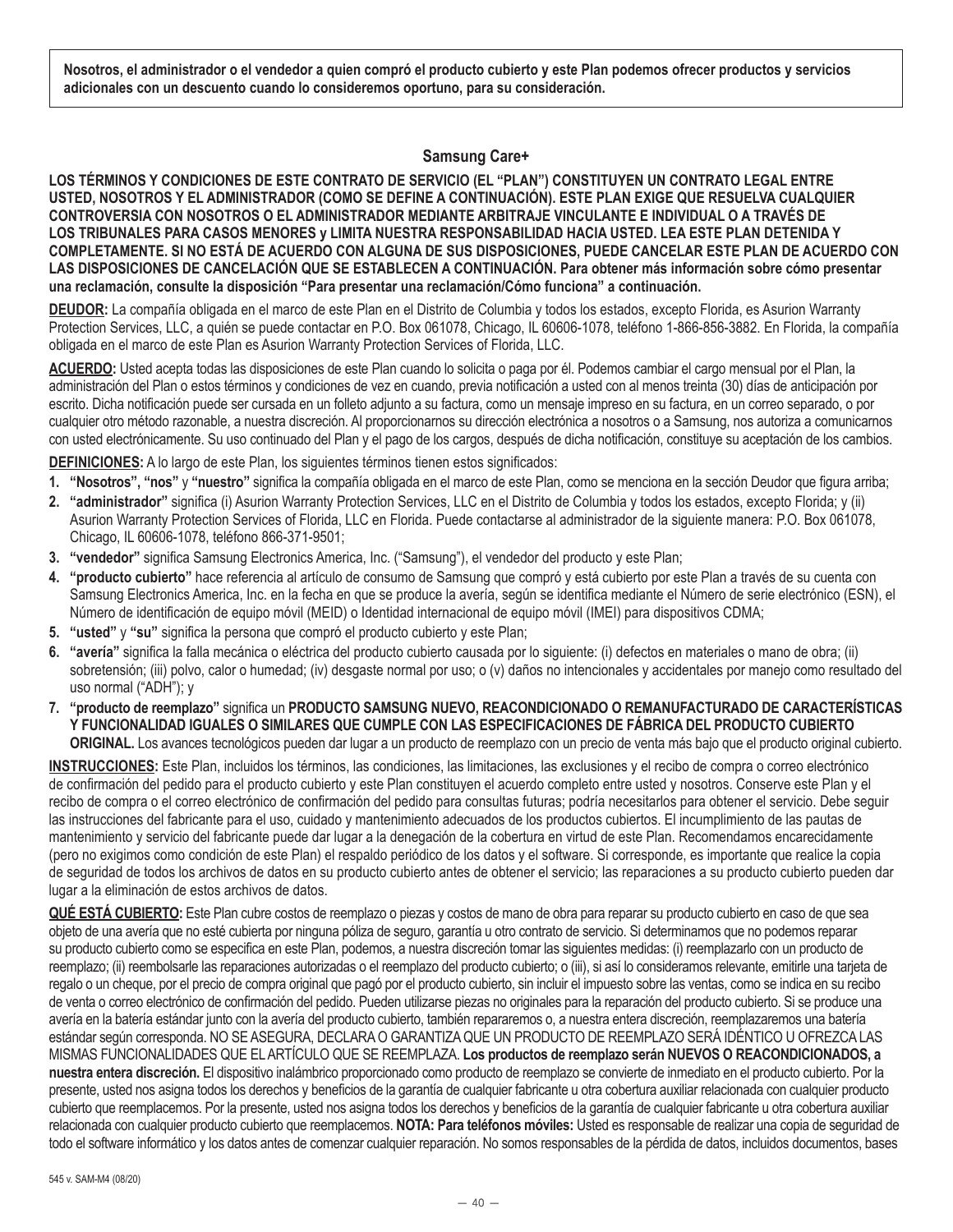de datos, mensajes, licencias, contactos, contraseñas, libros/revistas, juegos, fotos, videos, tonos de llamada, música u otro software o datos no estándar en su producto cubierto. La cobertura de este Plan también incluye acceso a asistencia técnica y soporte para sus productos cubiertos a través del servicio de soporte de Samsung Care+ durante la vigencia de este Plan. Se puede acceder a los términos de servicio del soporte técnico Samsung Care+ en www.asurion.com/samsung. Visite www.asurion.com/samsung o llame al 866-371-9501.

# **BENEFICIOS DE COBERTURA A PARTIR DE LA FECHA DE INSCRIPCIÓN:**

- 1. Protección contra subidas de tensión.
- 2. Acceso a asistencia técnica y soporte para sus productos cubiertos a través del servicio de soporte de Samsung Care+ durante la vigencia de este Plan. Se puede acceder a los términos de servicio del soporte Samsung Care+ en www.asurion.com/samsung. Visite www.asurion.com/Samsung o llame al 866-371-9501.
- 3. Averías provocadas por ADH.
- 4. Envío al fabricante para su reparación o reemplazo.

**PLAZO DE COBERTURA:** Su cobertura comienza en la fecha en que se inscribió en el Plan y continúa mes a mes hasta por 36 meses. Este Plan incluye la garantía del fabricante; no la reemplaza. Una vez que vence la garantía del fabricante, el Plan seguirá proporcionando algunos de los beneficios del fabricante, así como ciertos beneficios adicionales conforme se especifica en los términos y condiciones del Plan. Excepto por los beneficios de coberturas descritos anteriormente, que comienzan en su fecha de inscripción, todas las demás coberturas del Plan entran en vigencia de inmediato después del vencimiento de la garantía del fabricante. La cobertura del Plan permanecerá vigente durante su plazo, a menos que se cancele o cumpla de conformidad con las disposiciones establecidas a continuación. En el caso de que su producto cubierto esté siendo reparado por un centro de servicio autorizado cuando expire este Plan, el plazo de este Plan se prorrogará hasta que se haya completado la reparación cubierta.

**CÓMO REALIZAR UNA RECLAMACIÓN:** Si su producto cubierto es objeto de una avería, puede visitar www.asurion.com/samsung las veinticuatro

(24) horas del día, los siete (7) días de la semana, o puede llamar al servicio al cliente las veinticuatro (24) horas del día, los siete (7) días de la semana al 866-371-9501 para hablar con un agente. **Todas las reclamaciones deben autorizarse por adelantado. Las reparaciones o remplazos no autorizados pueden no estar cubiertos.** Es posible que haya disponible un servicio técnico en depósito, al que pueda llevar el dispositivo o remoto; el agente de servicio al cliente le informará sobre el tipo de servicio para el que califica su producto cubierto durante la presentación de la reclamación. Pagaremos el costo de envío de su producto cubierto hacia y desde el centro de servicio autorizado si se requiere servicio en depósito. Podemos solicitarle que rellene un formulario de facilitación de reclamación antes de recibir el servicio, un producto de reemplazo o el reembolso en el marco de este Plan. También se le puede solicitar que presente una identificación con foto emitida por el estado, que no sea un carnet de estudiante o licencia o identificación profesional, como condición para recibir el servicio, un producto de reemplazo o un reembolso en el marco de este Plan. Debe presentar su reclamación en el plazo de treinta (30) días posteriores a la avería. Si no presenta su reclamación en el plazo de esos treinta (30) días, podemos denegarle cobertura. Todas las reclamaciones deben informarse en el plazo de los treinta (30) días posteriores a la expiración del plazo de este Plan.

**CARGOS RELACIONADOS CON ESTE PLAN:** El costo de este Plan se le facturará en treinta y seis (36) incrementos mensuales durante la vigencia del Plan, a menos que este Plan se cancele o cumpla como se describe a continuación, en cuyo caso la facturación cesará. Cada mes durante la vigencia de este Plan, se le cobrará el costo de este Plan en la tarjeta de crédito o débito proporcionada en el momento de la compra. El costo mensual de este Plan se indica en su recibo de compra o correo electrónico de confirmación de pedido. Los impuestos sobre las ventas aplicables y los recargos y evaluaciones reglamentarias, si los hubiera, pueden agregarse a sus cargos mensuales. Su falta de pago dará lugar a la cancelación del Plan, tal como se establece a continuación. Es su responsabilidad mantener una tarjeta de crédito o información de cuenta bancaria válida ante el vendedor para procesar los pagos; si no lo hace, su Plan puede cancelarse. Si no recibimos el pago completo del cargo mensual, se puede incurrir en un cargo por pago atrasado de acuerdo con las leyes del estado de residencia. Las tarifas de servicio aplicables, los cargos por no devolución, los cargos por reclamaciones no cubiertas, los cargos de envío y reposición, los impuestos y los recargos reglamentarios y las evaluaciones, si las hubiera, pueden agregarse a su factura o, a nuestra discreción, cobrársele antes de proporcionar el producto de reemplazo.

POLÍTICA CONTRA DEFECTOS DE FÁBRICA: Después de que se hayan completado tres (3) reparaciones de servicio por el mismo defecto en un producto cubierto en el marco de este Plan y ese producto cubierto requiera una cuarta (4.ª) reparación, según lo determinemos, le proporcionaremos un producto de reemplazo, que no exceda el precio de compra que pagó por el producto cubierto, excluidos los impuestos sobre las ventas, como se indica en su recibo de compra o correo electrónico de confirmación de pedido, o, a nuestra discreción, le entregaremos una tarjeta de regalo o cheque por el costo de un producto de reemplazo que no exceda el precio de compra que pagó por el producto cubierto, excluidos los impuestos sobre las ventas, como se indica en su recibo de compra o en el correo electrónico de confirmación del pedido. Las comprobaciones de mantenimiento preventivo, las limpiezas, el diagnóstico de productos cubiertos y la formación del cliente no se consideran reparaciones a los efectos de la Política contra defectos de fábrica. NOTA: La Política contra defectos de fábrica no se aplica a: (i) reparaciones realizadas mientras el producto cubierto se encuentra bajo la garantía del fabricante; o (ii) averías provocadas por ADH.

**LÍMITE DE RECLAMACIONES:** A partir de la fecha en que se inscribió, este Plan cubrirá hasta tres (3) averías por ADH cubiertas en cualquier período de un (1) año, no más. Si se agota el Límite de reclamaciones debido a averías por ADH antes de que finalice el plazo del Plan, se cumplirán nuestras obligaciones en el marco de este Plan y su cobertura terminará. El período de un (1) año se calcula en función de la fecha del siniestro para cada avería por ADH cubierta. No hay límite para reclamaciones debido a todas las demás averías. Para cualquier reclamación única, la cantidad máxima que gastaremos para reemplazar o reparar el producto cubierto es \$2500.00.

**TARIFA DE SERVICIO:** Se debe pagar una tarifa de servicio no reembolsable, más los impuestos correspondientes, por cada reparación o reemplazo provisto en el marco este Plan, como se establece en el programa a continuación. Usted acepta pagarnos la tarifa de servicio, más los impuestos sobre las ventas correspondientes, antes de la reparación o reemplazo del teléfono móvil. La tarifa de servicio debe pagarse y recibirse con antelación al servicio prestado y puede pagarse con una tarjeta de débito o crédito de marca válidas. Se aplican las siguientes tarifas de servicio: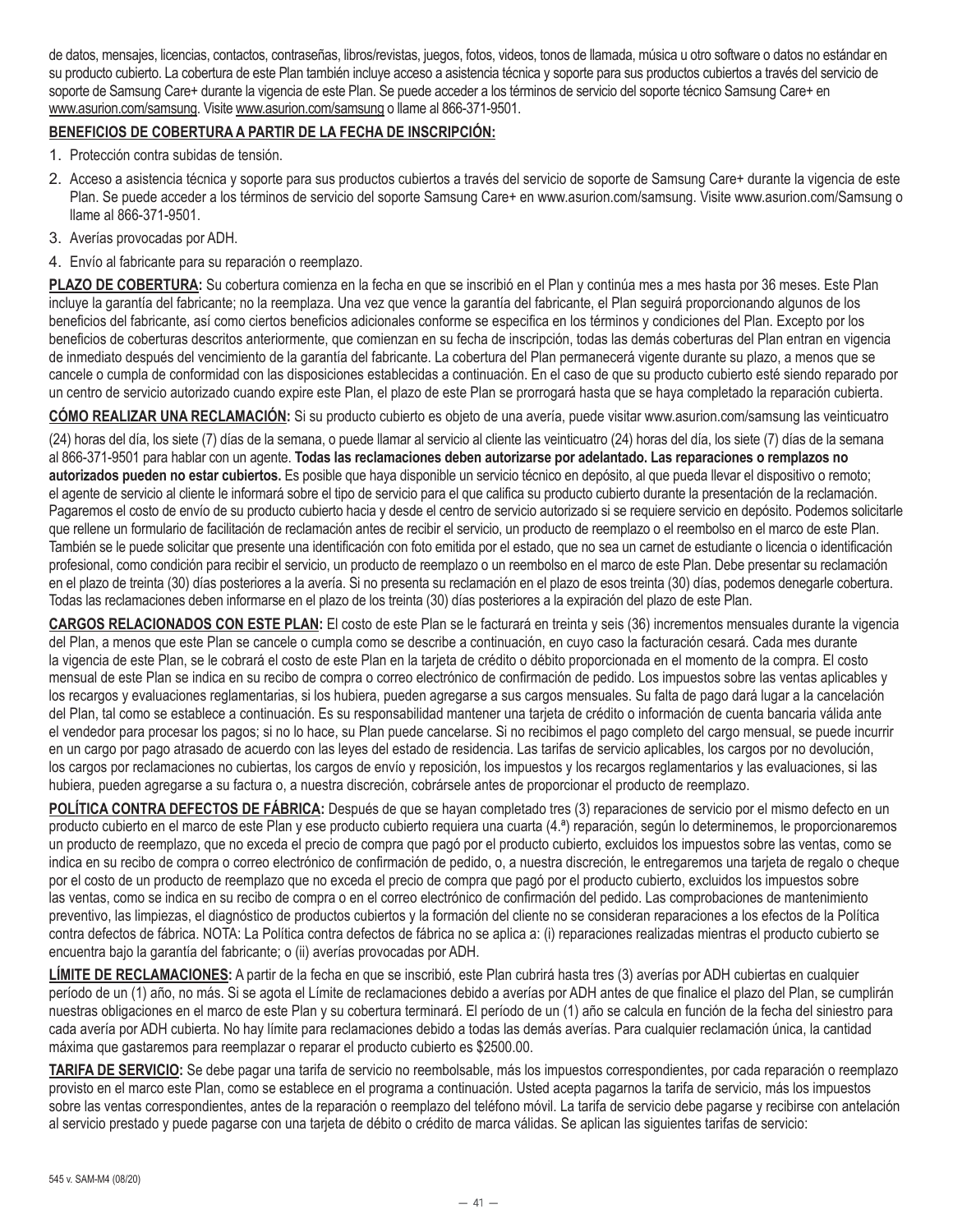| Nivel de producto cubierto | Tarifa de servicio<br>de reemplazo por ADH | Tarifa de servicio<br>de reparación por ADH | Todas las demás averías |
|----------------------------|--------------------------------------------|---------------------------------------------|-------------------------|
| Nivel 1                    | \$99.00                                    | \$29.00                                     | \$0.00                  |
| Nivel 2                    | \$99.00                                    | \$29.00                                     | \$0.00                  |
| Nivel 3                    | \$99.00                                    | \$29.00                                     | \$0.00                  |
| Nivel 4                    | \$249.00                                   | \$249.00                                    | \$0.00                  |

**TARIFA POR NO DEVOLUCIÓN :** En un plazo de diez (10) días de la fecha de entrega de producto de reemplazo, se nos debe devolver el producto cubierto aprobado para el reemplazo a nuestro cargo en el envío de devolución que se le envío. Debe devolver el producto cubierto reemplazado según lo indiquemos y de acuerdo con las instrucciones incluidas en el envío de devolución, incluido el desbloqueo del dispositivo, o se le cobrará una tarifa por no devolución de hasta el precio minorista sugerido por el fabricante. PARA EVITAR ESTE CARGO, SIMPLEMENTE DEVUELVA EL PRODUCTO CUBIERTO COMO SE INDICA.

**CARGO POR RECLAMACIONES NO CUBIERTAS:** Si le enviamos un producto de reemplazo, le notificaremos por escrito dentro de los treinta (30) días de la devolución del producto cubierto reemplazado si determinamos que el producto cubierto devuelto no sufrió una avería cubierta por el Plan. Se le cobrará un cargo por reclamación no cubierta de hasta \$2500.00, a menos que devuelva el producto de reemplazo, en buen estado de funcionamiento, a su costo de envío dentro de los quince (15) días posteriores a nuestra notificación. Si devuelve el producto de reemplazo según lo exige este Plan, le devolveremos su producto cubierto original.

#### **TRANSFERIBILIDAD:** Usted no puede transferir ni ceder este Plan.

**RESPONSABILIDADES DEL FABRICANTE:** Las piezas y los servicios cubiertos durante el período de garantía del fabricante son responsabilidad del fabricante. **QUÉ NO ESTÁ CUBIERTO:** 

#### **El Plan no cubre lo siguiente:**

**1> Daños incidentales o consecuentes; 2> fallas causadas por fuerza mayor, incendio, inundación, explosión, guerra, terrorismo, huelga, embargo, actos del gobierno, autoridad militar o condiciones climatológicas; 3> pérdida, robo, abuso, mal uso, daño intencional, instalación incorrecta o negligencia del cliente; 4> condiciones preexistentes que tuvieron lugar antes del momento en que se estableció como producto cubierto; y 5> cambios o mejoras de color, textura, acabado, expansión, contracción o cualquier daño cosmético al producto cubierto, independientemente de la causa, incluidos, entre otros: arañazos y daños que no afecten la función mecánica o eléctrica del producto cubierto. Además, el Producto cubierto no incluye y el Plan no cubre lo siguiente:** 

**1> Contrabando u obtención en el curso de transporte o comercio ilegal; 2> Obtención en tránsito hacia usted por parte de alguien que no sea nosotros; 3> Cargadores de batería; 4> Cualquier accesorio, (excepto que se indique lo contrario con respecto a las baterías estándar), incluidos, entre otros: placas frontales en color, datos o software personalizado, como administradores de información personal (PIM), tonos de llamada, juegos o protectores de pantalla; 5> Modificaciones, alteraciones o reparaciones no autorizadas, incluido el uso de piezas de terceros no proporcionadas o certificadas por el fabricante; y 6> Producto cubierto al que le falta alguna pieza o piezas.** 

**RENOVACIÓN:** Este Plan puede renovarse a nuestra discreción.

**CANCELACIÓN:** Este Plan se dispone mes a mes y puede ser cancelado por usted en cualquier momento y por cualquier motivo cursando notificación a Samsung. Puede cancelar este Plan en cualquier momento por cualquier motivo en cualquier momento enviando un correo electrónico a DepartmentC@ asurion.com o ingresando a su cuenta de Samsung.com en Samsung.com, haga clic en "My Account" (Mi cuenta) y luego en "My Subscriptions" (Mis suscripciones). Luego verá su suscripción activa de Samsung Care+ y una opción para cancelar. En caso de que cancele este Plan dentro de los treinta (30) días siguientes a la recepción de este Plan, recibirá un reembolso completo de cualquier pago realizado por usted en virtud de este Plan, incluyendo impuestos sobre las ventas, menos el costo de cualquier reclamación pagada o reparación realizada. En el caso de que cancele este Plan después de treinta (30) días de la recepción de este Plan, recibirá un reembolso equivalente al cien por ciento (100 %) del monto prorrateado de la porción no devengada del precio pagado por el Plan, menos el costo de cualquier reclamación pagada o reparación realizada. Nosotros, o el administrador, podemos cancelar este Plan por cualquier motivo mediante el envío de una notificación a usted por escrito por lo menos treinta (30) días antes de la fecha de vigencia de la cancelación. Dicha notificación deberá indicar la fecha de vigencia y el motivo de la cancelación. Si no paga cualquier cargo mensual adeudado en virtud de este Plan, este Plan se cancelará inmediatamente sin previo aviso. Si nosotros, o el administrador, cancelamos este Plan, recibirá un reembolso del cien por ciento (100 %) del monto prorrateado de la porción no devengada del precio pagado por el Plan, menos el costo de cualquier reclamación pagada o reparación realizada. Para residentes de AL, AR, CA, CO, DC, HI, MA, MD, ME, MN, MO, NJ, NM, NV, NY SC, TX, WA, WI y WY y cualquier jurisdicción exigida por ley, cualquier reembolso adeudado y no pagado o acreditado en un plazo de treinta (30) días posteriores de la fecha de videncia de la cancelación incluirá una penalización del diez porciento (10 %) por mes. Cualquier terminación, cancelación, suspensión, interrupción o descontinuación de su cuenta con Samsung, o cualquier función de Samsung, incluido Samsung Care+ con robo y pérdida, que adquiera en combinación con este Plan, por cualquier motivo constituye la cancelación del programa Samsung Care+ por su parte, sujeto a los términos y condiciones de este Plan.

SEGURO QUE CUBRE ESTE PLAN: Este Plan no es una póliza de seguro; sin embargo, nuestras obligaciones derivadas de este Plan están aseguradas en virtud de una póliza de seguro emitida por Continental Casualty Company, 151 N. Franklin St., Chicago, IL 60606, en las siguientes jurisdicciones: Alabama, Arkansas, California, Colorado, Connecticut, Distrito de Columbia, Florida, Georgia, Hawái, Illinois, Indiana, Kentucky, Maine, Massachusetts, Minnesota, Missouri, Montana, Nevada, New Hampshire, Nueva Jersey, Nueva York, Carolina del Norte, Ohio, Oklahoma, Oregón, Carolina del Sur, Texas, Utah, Vermont, Virginia, Washington, Wisconsin o Wyoming. Si ha presentado una reclamación en el marco de este Plan y no pagamos, ni suministramos servicios o le pagamos un reembolso adeudado dentro de sesenta (60) días, o en caso de que lleguemos a una situación de insolvencia o que tengamos dificultades financieras, usted podrá comunicarse con Continental Casualty Company directamente al 1-800-831-4262 para informar de su reclamación.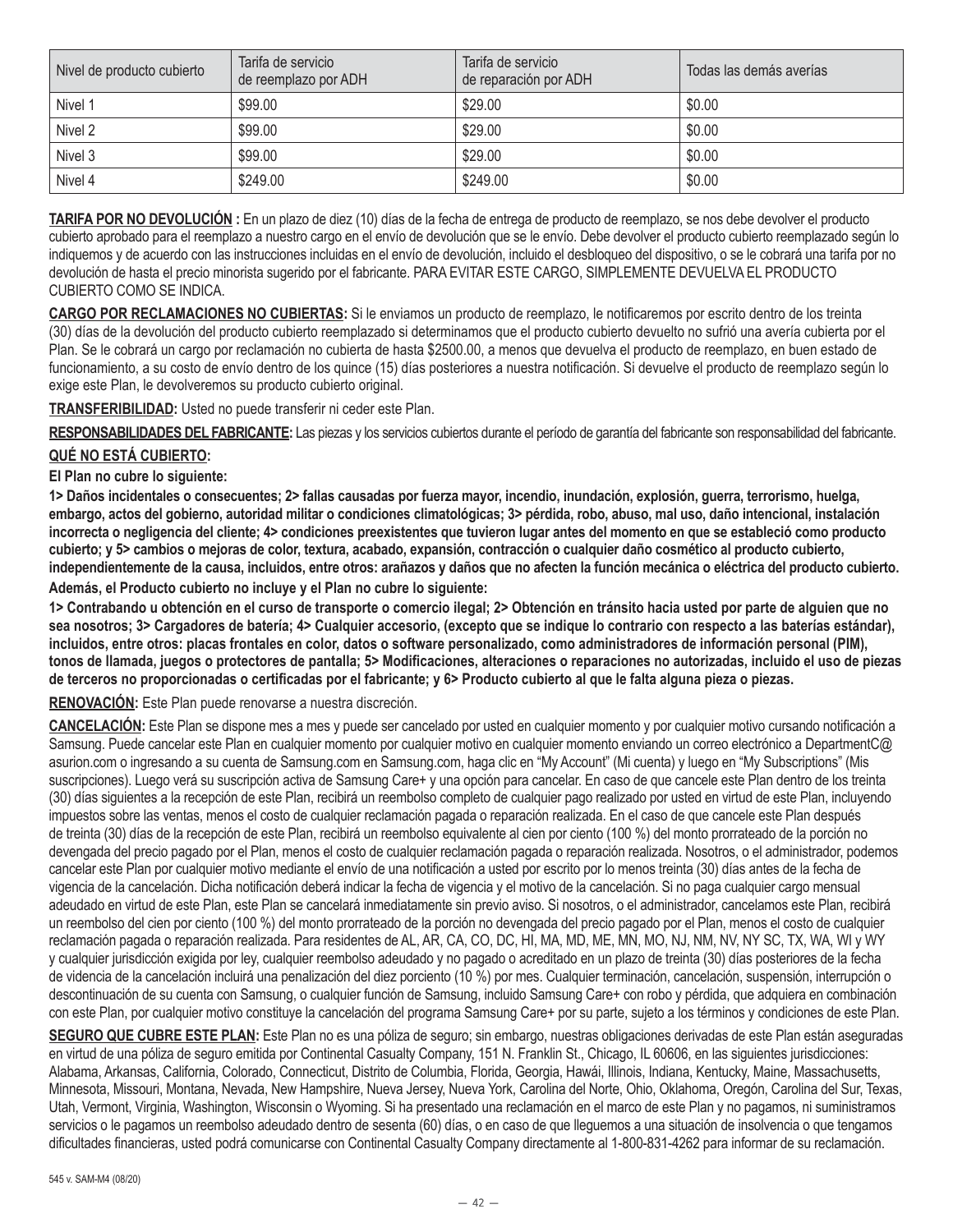**Limitación de responsabilidad:** En caso de cualquier error, omisión o falla por nuestra parte, el administrador o Samsung con respecto al Plan o los servicios proporcionados por nosotros, el administrador o Samsung a continuación, la RESPONSABILIDAD nuestra, del administrador y de Samsung SE LIMITARÁ A LOS CARGOS REALMENTE PAGADO POR USTED POR EL PLAN (PERO NO MÁS QUE LOS ÚLTIMOS VEINTICUATRO [24] CARGOS MENSUALES QUE PAGÓ POR EL PLAN). ESTE ES SU ÚNICA SOLUCIÓN LEGAL ANTE CUALQUIER ERROR, OMISIÓN O FALLA DE CUMPLIMIENTO DE NUESTRAS OBLIGACIONES, LAS DEL ADMINISTRADOR O LAS DE SAMSUNG. ADEMÁS, EN NINGÚN CASO NOSOTROS, EL ADMINISTRADOR O SAMSUNG, SEREMOS RESPONSABLES POR DAÑOS INDIRECTOS, INCIDENTALES, EMERGENTES, ESPECIALES, EJEMPLARES O PUNITIVOS (INCLUSO SI NOSOTROS, EL ADMINISTRADOR O SAMSUNG, HEMOS SIDO ADVERTIDOS O HEMOS PREVISTO LA POSIBILIDAD DE TALES DAÑOS), DERIVADOS DEL PLAN O DEL CUMPLIMIENTO DE OBLIGACIONES POR PARTE DE NOSOTROS, EL ADMINISTRADOR O SAMSUNG, EN EL MARCO DEL PLAN O DE CUALQUIER DISPOSICIÓN DE ESTE PLAN, POR EJEMPLO, LUCRO CESANTE O LA PÉRDIDA DE BENEFICIOS ANTICIPADOS O LA PÉRDIDA DEL NEGOCIO. EXCEPTO LO EXPRESAMENTE ESTABLECIDO EN ESTE PLAN, RENUNCIAMOS ESPECÍFICAMENTE A CUALQUIER Y TODA DECLARACIÓN O GARANTÍA, EXPRESA O IMPLÍCITA, RESPECTO AL PLAN Y LOS SERVICIOS QUE PROVEEN EN VIRTUD DEL PRESENTE ASURION Y SAMSUNG, INCLUIDA CUALQUIER GARANTÍA IMPLÍCITA DE TITULARIDAD, COMERCIABILIDAD O IDONEIDAD PARA UN FIN PARTICULAR Y LAS GARANTÍAS IMPLÍCITAS DERIVADAS DEL CURSO DE TRATAMIENTO O DE CUMPLIMIENTO DE OBLIGACIONES.

**RENUNCIA:** Ninguna renuncia total o parcial a cualquier término o condición de este Plan se interpretará como una renuncia continua de ese término o condición o una renuncia total o parcial de cualquier otro término o condición. Podemos reducir o renunciar a la tarifa de servicio de la reclamación de la cual es objeto el producto cubierto. Publicaremos el programa de tarifas de servicio por reclamaciones actual en www.asurion. com/samsung o puede llamar al 866-371-9501 para solicitarla.

**Fuerza mayor:** No tenemos ninguna responsabilidad por retrasos o fallas debido a hechos fortuitos, incendio, inundación, explosión, guerra, huelga, embargo, actos del gobierno, autoridad militar, o las condiciones climatológicas u otras causas fuera de nuestro control y, en tal caso, podemos cancelar este Plan de inmediato.

### **ACUERDO DE ARBITRAJE O DE TRIBUNAL DE RECLAMACIONES MENORES: Lea atentamente esta cláusula. Esto afecta sus derechos.**

A los efectos de este acuerdo de arbitraje o tribunal de casos menores (denominado en lo sucesivo el "A.A"), las referencias a "nosotros" y "nos" también incluyen a (1) las empresas matrices, subsidiarias, filiales, agentes, empleados, sucesores y cesionarios respectivos del Deudor y el administrador de este Plan (conforme se ha definido anteriormente); y (2) el vendedor (conforme se ha definido anteriormente) y sus subsidiarias de propiedad absoluta, agentes, empleados, sucesores y cesionarios. La mayoría de sus inquietudes sobre este Plan se pueden abordar simplemente al comunicarse con nosotros al 866-371-9501. En el caso de que no podamos resolver cualquier controversia con usted, **USTED Y NOSOTROS ACORDAMOS RESOLVER ESAS CONTROVERSIAS MEDIANTE EL ARBITRAJE VINCULANTE O A TRAVÉS DE UN TRIBUNAL DE RECLAMACIONES MENORES EN LUGAR DE A TRAVÉS DE TRIBUNALES DE JURISDICCIÓN GENERAL. USTED Y NOSOTROS ACORDAMOS RENUNCIAR AL DERECHO A UN JUICIO POR JURADO Y RENUNCIAR AL DERECHO A PARTICIPAR EN DEMANDAS COLECTIVAS, U OTROS PROCESOS REPRESENTATIVOS.** 

#### 1. **ESTE A.A.:**

- **a.** Continúa en vigencia tras la extinción de este Plan.
- **b.** Se rige por la Ley Federal de Arbitraje.
- **c.** Cubre cualquier controversia que tenga con nosotros concerniente o relacionada, directa o indirectamente, con este Plan.
- **d.** No impide que usted pueda emprender una acción judicial individual contra nosotros en un tribunal para casos de menor cuantía en lugar de llevar a cabo el arbitraje.
- **e.** No le impide informar a cualquier agencia gubernamental de su disputa. Es posible que puedan solicitar una reparación en su nombre.

### **2. PROCESO DE ARBITRAJE:**

- **a.** Cómo iniciar el arbitraje.
	- Envíe una Notificación de reclamación por escrito por correo certificado al Departamento de Legales, P.O. Box 110656, Nashville, TN 37222-0656.
	- Describa la controversia y la reparación solicitada en la Notificación.
	- Si no resolvemos la controversia en un plazo de treinta (30) días de recibir la Notificación, puede iniciar un arbitraje ante la Asociación Americana de Arbitraje (American Arbitration Association, "AAA"). Puede comunicarse con la AAA y obtener una copia gratuita de sus normas y formularios en www.adr.org o llamando al 1-800-778-7879.
- **b.** El arbitraje será llevado a cabo por la AAA siguiendo las Normas de Arbitraje del Consumidor ("Normas"). Un tribunal puede decidir la aplicabilidad de este A.A. El árbitro decidirá todas las demás cuestiones. El árbitro queda vinculado por este A.A.
- **c.** A menos que usted y nosotros acordemos un lugar diferente, cualquier audiencia se llevará a cabo en el condado o distrito de su dirección postal.

### **3. HONORARIOS:**

- **a.** En la mayoría de los casos pagaremos todos los cargos de registro, administración y árbitros. Si el árbitro considera que su controversia se presentó con el objetivo de acosar o es frívola, las Normas regirán el pago de los cargos.
- **b.** Le reembolsaremos el cargo de registro pagado a la AAA. Si no puede pagar un cargo de registro, lo pagaremos si usted nos envía una solicitud por escrito.

#### **4. DECISIÓN DE ARBITRAJE:**

- **a.** Usted y nosotros aceptamos no divulgar ninguna oferta de conciliación al árbitro antes de que el árbitro dicte una decisión.
- **b.** Si el árbitro se pronuncia a su favor y la compensación por daños otorgada es superior a la última conciliación que hayamos ofrecido, haremos lo siguiente. • Le pagaremos el importe mayor entre los daños o \$7500.
	- También pagaremos los honorarios razonables de su abogado y los gastos de arbitraje. No puede recuperar laudos duplicados de honorarios y gastos.
- **c.** Renunciamos a cualquier derecho que tengamos a requerir que usted nos compense los honorarios y gastos de abogados si prevalecemos en el arbitraje.
- **d.** Si solicita una reparación declaratoria o cautelar, dicha reparación puede otorgase únicamente en la medida necesaria para proporcionarle una reparación.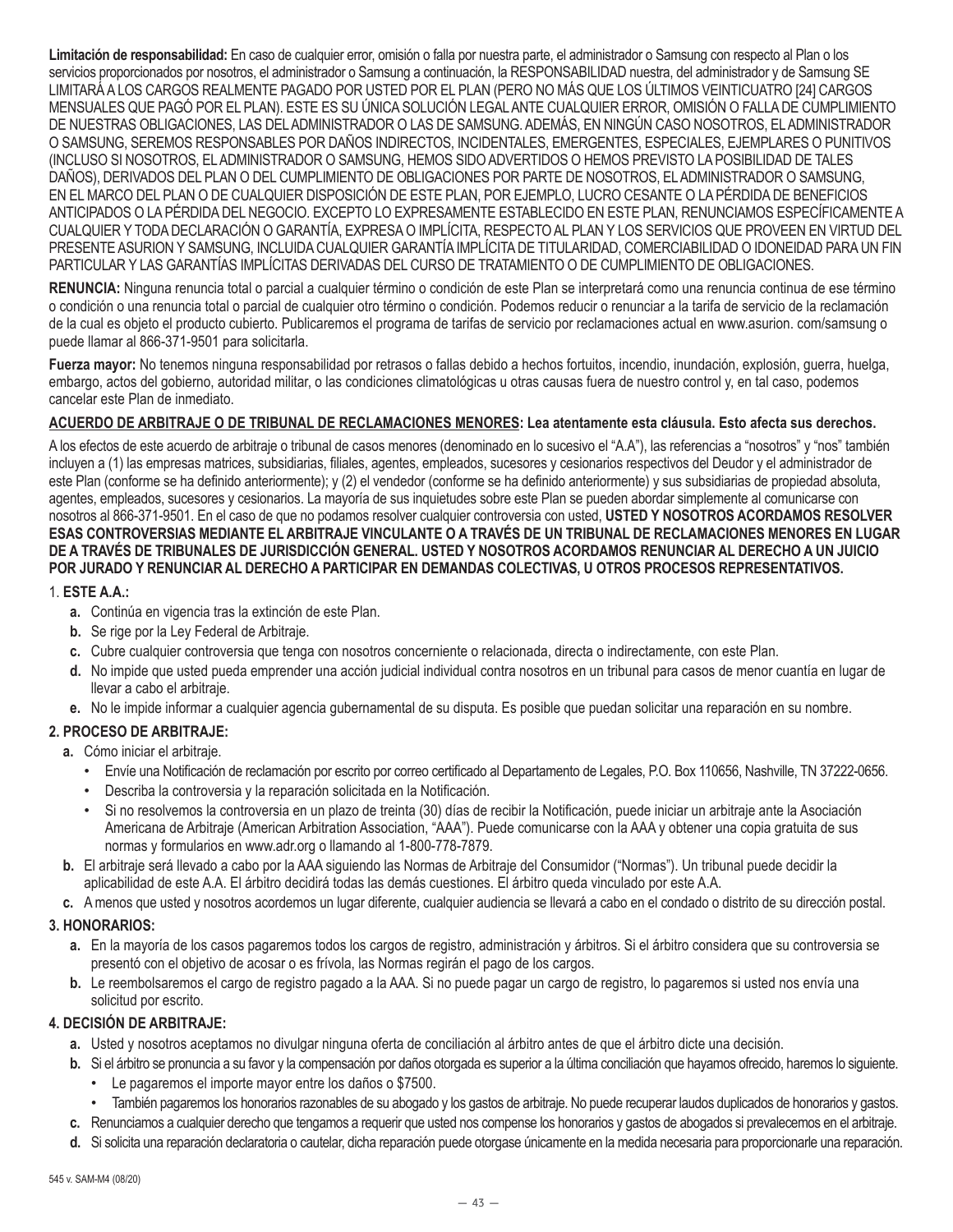**USTED Y NOSOTROS ACORDAMOS QUE CADA PARTE PUEDE PRESENTAR RECLAMACIONES CONTRA LA OTRA ÚNICAMENTE A TÍTULO INDIVIDUAL Y NO EN UNA PRESUNTA DEMANDA COLECTIVA, ARBITRAJE COLECTIVO O PROCESO REPRESENTATIVO.** A menos que usted y nosotros acordemos lo contrario, el árbitro no puede consolidar su controversia con la controversia de cualquier otra persona y no puede presidir ningún tipo de proceso representativo. Si se considera que esta disposición específica es inexigible, entonces la totalidad de este A.A. será nulo y carecerá de efecto.

**VARIACIONES SEGÚN EL ESTADO:** Prevalecerán las siguientes variaciones según el estado si hay alguna contradicción con otros términos y condiciones: **RESIDENTES DE ARIZONA:** Si su aviso de cancelación por escrito se recibe antes de la expiración del plazo mensual, no deduciremos el costo de cualquier reclamación que haya sido pagada o de las reparaciones que se hayan realizado de su reembolso. La exclusión de condición preexistente no se aplica a las condiciones que ocurren antes de la venta del producto de consumo por parte del distribuidor, sus cesionarios, subcontratistas o representantes. El Acuerdo de arbitraje de este Plan no le impide comunicarse con la División de Protección al Consumidor del Departamento de Seguros de Arizona. La cuarta oración de la sección Cancelación se elimina y reemplaza con la siguiente: "En caso de que cancele este Plan después de treinta (30) días de la recepción de este Plan, recibirá un reembolso equivalente al cien por ciento (100 %) del monto prorrateado de la parte no devengada del precio pagado por el Plan". El punto 5> del segundo párrafo de la sección LO QUE NO ESTÁ CUBIERTO se elimina y se reemplaza con lo siguiente: 5> Modificaciones, alteraciones o reparaciones no autorizadas, incluido el uso de piezas de terceros no provistas o certificadas por el fabricante mientras usted sea el titular."

**RESIDENTES DE CALIFORNIA:** Para todos los productos que no sean electrodomésticos y productos electrónicos para el hogar, la sección Cancelación se modifica como sigue: Si usted cancela el Plan: (a) en un plazo de sesenta (60) días posteriores a la recepción de este Plan, recibirá un reembolso completo del precio pagado por el Plan, incluido el impuesto a las ventas, menos el costo de cualquier reclamación pagada o reparación realizada, o (b) después de sesenta (60) días, recibirá un reembolso prorrateado, menos el costo de cualquier reclamación pagada o reparación realizada.

**RESIDENTES DE CONNECTICUT:** En el caso de una controversia con nosotros o el administrador que no se pueda resolver, puede comunicarse con el Departamento de Seguros del estado de Connecticut, P.O. Box 816, Hartford, CT 06142-0816, Attn: Asuntos del Consumidor. La queja debe contener una descripción de la controversia, el precio de compra del producto, el costo de reparación del producto y una copia del Plan.

**RESIDENTES DE FLORIDA:** La tarifa cobrada por este Plan no está sujeta a la regulación por parte de la Oficina de Regulación de Seguros de Florida. **RESIDENTES DE GEORGIA:** Solo podremos cancelar este Plan antes de la finalización de su plazo mensual por motivos de fraude, tergiversación sustancial o falta de pago. La cancelación se efectuará por escrito y se ajustará a los requisitos del Código Oficial de Georgia Comentado (O.C.G.A.), sección 33-24-44. Si este Plan se cancela antes de la expiración de su plazo mensual, no deduciremos de su reembolso el costo de cualquier reclamación pagada o reparación realizada. La cuarta oración de la sección Cancelación se elimina y reemplaza con la siguiente: "En caso de que cancele este Plan después de treinta (30) días de recibir este Plan, recibirá un reembolso equivalente al cien por ciento (100 %) de la parte prorrateada no devengada del precio pagado por el Plan. Este Plan excluye la cobertura de daños incidentales y emergentes y condiciones preexistentes únicamente en la medida en que dichos daños o condiciones sean conocidos por usted o razonablemente deberían haber sido conocidos por usted. Como se indica en la disposición sobre el Acuerdo de arbitraje de este Plan, cualquiera de las partes puede interponer una acción individual en un tribunal de casos menores. La disposición sobre el Acuerdo de arbitraje de este Plan no le impide plantear problemas a las agencias o entidades federales, estatales o locales con respecto a su controversia. Es posible que estas agencias o entidades puedan solicitar una indemnización en su nombre. Usted y nosotros acordamos renunciar al derecho a un juicio por jurado y a participar en demandas colectivas, arbitrajes colectivos u otros procesos similares. Nada de lo contenido en la disposición de Arbitraje afectará su derecho a presentar una reclamación directa en el marco de los términos de este Plan contra Continental Casualty Company conforme al O.C.G.A. 33-7-6.

**RESIDENTES DE NEVADA:** Si el Plan se cancela, no deduciremos el costo de cualquier reclamación que se haya pagado o de las reparaciones que se hayan realizado de su reembolso. Si este Plan ha estado vigente por un período de setenta (70) días, únicamente podremos cancelarlo antes de la expiración del plazo del Plan debido a las siguientes razones: 1) usted se involucra en un fraude o una tergiversación sustancial al obtener este Plan o al presentar una reclamación de servicio en virtud de este Plan; 2) comete cualquier acto, omisión o violación de cualquiera de los términos de este Plan después de la fecha de entrada en vigencia de este Plan que aumenta sustancial y considerablemente el servicio requerido en virtud de este Plan; o 3) cualquier cambio sustancial en la naturaleza o el alcance del servicio o la reparación requeridos, incluido el servicio o la reparación no autorizados, que se produzca después de la fecha de entrada en vigencia de este Plan y haga que el servicio o la reparación requeridos aumenten sustancial y considerablemente más allá de lo que se contempló en el momento en que se compró o se renovó por última vez este Plan. Si no pagamos el reembolso de la cancelación como se indica en la disposición Cancelación, la penalización será del diez porciento (10 %) del precio de compra por cada período de treinta (30) días o parte del mismo por el que el reembolso y cualquier penalización acumulada permanezcan impagos. Comuníquese con nosotros al 866-371-9501 si tiene alguna pregunta, inquietud o queja acerca de este Plan. En caso de que no esté satisfecho con este Plan, las quejas o preguntas sobre este Plan pueden dirigirse al Departamento de Seguros de Nevada, llamando al (888) 872-3234. El siguiente texto se agrega al punto 5> del segundo párrafo de la sección Lo que no está cubierto: "Si el producto se modifica o altera sin nuestra autorización, únicamente proporcionaremos la cobertura aplicable que no esté relacionada con la modificación o alteración no autorizada o cualquier avería que surja de ella, a menos que el Plan excluya dicha cobertura".

**RESIDENTES DE NUEVO HAMPSHIRE:** Comuníquese con nosotros al 866-371-9501 si tiene alguna pregunta, inquietud o queja acerca del Plan. En caso de que no esté satisfecho con este Plan, puede comunicarse con el Departamento de Seguros del estado de Nuevo Hampshire, 21 South Fruit Street, Suite 14, Concord, NH 03301, número de teléfono: 1-603-271-2261. La disposición sobre el Acuerdo de arbitraje de este Plan está sujeta a la sección 542 de las Leyes Revisadas Comentadas.

**RESIDENTES DE NUEVO MÉXICO:** Si este Plan ha estado vigente por un período de setenta (70) días, no podremos cancelarlo antes de la expiración del plazo del Plan o un (1) año, lo que ocurra primero, a menos que: (1) no pague cualquier monto adeudado; (2) sea condenado por un delito que da lugar a un aumento en el servicio requerido en virtud del Plan; (3) se involucre en un fraude o una tergiversación material al obtener este Plan; (4) cometa cualquier acto, omisión o violación de cualquiera de los términos de este Plan después de la fecha de vigencia de este Plan que aumenta sustancial y materialmente el servicio requerido en virtud de este Plan; o (5) se produzca cualquier cambio sustancial en la naturaleza o el alcance del servicio o la reparación requeridos después de la fecha de vigencia de este Plan y hace que el servicio o la reparación requeridos aumenten sustancial y materialmente más allá de lo que se contempla en el momento en que compró este Plan.